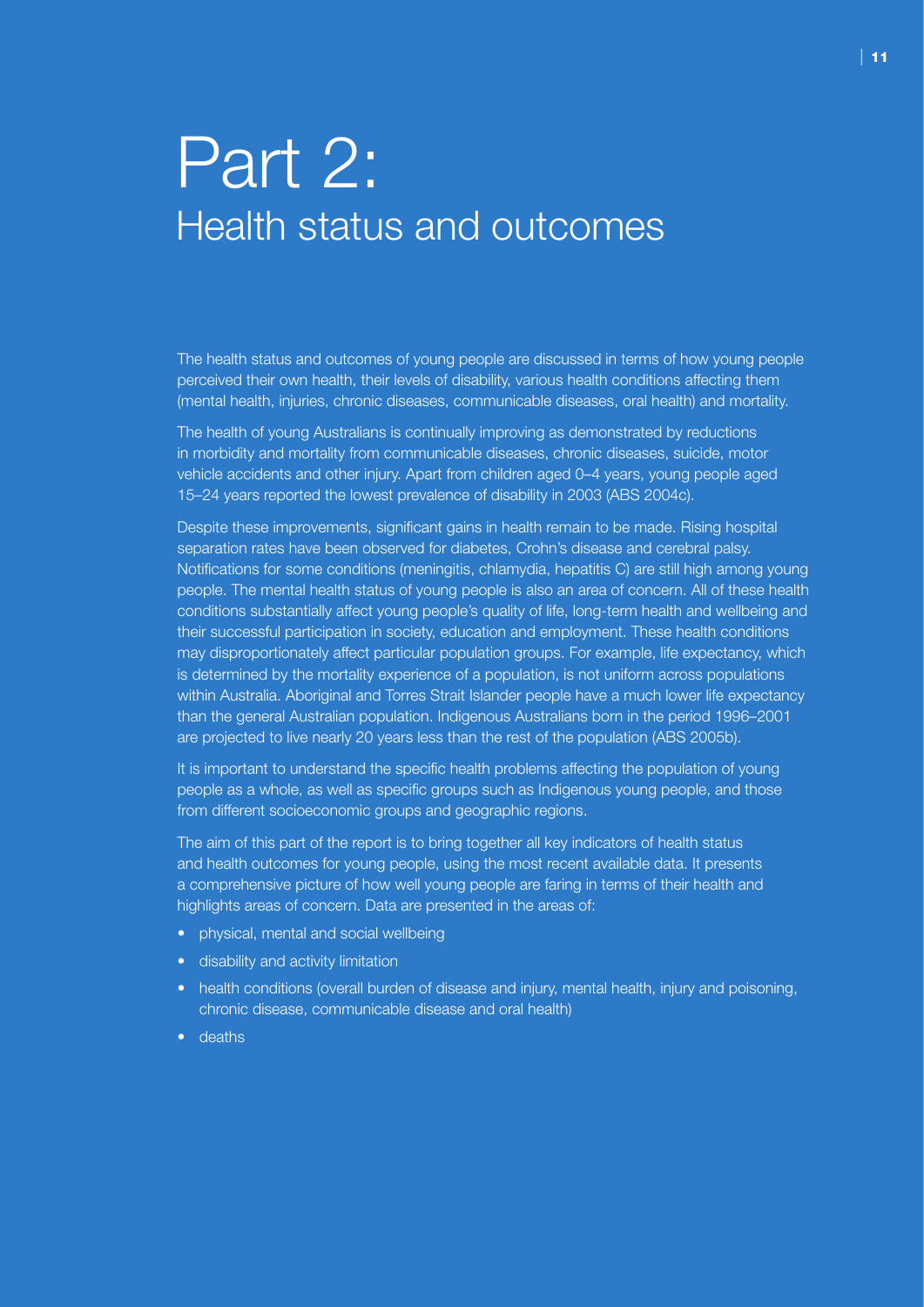# **2.1 Life expectancy and wellbeing**

Life expectancy reflects the current levels of mortality experienced by a population and is often used as an objective summary measure of a population's health.

Over the last century, the mortality rate among young people declined by around 80%. There has been an improvement in life expectancy at birth over the last 20 years: a gain of 5.6 years for males and 4 years for females. Based on the latest age-specific mortality rates, a boy born in 2002–2004 would be expected to live to 78.1 years, on average, while a girl would be expected to live to 83.0 years, on average. If the age-specific mortality remained unchanged, a boy and a girl aged 15 years in 2004 would be expected to live to ages 78.7 and 83.5 years, respectively (ABS 2005b).

The life expectancy and wellbeing dimension in this report includes broad measures of physical, mental and social wellbeing of young Australians. These are often difficult to measure using more objective measures such as mortality, morbidity and disability or activity limitations as health is not just the presence or absence of disease or disability. Therefore, in order to capture the status of health more broadly—that is the state of social, mental and spiritual health and wellbeing—it is important to include a subjective assessment of health by young people. Self-assessed health is often a good indicator of actual health and wellbeing of a person. A number of studies have also shown that people's perception of their own health status to be a powerful, independent predictor of their future health and survival (Idler & Benyamini 1997; Miilunpalo et al. 1997).

# **Physical, mental and social wellbeing**

This indicator presents information from the ABS National Health Surveys (NHS) on 'self-assessed health status' which is the respondent's perception of their general health. The ABS surveys asked respondents to assess their own health against a five-point scale: excellent, very good, good, fair and poor.

#### **Indicator:**

**Proportion of young people aged 15–24 years rating their health as 'excellent', 'very good' or 'good' (per cent)**

#### **Table 2.1: Self-assessed health status of young people aged 15–24 years, sex and age group, 2004–05 (per cent)**

|                        |              | $15-17$ years |              | 18-24 years    |              | $15-24$ years |                |  |
|------------------------|--------------|---------------|--------------|----------------|--------------|---------------|----------------|--|
| <b>Health status</b>   | <b>Males</b> | Females       | <b>Males</b> | <b>Females</b> | <b>Males</b> | Females       | <b>Persons</b> |  |
| Excellent or Very good | 85.1         | 79.3          | 64.7         | 64.1           | 70.9         | 68.5          | 69.7           |  |
| Good                   | 11.3         | 15.7          | 28.0         | 27.9           | 22.9         | 24.4          | 23.6           |  |
| Fair or Poor           | 3.6          | 5.0           | 7.3          | 8.0            | 6.2          | 7.1           | 6.7            |  |
| Total                  | 100.0        | 100.0         | 100.0        | 100.0          | 100.0        | 100.0         | 100.0          |  |

*Note:* Parents responded for young people aged 15–17 years.

*Source:* AIHW analysis of the ABS 2004–05 National Health Survey confidentialised unit record file.

- In 2004–05, 70% of young Australians aged 15–24 years assessed themselves to be in either excellent or very good health, while a further 24% rated their health as good. Only 7% reported their health to be either fair or poor.
- More young males than females aged 15–17 years were in either excellent or very good health (85% of males compared with 80% of females). This pattern was consistent over time, as reported in the 1995, 2001 and 2004–05 National Health Surveys.
- There was a slight increase in the proportion of young people stating their health to be excellent or very good over time from 65% in 1995 to 70% in 2004–05. Similarly, the proportion of young people who assessed their health as fair or poor declined from 9% in 1995 to 7% in 2004–05.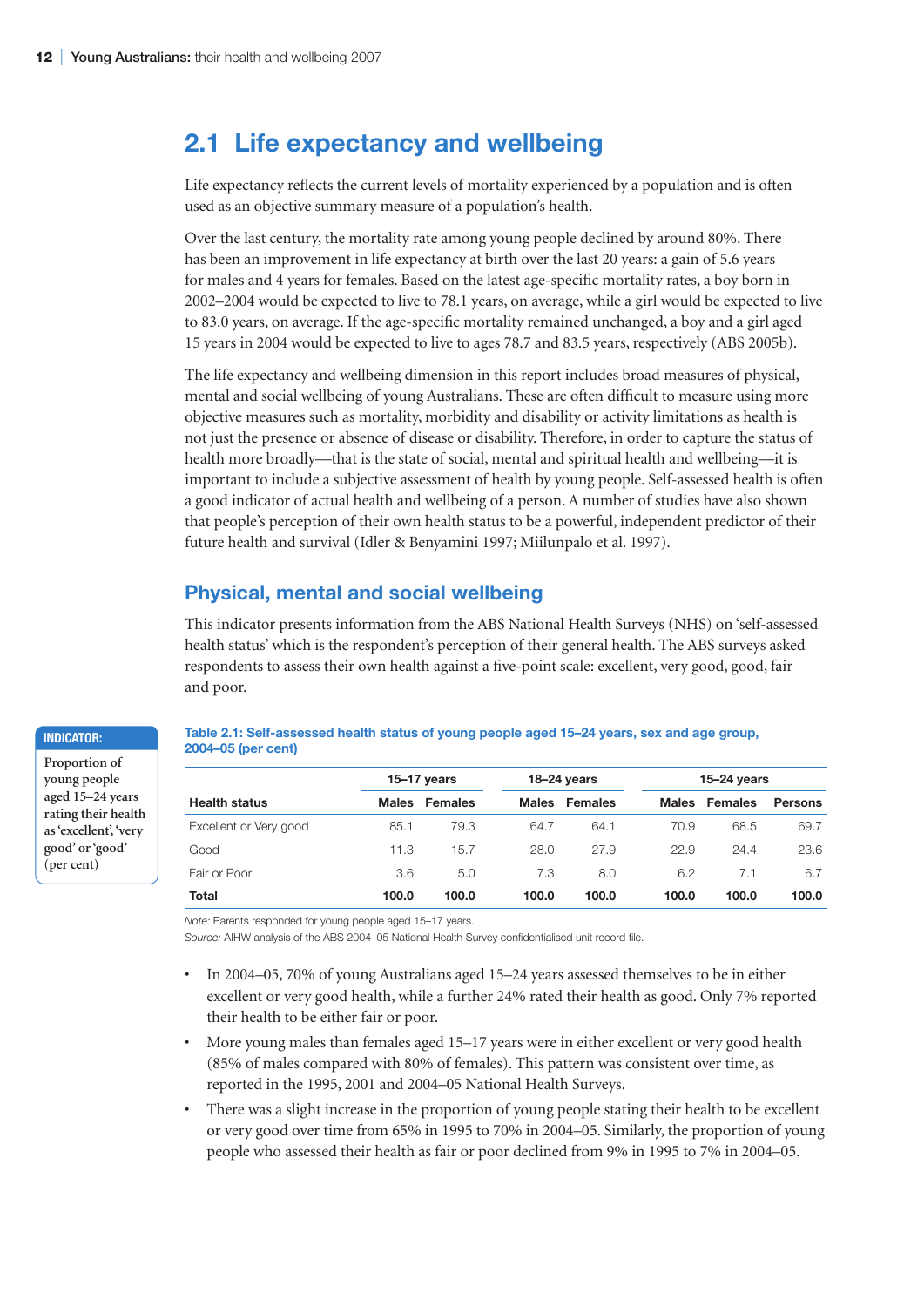

# *Self-assessed health, long-term health conditions and education*

The ABS 2004–05 NHS also confirmed that the existence of a long-term condition—a condition that has lasted or is expected to last for 6 months or more—influenced the self-reported health status of young people. Young people aged 15–24 years with a long-term condition were nearly 3 times as likely to rate their health as fair or poor (8.5%) compared to those without a long-term condition (3%) (AIHW analysis of ABS 2004–05 NHS confidentialised unit record file).

According to the 2004–05 NHS, educational achievement was related to self-assessed health: 95% and 88% of young people who completed Year 12 and Years 10 and 11 respectively reported their health status to be excellent, very good or good. In contrast, only 76% of those who completed Years 9 or less reported their health to be excellent, very good or good.

# **Population groups**

#### **Aboriginal and Torres Strait Islander young people**

| 15–24 years, 2004–05 (per cent) |            |                |            |                |  |  |  |  |  |  |
|---------------------------------|------------|----------------|------------|----------------|--|--|--|--|--|--|
|                                 | 2001       |                | 2004-05    |                |  |  |  |  |  |  |
| <b>Health status</b>            | Indigenous | Non-Indigenous | Indigenous | Non-Indigenous |  |  |  |  |  |  |
| Excellent or Very Good          | 54.0       | 64.0           | 59.0       | 70.0           |  |  |  |  |  |  |

Good 33.0 26.0 32.0 24.0 Fair or Poor 13.0 9.0 9.0 7.0

**Table 2.2: Self-assessed health status of Indigenous Australians and non-Indigenous Australians aged 15–24 years, 2004–05 (per cent)**

*Note:* Parents responded for young people aged 15–17 years. *Source:* ABS 2006l.

- In 2004–05, young Indigenous Australians aged 15–24 years were less likely to rate their health as excellent or very good, compared to young non-Indigenous Australians (59% compared to 70% respectively). Similarly, young Indigenous people were more likely than non-Indigenous young people to rate their health as fair or poor (9% compared to 7%).
- Between 2001 and 2004–05, the proportion of Indigenous young people rating their health as excellent or very good increased from 54% to 59%. Over the same period, the proportion stating that their health was fair or poor decreased from 13% to 9% (ABS 2006l).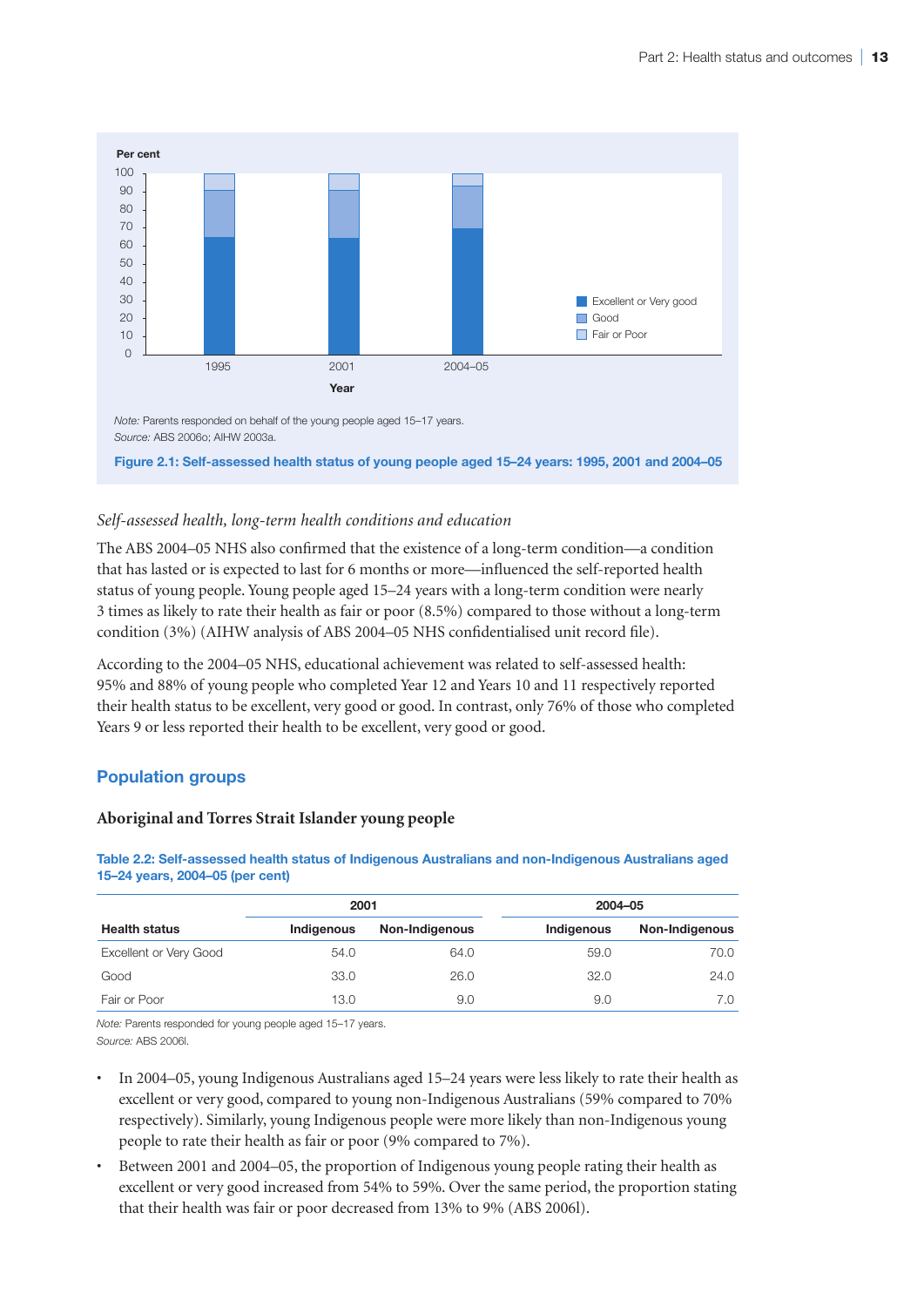#### **Socioeconomic status**

The self-assessed health status of young people varied significantly by their socioeconomic status as measured by the Socio-economic Index for Areas (SEIFA). In 2004–05, young people from the most disadvantaged areas were less likely than those from the least disadvantaged areas to rate their health as excellent or very good (66% compared to 75%). The gap between the most and the least disadvantaged areas was greatest for young people who reported their health as fair or poor (2.5 times as high in the most disadvantaged areas) (ABS 2004–05 NHS, unpublished data).

#### **Regional status**

Slightly more young people living in Major Cities and Inner Regional areas than in other areas rated their health as excellent or very good (around 70% in Major Cities and Inner Regional areas compared to 67% in Outer Regional and Remote areas).

A similar proportion of young males and females in Major Cities reported their health as excellent or very good (71% and 69% respectively), whereas in Inner Regional areas, the proportion was higher for males compared to females (76% compared to 67% respectively). A slightly higher proportion of females than males reported their health as excellent or very good in Outer Regional and Remote areas (68% compared to 65% respectively) (ABS 2004–05 NHS, unpublished data).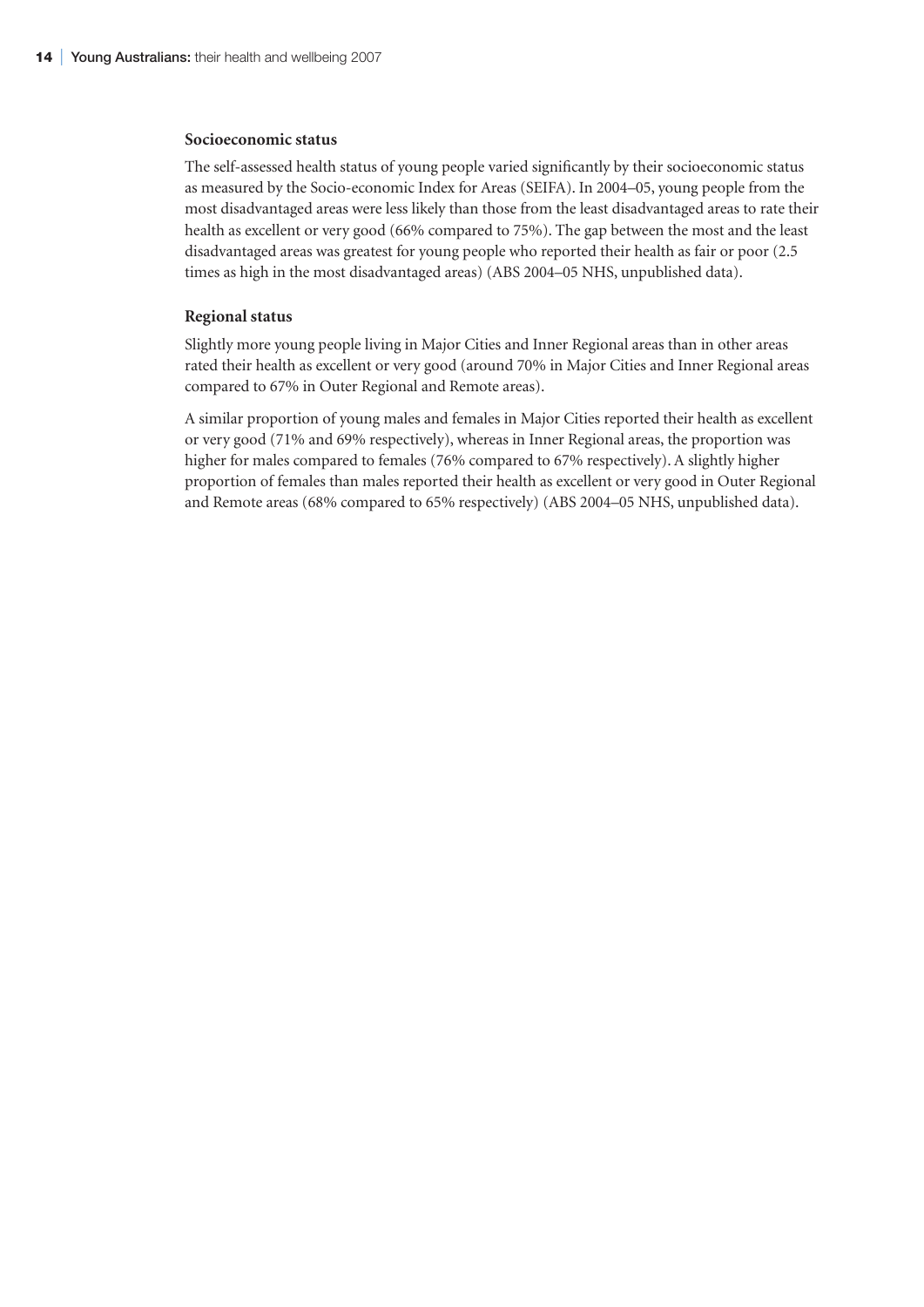# **2.2 Human function**

# **Disability and activity limitation**

Disability is a multidimensional concept that involves an interaction between health conditions, personal factors and the environment. Combinations of these different factors determine a person's ability to function and participate in society (AIHW 2004d). For some, disability can be a lifechanging event or experience, while for others it may have only a small effect on their daily lives. Even people with 'severe' disabilities may be in good health—particularly in the sense that they do not require medical services—but may have long-term limitations on daily activities and their ability to participate.

Disability is increasingly recognised as affecting many people in society, to a varying degree and at different times in their lives. For adolescents and young people with a disability, full participation in society can be difficult, with limited educational and recreational/leisure opportunities (AIHW 2004a, 2004d, 2005b).

It is not only people with disabilities who may be disadvantaged; their families may also face a significant social and financial burden. Parents of young people with disabilities may find full-time employment difficult due to the intensive care needs of their child. This could potentially lead to financial stress as well as relationship strain. Financial pressure may also compound a family's ability to cope with a young person's disability through lack of resources to acquire essential services and aids that may help the person attain a better quality of life (AIHW 2004a).

The disability data presented in this report come from the ABS 2003 Survey of Disability, Ageing and Carers (SDAC)—the main data source on disability in the Australian population. This survey defines 'disability' as the presence of one or more of 17 limitations, restrictions or impairments that have lasted, or are likely to last, for at least six months and restrict everyday activities (for example, loss of sight, incomplete use of arms or fingers, difficulty learning or understanding, etc.) (ABS 2004c).

In 2003, there were approximately 249,300 young people aged 12–24 years (8.9%) with a disability in Australia, a figure similar to that reported for young people in 1998 (8.6%). The proportions of young males and females with a disability in 2003 were very similar (9.0% and 8.9% respectively).

#### **Core activity limitation**

Core activity limitation includes limitations on the ability to perform tasks in relation to self-care, mobility and communication. There are four levels of core activity limitation: profound, severe, moderate and mild. Those with a profound limitation are not able to do, or always need help with, a core activity. Those with a severe limitation may sometimes need help with a core activity, may have difficulty understanding or being understood by others, or may use sign language more easily than spoken communication (ABS 2004c).



*Source:* AIHW analysis of ABS 2003 Survey of Disability, Ageing and Carer's confidentialised unit record file.

**Figure 2.2: Age-specific prevalence of severe or profound core activity limitation by sex, 2003**

#### **Indicator:**

**Proportion of young people aged 15–24 years with severe or profound core activity limitation**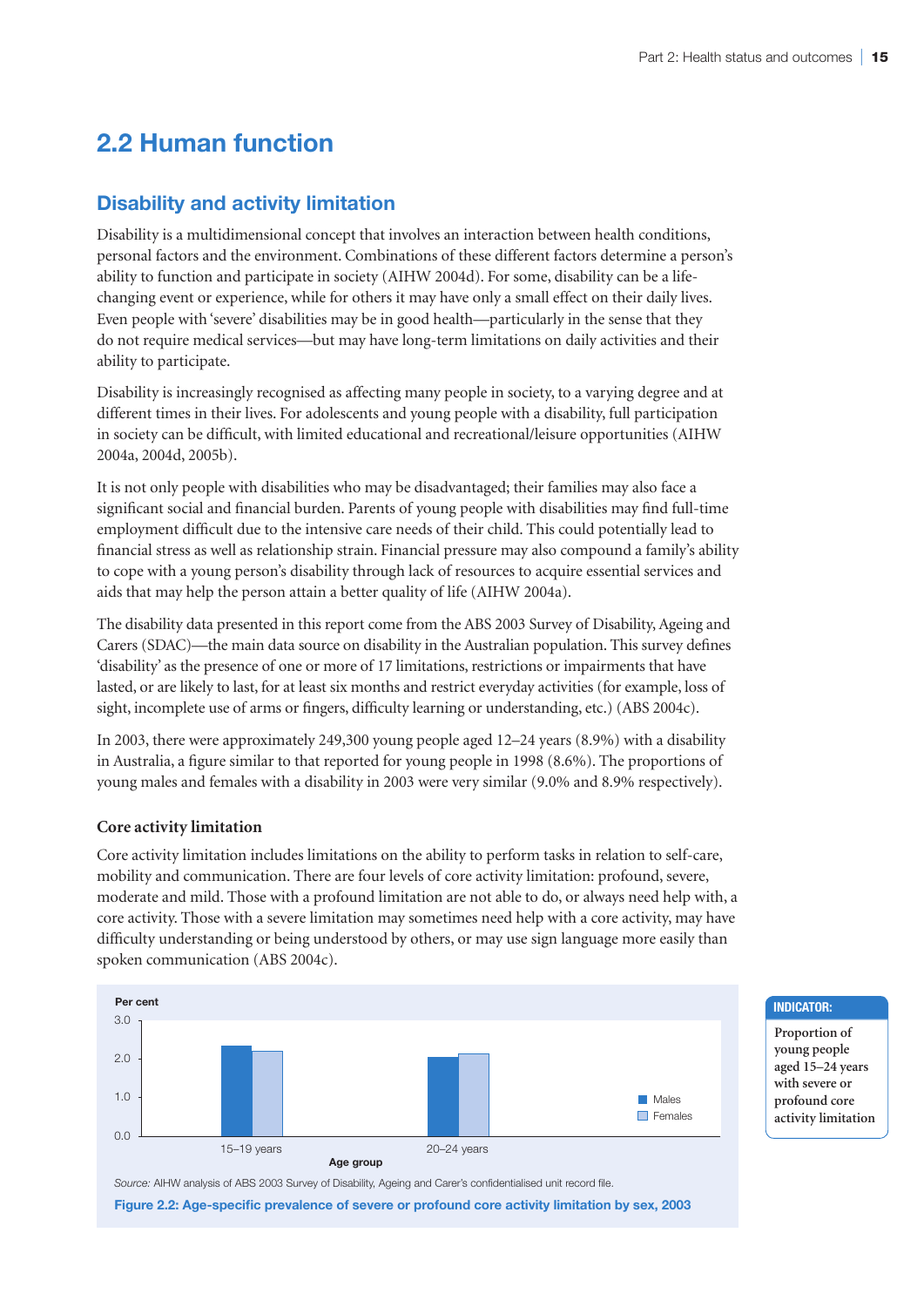- In 2003, approximately 24% or 1 in 4 young people with a disability had a severe or profound core activity limitation, indicating they sometimes or always needed assistance with activities of daily living. This proportion equates to approximately 2% (or 61,000) of all young Australians.
- The age and sex distribution of young people with a severe or profound core activity limitation was very similar. Among young males, 2.4% of those aged 15–19 years and 2.1% of those aged 20–24 years had a severe or profound core activity limitation. For females, this proportion was 2.2% among both age groups.
- The prevalence of severe or profound core activity limitation was lower among young people aged 15–24 years (2.2%) than for other age groups (8% for 5–14 year olds and the rate ranged from 2.3% for those aged 25–34 years to 34% for those aged 75+ years).



#### **Disability trends**

*Source:* AIHW 2003b; AIHW analysis of the ABS 2003 Survey of Disability, Ageing and Carer's confidentialised unit record file.

**Figure 2.3: Proportions of young people aged 15–24 years with a disability and with a severe or profound core activity limitation, 1981–2003**

- Between 1981 and 2003, the estimated proportion of young people with a disability increased from 5.7% to 8.9%. However, part of this increase may be due to changing definitions of disability and survey methods over time, in particular, between the two latest surveys (1998 and 2003) and previous surveys.
- The proportion of young people with severe or profound core activity limitations also increased over time. In 1981, 0.9% of young people reported a severe or profound core activity restriction but in 2003, this proportion had risen to 2.2%. Again, this increase may be due to changing definitions of disability and survey methods over time.

#### **Effect of disability on education and employment**

According to the ABS 2003 SDAC, an estimated 14,000 (12%) young people aged 15–19 years with a disability stated that they needed at least one day a week off school or could not attend school because of their disability. Of those aged 15–19 years with a disability, 35% said they had difficulty at school, while 17% said that they had no educational restrictions at school.

Young people aged 20–24 years with a disability were less likely than those without a disability to have completed Year 12 (67% and 83% respectively) or to have studied beyond Year 12 (AIHW analysis of the ABS 2003 SDAC confidentialised unit record file).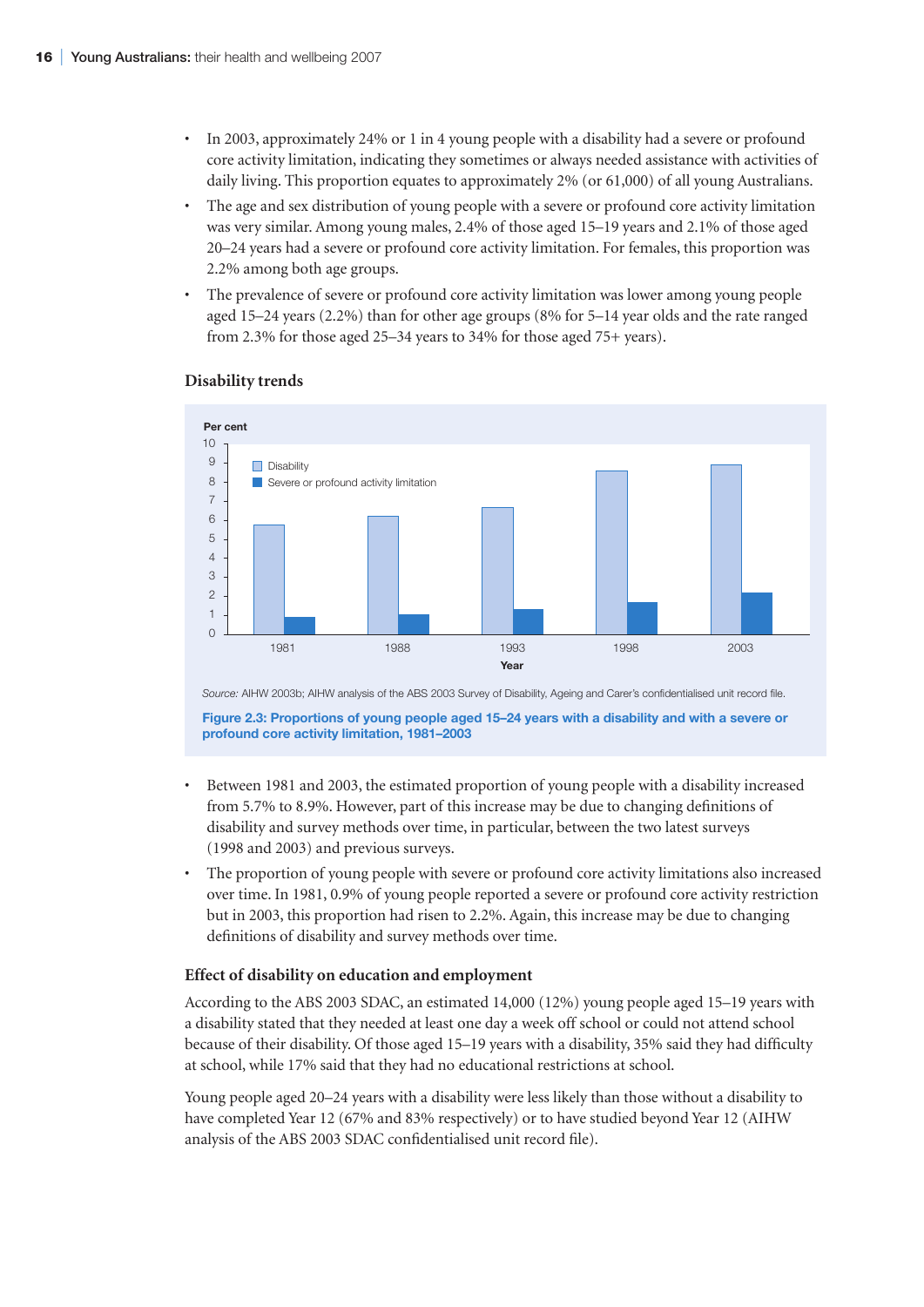#### **Table 2.3: Types of employment restrictions faced by young people aged 15–24 years with disability, 2003**

|                                                                                               |        | 15–19 years |        | $20 - 24$ years |        | $15-24$ years |  |
|-----------------------------------------------------------------------------------------------|--------|-------------|--------|-----------------|--------|---------------|--|
| <b>Employment restrictions</b>                                                                | (000)' | Per cent    | (000)' | Per cent        | (000)  | Per cent      |  |
| Restricted in type of job                                                                     | 54.3   | 45.8        | 51.7   | 39.5            | 106.0  | 42.5          |  |
| Restricted in number of hours                                                                 | 20.5   | 17.3        | 30.5   | 23.3            | 51.0   | 20.5          |  |
| Difficulty changing jobs or getting a preferred job                                           | 42.6   | 36.0        | 39.7   | 30.3            | 82.3   | 33.0          |  |
| Need for time off from work<br>(at least one day per week)                                    | 12.0   | 10.1        | 16.4   | 12.5            | 28.4   | 11.4          |  |
| Need for employer provided equipment and/or<br>special arrangements                           | 10.9   | 9.2         | $*8.3$ | 6.3             | 19.1   | 7.7           |  |
| Need for support person at work or is receiving<br>assistance from a disability job placement | $*2.4$ |             | $*3.7$ |                 |        |               |  |
| program or agency                                                                             |        | 2.1         |        | 2.8             | $*6.2$ | 2.5           |  |
| Need for ongoing supervision or assistance                                                    | 14.1   | 11.9        | 14.3   | 11.0            | 28.4   | 11.4          |  |
| Permanently unable to work                                                                    | $*8.9$ | 7.5         | 11.0   | 8.4             | 19.9   | 8.0           |  |
| No employment restrictions                                                                    | 46.1   | 38.9        | 50.8   | 38.8            | 96.9   | 38.9          |  |
| Persons with disability <sup>(a)</sup>                                                        | 118.4  | 100.0       | 130.9  | 100.0           | 249.3  | 100.0         |  |

\* Estimate has a relative standard error of 25% to 50% and should be used with caution.

(a) Question allowed multiple responses therefore percentages do not add up to 100.

*Source:* AIHW analysis of the ABS 2003 Survey of Disability, Ageing and Carer's confidentialised unit record file.

- In 2003, approximately 20,000 (8%) young people with a disability reported that they were permanently unable to work because of their disability.
- Around 43% said that they were restricted in the type of job they could do and 33% reported that they had difficulty changing jobs or getting their preferred job.
- Approximately 21% could only work a restricted number of hours, and 11% needed at least one day a week off work due to their disability.
- Nearly 40% of young people with a disability did not have any employment restrictions.

#### **Main disabling conditions**

#### **Table 2.4: Main disabling condition of young people aged 15–24 years with a disability, 2003**

|                                        |         | <b>Number ('000)</b>         |        |         | Per cent                     |        |
|----------------------------------------|---------|------------------------------|--------|---------|------------------------------|--------|
| Main disabling condition               |         | <b>Males Females Persons</b> |        |         | <b>Males Females Persons</b> |        |
| Intellectual and other mental disorder | 33.2    | 15.8                         | 49.0   | 26.1    | 12.9                         | 19.7   |
| Psychiatric                            | 21.9    | 22.8                         | 44.7   | 17.2    | 18.7                         | 17.9   |
| Other musculoskeletal disorder         | 17.3    | 16.4                         | 33.7   | 13.6    | 13.5                         | 13.5   |
| Respiratory diseases                   | $*10.4$ | 11.5                         | 21.9   | $*8.2$  | 9.4                          | 8.8    |
| Neurological                           | $*8.4$  | 13.2                         | 21.6   | $*6.6$  | 10.9                         | 8.7    |
| Vision                                 | $*6.1$  | $*2.8$                       | *8.9   | $*4.8$  | $*2.3$                       | $*3.6$ |
| Acquired brain injury                  | $*5.5$  | $**1.5$                      | $*6.9$ | $*4.3$  | $*1.2$                       | $*2.8$ |
| Hearing                                | $*3.7$  | $*2.9$                       | $*6.6$ | $*2.9$  | $*2.4$                       | $*2.7$ |
| Other circulatory                      | $*1.3$  | $*5.2$                       | $*6.6$ | $**1.1$ | $*4.3$                       | $*2.6$ |
| Speech                                 | $*3.1$  | $*2.7$                       | $*5.8$ | $*2.5$  | $*2.2$                       | $*2.3$ |
| Other physical                         | $*3.4$  | $*0.8$                       | $*4.2$ | $*2.7$  | $*$ 0.7                      | $*1.7$ |
| All other diseases and conditions      | 12.9    | 26.1                         | 39.1   | 10.2    | 21.5                         | 15.7   |
| Total with a disability                | 127.4   | 121.8                        | 249.2  | 100.0   | 100.0                        | 100.0  |

\* Estimate has a relative standard error of 25% to 50% and should be used with caution.

\*\* Estimate has a relative standard error greater than 50% and is considered too unreliable for general use.

*Source:* AIHW analysis of the ABS 2003 Survey of Disability, Ageing and Carer's confidentialised unit record file.

#### **Indicator:**

**Proportion of young people aged 15–24 years with specific disabling conditions**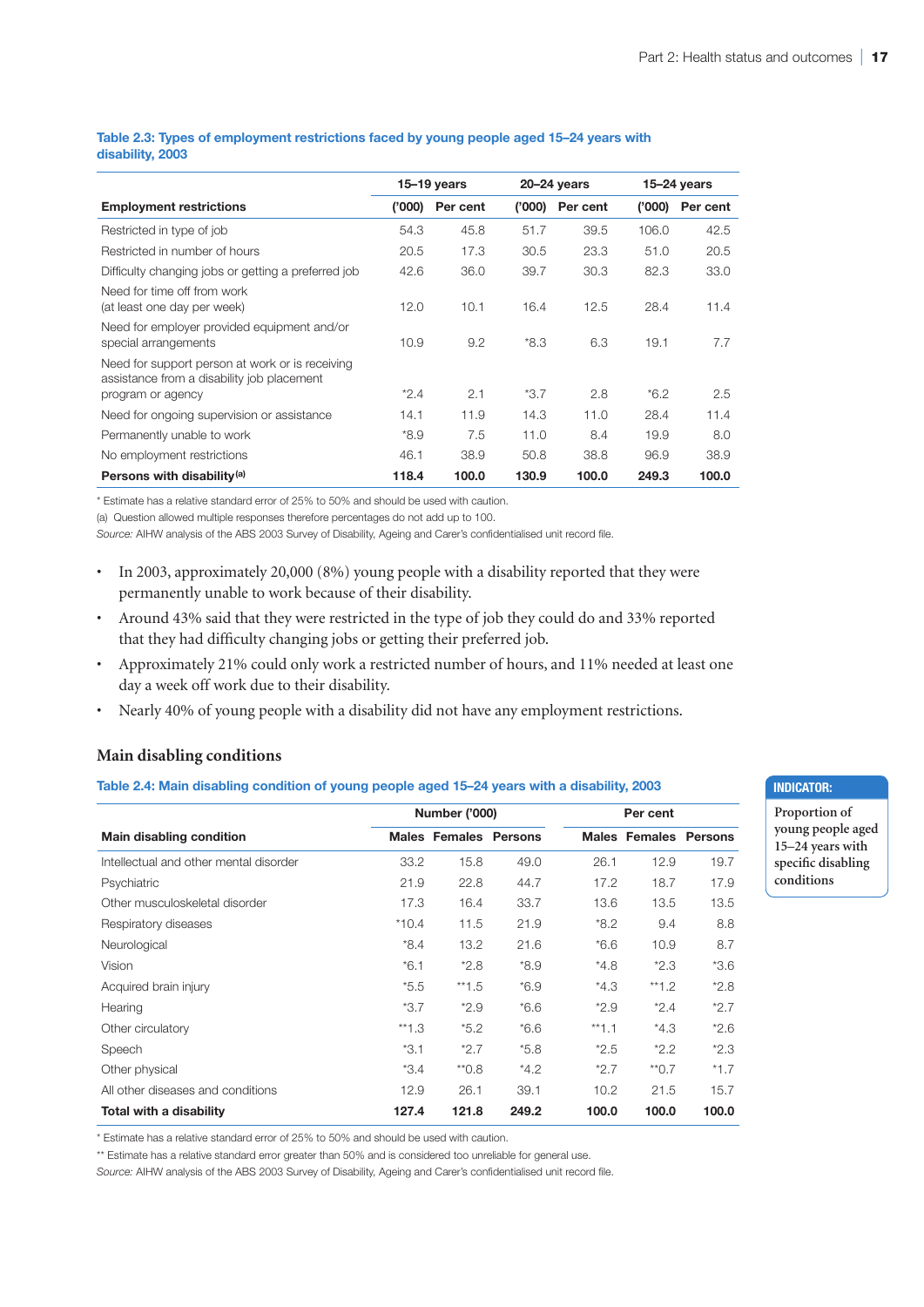- Among young people with a disability, the main disabling condition reported was intellectual and other mental disorders which accounted for 20% of all disabling conditions. This is a decrease from the prevalence of these disorders among young people in 1998 (25%).
- A higher proportion of young males (26%) compared with females (13%) reported intellectual and other mental disorders as the main disabling condition in 2003. This category includes ADHD, autism and other learning disabilities.
- Psychiatric disorders (18%) were the second most common disabling condition reported by young people (17% of males and 19% of females).
- Other frequently reported conditions include other musculoskeletal disorders (14%), respiratory diseases and neurological condition (each 9%).

A number of other specific conditions including cerebral palsy, Crohn's disease, cystic fibrosis and epilepsy, that impose various restrictions on the lives of young people are discussed under *Chronic disease* in Part 2 of this report.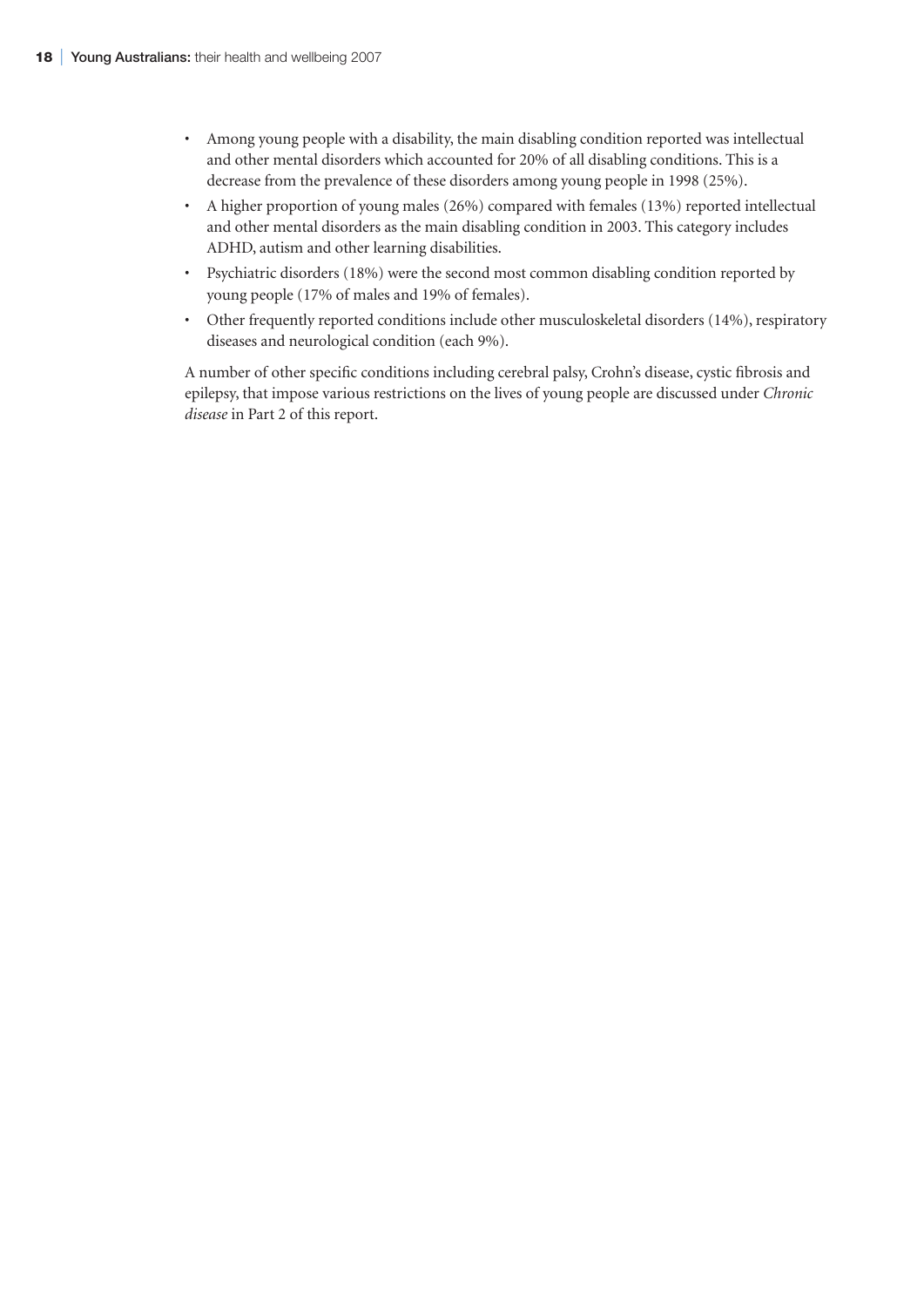**Indicator:**

**Burden of disease and injury among young people aged 15–24 years**

# **2.3 Health conditions**

# **Burden of disease and injury**

A set of measures, called disability-adjusted life years (DALYs), has been developed to summarise the burden of disease and injury at a population level. This provides a different picture of the health of young Australians when compared to looking only at mortality and hospitalisation statistics. DALYs combines information on the impact of premature death as well as non-fatal health outcomes. Premature death is measured by the years of life lost (YLL) due to disease or injury and non-fatal health outcomes are measured by years of 'healthy' life lost (YLD) due to disease, disability or injury. To combine these two health measures into a summary health measure, the DALY uses time as a common 'currency'. It is a measure of the years of healthy life lost due to illness or injury —one DALY is one lost year of 'healthy' life.

YLL are calculated for each death as the average life expectancy of a person of the same age as the person who died. Thus, unlike most measures of potential years of life lost, YLLs do not exclude deaths above a specified age or years of life lost above that age. YLD are calculated for a given condition by estimating the number of new cases of that condition in a specified time. For each new case, the YLD is obtained by multiplying the average duration of the condition (to remission or death) by a severity weight that quantifies the equivalent loss of healthy years of life due to living with the condition. DALYs are calculated as the sum of YLL and YLD. Detailed information on burden of disease methodology and results is available in Begg et al. 2007.

This section provides information on the burden of disease and injury in Australia in 2003 for those aged 15–24 years.

|                                   |            | <b>Fatal component</b>             |            | Non-fatal component                |              | <b>Total</b>                         |
|-----------------------------------|------------|------------------------------------|------------|------------------------------------|--------------|--------------------------------------|
| Disease group                     | <b>YLL</b> | Per cent<br>of total<br><b>YLL</b> | <b>YLD</b> | Per cent<br>of total<br><b>YLD</b> | <b>DALYs</b> | Per cent<br>of total<br><b>DALYs</b> |
| Mental disorders                  | 1,717      | 4.2                                | 94,354     | 60.7                               | 96,071       | 48.9                                 |
| Injuries                          | 27,683     | 67.5                               | 8,369      | 5.4                                | 36,052       | 18.3                                 |
| Neurological and sense disorders  | 2,018      | 4.9                                | 14,891     | 9.6                                | 16,909       | 8.6                                  |
| Genitourinary diseases            | 143        | 0.3                                | 9,353      | 6.0                                | 9,497        | 4.8                                  |
| Chronic respiratory diseases      | 530        | 1.3                                | 8,331      | 5.4                                | 8,861        | 4.5                                  |
| Cancers                           | 3,499      | 8.5                                | 957        | 0.6                                | 4,456        | 2.3                                  |
| Cardiovascular diseases           | 2,146      | 5.2                                | 1,592      | 1.0                                | 3,738        | 1.9                                  |
| Musculoskeletal conditions        | 119        | 0.3                                | 2,808      | 1.8                                | 2,928        | 1.5                                  |
| Digestive disorders               | 199        | 0.5                                | 2,216      | 1.4                                | 2,415        | 1.2                                  |
| Oral conditions                   | $\Omega$   | 0.0                                | 2,163      | 1.4                                | 2,163        | 1.1                                  |
| Infectious and parasitic diseases | 566        | 1.4                                | 1,434      | 0.9                                | 2,000        | 1.0                                  |
| <b>Diabetes</b>                   | 150        | 0.4                                | 1,334      | 0.9                                | 1.484        | 0.8                                  |
| Congenital anomalies              | 923        | 2.2                                | 230        | 0.1                                | 1,153        | 0.6                                  |
| Other <sup>(a)</sup>              | 1,338      | 3.3                                | 7,494      | 4.8                                | 8,831        | 4.5                                  |
| Total                             | 41,032     | 100.0                              | 155,525    | 100.0                              | 196,557      | 100.0                                |

#### **Table 2.5: Burden (YLL, YLD and DALYs) of major disease groups for 15–24 year olds, 2003**

(a) Includes acute respiratory diseases, maternal conditions, nutritional deficiencies, endocrine and metabolic disorders, other neoplasms, skin diseases and ill-defined conditions.

1. Disease groups in this table are ordered by DALYs.

2. Numbers may not add to totals due to rounding.

*Source:* Begg et al. 2007.

*Notes*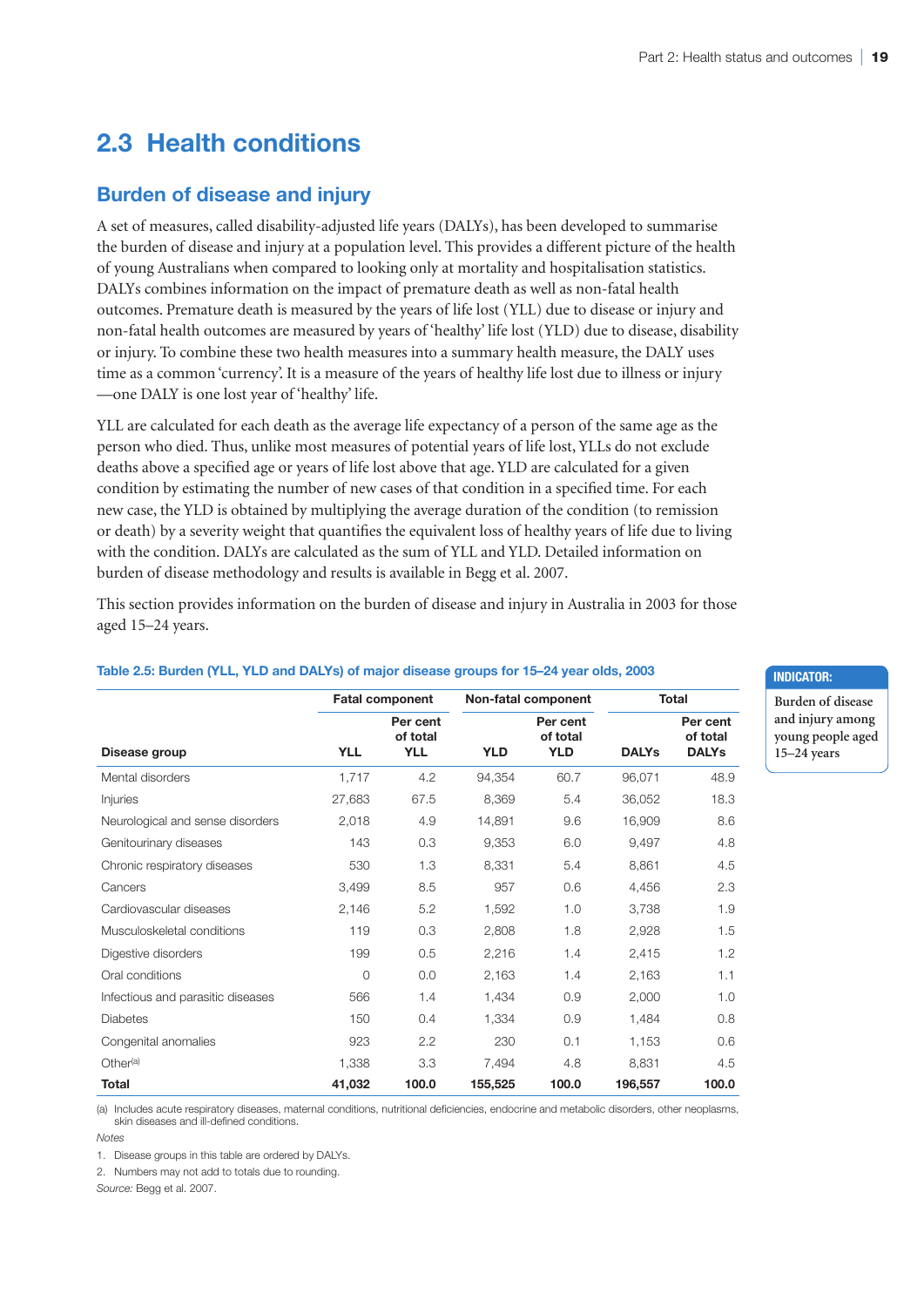#### **Premature mortality—YLL**

- Premature mortality was responsible for 41,032 YLL among young Australians aged 15–24 years in 2003. Injuries were the leading cause of premature mortality, accounting for two-thirds of the total YLL among young people. Within the injury category, road traffic accidents were responsible for 29% of the YLL while suicide and self-inflicted injuries accounted for 21%.
- After injury, cancer (9%) and cardiovascular disease (5%) were the highest contributors to YLL. These three disease groups accounted for over 80% of the total YLL among young people in 2003.

The YLL for young males was almost 3 times that for young females in 2003 (29,757 compared to 11,275 YLL). This large sex differential is primarily due to injuries, where males lost 21,717 years of life due to premature mortality compared to 5,966 for females.

#### **Non-fatal disease outcomes—YLD**

- The non-fatal component of the disease burden, assessed using YLD, presents a substantially different picture than that provided by premature mortality statistics. There was a loss of just over 155,500 years of 'healthy' life due to disability consequent on disease among young Australians in 2003.
- Mental disorders were the leading contributor to YLD, accounting for 61% of the non-fatal burden of disease for young people. Neurological and sense disorders were responsible for a further 10% of the disability burden, which was dominated by migraine. Genitourinary diseases were responsible for 6% of YLD, which was due to infertility and other genitourinary diseases. Injuries and chronic respiratory diseases each accounted for a further 5% of YLD. The YLD for injury was largely due to road traffic accidents and falls, while for chronic respiratory diseases it was due to asthma.

In contrast to YLL, overall YLD was slightly higher for females compared to males. YLD for neurological diseases and sense disorders, genitourinary diseases and chronic respiratory diseases were all higher for females than for males. On the other hand, YLD for injuries and cardiovascular disease were higher among males compared to females.



#### **Total burden of disease and injury—DALYs**

(a) Includes acute respiratory diseases, maternal conditions, nutritional deficiencies, endocrine and metabolic disorders, other neoplasms, skin diseases and ill-defined conditions. *Source:* Begg et al. 2007.

**Figure 2.4: Burden (YLL, YLD and total DALYs) of major disease groups for 15–24 year olds, 2003**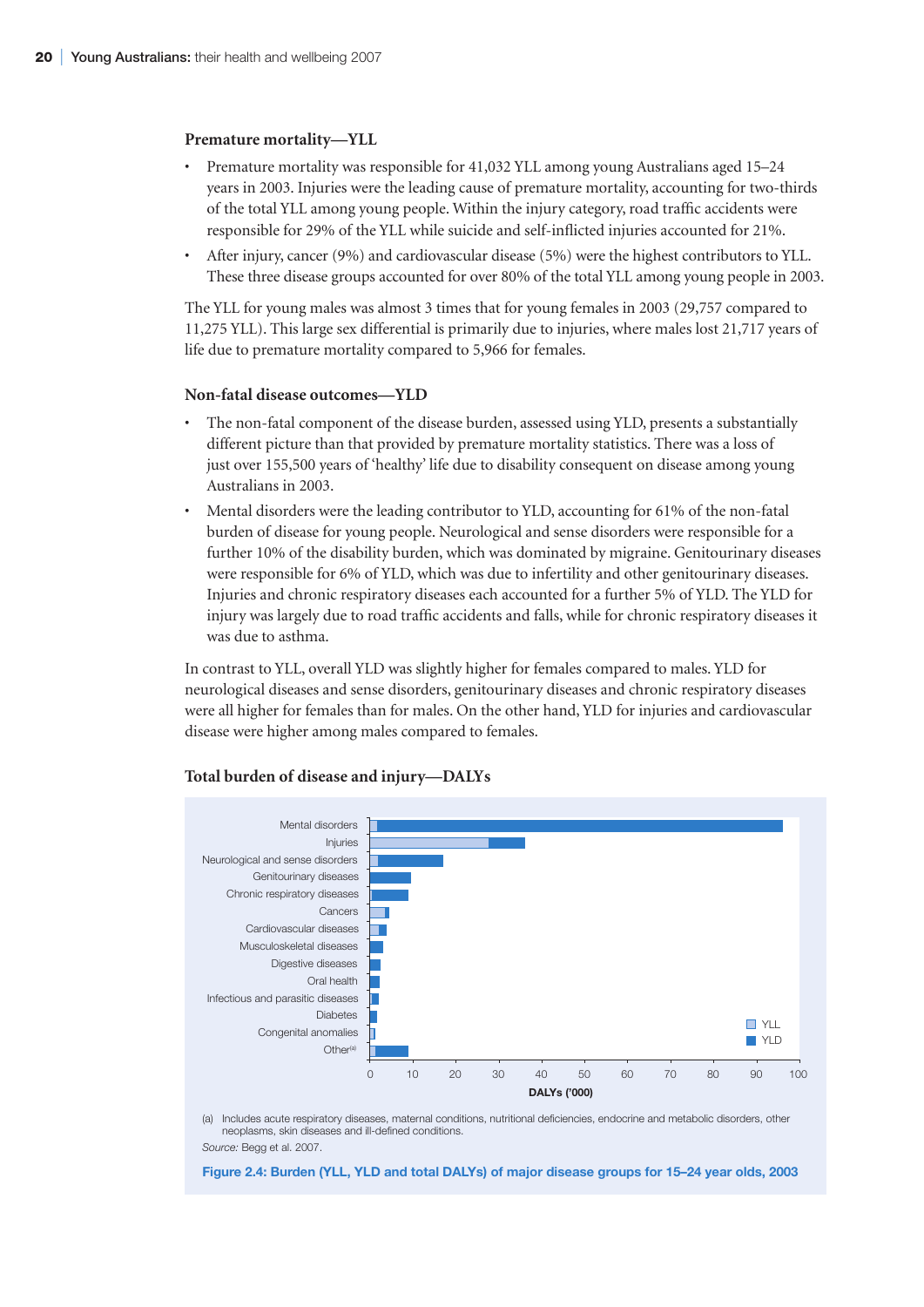- The total burden of disease and injury among young Australians was estimated to be 196,557 DALYs in 2003. The male and female burden (in total DALYs) was similar. Non-fatal outcomes were responsible for 71% of the male burden and 88% of the female burden.
- The burden for young Australians comprises 8% of the total burden of disease and injury for all ages and equates to a rate of 71 DALYs per 1,000 young people. This is about half the rate for persons of all ages (132 DALYs per 1,000 population).
- Mental disorders were the leading contributor to the overall burden (49%) among young Australians, followed by injuries (18%) and neurological and sense disorders (9%). Chronic respiratory disease, which includes asthma, accounted for 5% of the total disease and injury burden.
- It should be noted that these DALY estimates represent the overall burden of disease and injury remaining after preventive and treatment interventions have had their effect. As a result, oral health conditions (1%) and infectious and parasitic diseases (1%) are low in the burden of disease ranking due to highly successful preventive or treatment interventions.

# **Leading specific causes of burden of disease**

DALYs have so far been discussed at the broadest level of disease groupings. The rankings presented in Table 2.6 show the disease burden of the 10 leading specific diseases and injuries by sex for young Australians. The majority of the causes are non-fatal or low-fatality rate conditions and their significant contribution to the burden of disease is due to lost years of 'healthy' life.

Patterns of disease and injury burden among young Australians are distinct from other age groups. For example, the leading causes of burden of disease and injury for all ages are dominated by circulatory diseases (specifically ischaemic heart disease and stroke) and cancers (for example, lung and breast cancer), while for young people aged 12–24 years, mental disorders (for example, anxiety and depression and schizophrenia) and injury and poisoning (for example, road traffic accidents) are the leading causes. The exception to this is anxiety and depression, which ranks highly among young people and people of all ages as a cause of disease and injury burden.

| Rank | <b>Males</b>                                     | <b>DALYs</b><br>('000) | Per cent<br>of DALYs | <b>Females</b>               | <b>DALYs</b><br>('000) | Per cent<br>of DALYs |
|------|--------------------------------------------------|------------------------|----------------------|------------------------------|------------------------|----------------------|
| 1    | Anxiety and depression                           | 17,868                 | 17.4                 | Anxiety and depression       | 29,946                 | 31.8                 |
| 2    | Road traffic accidents                           | 10,380                 | 10.1                 | Asthma                       | 6,641                  | 7.1                  |
| 3    | Schizophrenia                                    | 9,795                  | 9.6                  | Migraine                     | 6,217                  | 6.6                  |
| 4    | Suicide and self-inflicted injuries              | 7,320                  | 7.1                  | Other genitourinary diseases | 5,676                  | 6.0                  |
| 5    | Heroin or polydrug dependence<br>and harmful use | 5,657                  | $5.5^{\circ}$        | Schizophrenia                | 3.754                  | 4.0                  |
| 6    | Alcohol dependence and<br>harmful use            | 4.848                  | 4.7                  | Road traffic accidents       | 3.572                  | 3.8                  |
|      | Migraine                                         | 3,539                  | 3.5                  | Personality disorders        | 2,622                  | 2.8                  |
| 8    | Cannabis dependence and<br>harmful use           | 3,520                  | 3.4                  | Bulimia nervosa              | 2,576                  | 2.7                  |
| 9    | Personality disorders                            | 3,130                  | 3.1                  | Bipolar disorder             | 2,450                  | 2.6                  |
| 10   | Bipolar disorder                                 | 2,672                  | 2.6                  | Anorexia nervosa             | 2,063                  | 2.2                  |
|      | All causes                                       | 102,476                | 100.0                | All causes                   | 93,985                 | 100.0                |

#### **Table 2.6: Leading causes of burden of disease and injury (DALYs) for 15–24 year olds, by sex, 2003**

*Source:* Begg et al. 2007.

• Anxiety and depression is the leading cause of burden of disease for young Australians, accounting for 17% of the male burden and 32% of the female burden. After anxiety and depression, the leading causes of disease and injury burden are markedly different for males and females. For young males, road traffic accidents (10%), schizophrenia (10%) and suicide and selfinflicted injuries (7%) followed anxiety and depression as the leading causes of disease and injury burden. For females, asthma was the second highest cause of disease burden (7%), followed by migraine (7%), and other genitourinary diseases (6%).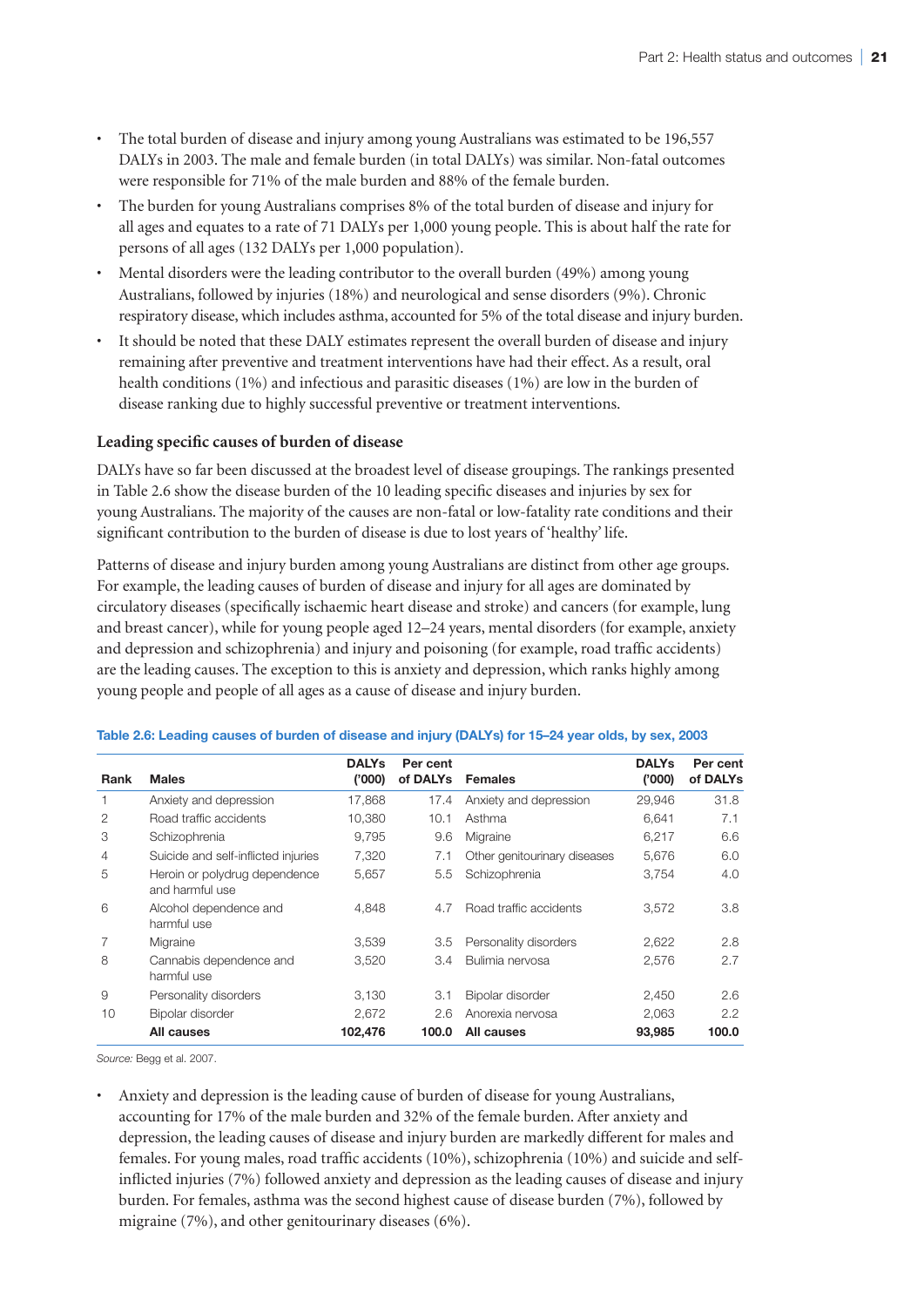#### **Burden attributable to risk factors**

The 2003 burden of disease and injury study looked at 14 selected risks to health. These risk factors combined explain 22% of the total burden of disease and injury among young people aged 15–24 years in Australia in 2003.

Individually, risk factors contributing the most to the burden of disease and injury among this age group were illicit drugs, alcohol, intimate partner violence, child sexual abuse and occupational exposures. From these risks, the predominant health outcomes were mental disorders and injuries, except for occupational exposures for which the main health outcome was chronic respiratory disease and asthma in particular.

|                                         |              | <b>Males</b>         |              | <b>Females</b>       | <b>Persons</b> |                      |
|-----------------------------------------|--------------|----------------------|--------------|----------------------|----------------|----------------------|
| <b>Risk factor</b>                      | <b>DALYs</b> | Per cent<br>of DALYs | <b>DALYs</b> | Per cent<br>of DALYs | <b>DALYs</b>   | Per cent<br>of DALYs |
| Illicit drugs                           | 11,892       | 11.6                 | 4.246        | 4.5                  | 16.137         | 8.2                  |
| Alcohol                                 | 11.649       | 11.4                 | 1.518        | 1.6                  | 13.166         | 6.7                  |
| Intimate partner violence               |              | 0.0                  | 5.464        | 5.8                  | 5.464          | 2.8                  |
| Child sexual abuse                      | 738          | 0.7                  | 4.267        | 4.5                  | 5,005          | 2.5                  |
| Occupational exposures                  | 2,853        | 2.8                  | 1.387        | 1.5                  | 4,240          | 2.2                  |
| 14 risk factors combined <sup>(b)</sup> | 27.564       | 26.9                 | 15,712       | 16.7                 | 43.276         | 22.0                 |

#### Table 2.7: Individual burden (DALYs) attributable to selected<sup>(a)</sup> risk factors for 15–24 year olds, **by sex, 2003**

(a) The risk factors not included in this table (high body mass, tobacco, high blood pressure, physical inactivity, high blood cholesterol, low fruit and vegetable intake, urban air pollution, unsafe sex, osteoporosis) contributed less than 1% each to the total burden of disease and injury for 15–24 year olds.

(b) This is not the sum of the contribution of the 14 risk factors but their joint effect taking into account: the mediation of distal risk factors through proximal risk factors; that the hazard due to a risk factor may depend on the presence of other risk factors and; the correlation between exposure to risk factors. See Begg et al. 2007 for more information.

— Nil or rounded to zero.

*Source:* Begg et al. 2007.

- Illicit drugs accounted for the greatest amount of burden among young Australians in 2003 (8%), followed by alcohol (7%).
- Intimate partner violence accounted for the greatest burden among young females (6%), while for young males, illicit drugs (12%) and alcohol (11%) were the largest contributors to disease burden.
- Overall, the 14 risk factors combined were responsible for 27% of the male burden and 17% of the female burden.

# **Mental health**

Mental health is a state of wellbeing in which the individual realises his or her own abilities, can cope with the normal stresses of life, can work productively and fruitfully, and is able to make a contribution to his or her own community (WHO 2001a).

'Mental illness' is a general term that refers to a group of disorders that affect the way a person, thinks, feels and acts. Mental disorders are characterised by a clinically recognisable set of symptoms or behaviours that interfere with social, academic or occupational functioning (APA 1994; Sawyer et al. 2000). There are different types of mental disorders; each consists of a different combination of symptoms that may differ in severity.

A number of mental disorders are first manifested in childhood and adolescence, and many disorders that are diagnosed in adulthood have their origins in childhood. Common mental disorders found in children and young people include developmental disorders such as dyslexia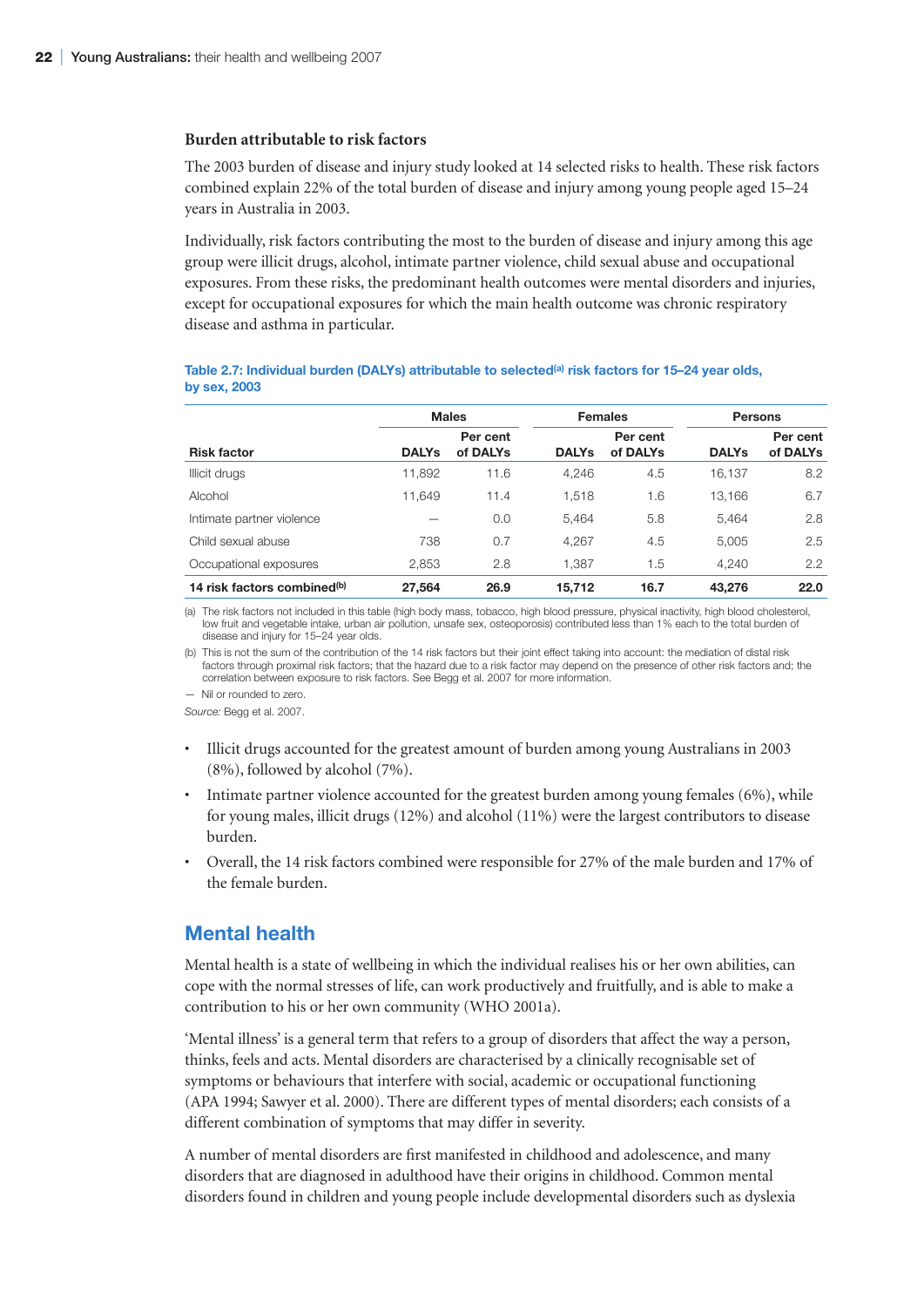or autism; behavioural disorders such as attention deficit/hyperactivity disorders (ADHD) and conduct disorders; anxiety disorders; depression; and schizophrenia (U.S. Department of Health and Human Services 1999).

Mental disorders were the leading contributor to the burden of disease and injury (49%) among young Australians aged 15–24 years in 2003, with anxiety and depression being the leading specific cause for both males and females (see *Burden of disease and injury* in Part 2 of this report).

Experiencing a mental disorder is associated with lower educational attainment, joblessness and poorer physical health (DHAC 2004). According to the 1997 National Survey of Mental Health and Wellbeing (SMHWB), young people who had not completed secondary education had a higher prevalence of mental disorders (35%) than those who had post-school qualifications or who had completed secondary school (just under 25%). The survey results also indicated that unemployed young people and those not in the labour force were more likely to suffer from a mental disorder than other young people. It is not possible to determine causality from these data. While mental illness may lead to lower educational attainment or unemployment, it is also possible that these circumstances may contribute to the development of a mental disorder.

# *Determinants of mental health*

The causes of mental illness are not clear, but a range of risk and protective factors are thought to influence mental health. These factors can be individual (particular to the person), contextual (a product of the environment), or the result of the interaction between the person and the environment.

Risk factors that increase the likelihood that mental health problems will develop include: individual factors (such as prenatal brain damage, genetic factors), family or social factors (such as marital discord between parents and social isolation), school context (such as bullying, failure to achieve academically), life events and situations (such as physical, sexual and emotional abuse and neglect), and community and cultural factors (such as socioeconomic disadvantage) (DHAC 2000).

Protective factors reduce the likelihood of mental health problems and mitigate the potentially negative effects of risk factors. Protective factors include: individual factors (such as adequate nutrition, problem-solving skills), family or social factors (such as family harmony, social support), school context (such as a positive school environment), life events and situations (such as economic security, good physical health), and community and cultural factors (such as social networks, involvement in community groups) (DHAC 2000).

# **Psychological distress**

Psychological distress refers to an individual's overall level of psychological strain or pain, evidenced by psychological states such as depression, anxiety and anger. Psychological distress may be fairly transient, for example, experiencing high anxiety over an upcoming exam, or sadness because of the break-up of a relationship, but may also be a continuing problem, particularly among those experiencing mental health problems and clinical disorders.

# **Psychological distress according to Kessler 10 scale**

*Psychological distress can be measured using the Kessler 10 (K10) distress scale which is a 10 item questionnaire asking about feelings such as nervousness, hopelessness, restlessness, depression and worthlessness. For each item, the respondents are asked how often they experienced these feelings in the past 4 weeks, with responses ranging from 'none of the time' to 'all of the time' (scoring 1 to 5). The maximum score is 50 (indicating severe distress) and the minimum score is 10 (no distress). Andrew & Slade (2001) showed a strong association between the K10 scale and current diagnoses of anxiety and affective disorders. They also showed a lesser, but significant, association with other mental disorder categories.*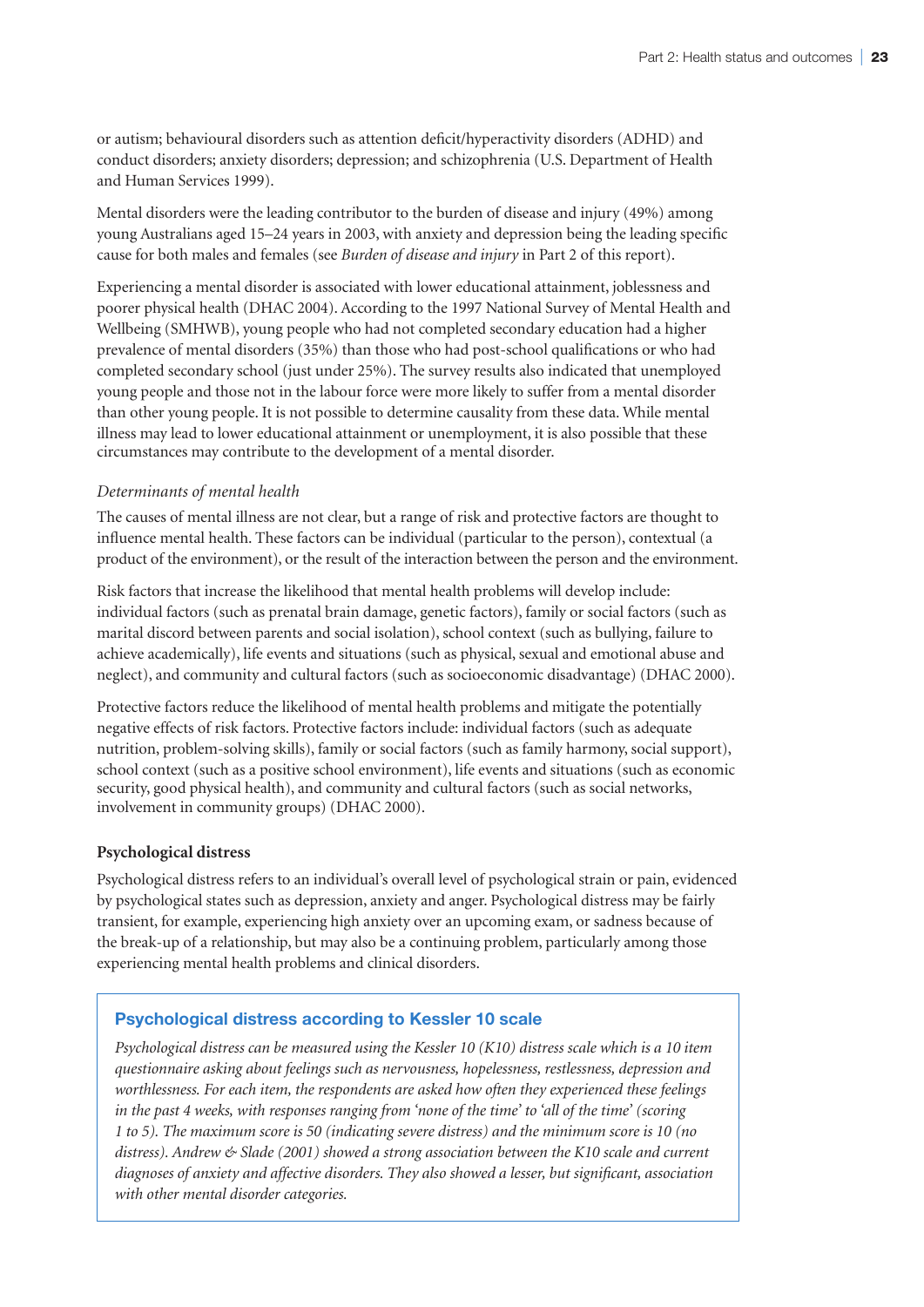The K10 scores for young people aged 18–24 years were obtained from the ABS 1997 SMHWB and the ABS 2001 and 2004–05 National Health Surveys (NHS).

**Table 2.8: Prevalence of psychological distress among young people aged 18–24 years by sex, 1997–2005 (per cent)**

| Level of psychological    |              | 1997           |              | 2001           |              | 2004-05        |
|---------------------------|--------------|----------------|--------------|----------------|--------------|----------------|
| distress <sup>(a)</sup>   | <b>Males</b> | <b>Females</b> | <b>Males</b> | <b>Females</b> | <b>Males</b> | <b>Females</b> |
| Low $(10-15)$             | 71.8         | 59.3           | 60.4         | 46.2           | 60.4         | 49.4           |
| Moderate (16-21)          | 21.4         | 28.2           | 28.8         | 31.7           | 27.1         | 31.8           |
| High or Very High (22-50) | 6.8          | 12.5           | 10.8         | 22.1           | 12.4         | 18.7           |
| <b>Total</b>              | 100.0        | 100.0          | 100.0        | 100.0          | 100.0        | 100.0          |

(a) Based on the Kessler 10 scale of psychological distress.

*Source:* AIHW analysis of ABS 1997 National Survey of Mental Health and Wellbeing confidentialised unit record file; ABS 2002c, 2006m.

- In 2004–05, the proportions of young males and females aged 18–24 years reporting high or very high levels of distress were 12% and 19% respectively, an increase from 1997 when the corresponding proportions were 7% and 13% respectively.
- Across all three periods (1997, 2001 and 2004–05), young females were more likely than young males to experience moderate to very high levels of psychological distress. In 2004–05, 51% of young females, compared to 40% of young males, reported moderate to very high levels of psychological distress.

According to the ABS 2004–05 NHS, very high levels of psychological distress were slightly less common in young people aged 18–24 years (3.4%) compared with adults aged 25 years and over (3.9%). Very high levels of psychological distress were most prevalent among adults aged 45 to 54 years (4.8%) (ABS 2006).

Physical and mental health are interdependent—changes in the status of one are likely to affect the other (DHAC 2006b). The ABS 2004–05 NHS collected self-assessed health status, which is a proxy measure of physical health.

|                             | Level of psychological distress |          |             |           |  |  |  |
|-----------------------------|---------------------------------|----------|-------------|-----------|--|--|--|
| Self-assessed health status | Low                             | Moderate | <b>High</b> | Very high |  |  |  |
| Excellent                   | 32.6                            | 16.5     | 13.0        | 9.3       |  |  |  |
| Very good                   | 41.4                            | 40.8     | 34.1        | 23.3      |  |  |  |
| Good                        | 22.3                            | 34.5     | 36.3        | 32.0      |  |  |  |
| Fair                        | 3.6                             | 6.6      | 14.9        | 26.2      |  |  |  |
| Poor                        | 0.2                             | 1.5      | 1.8         | 9.2       |  |  |  |

#### **Table 2.9: Self-assessed health status by level of psychological distress (measured by K10 scale), young people aged 18–24 years, 2004–05**

*Source:* AIHW analysis of the ABS 2004–05 National Health Survey confidentialised unit record file.

- In 2004–05, young people aged 18–24 years with moderate to very high levels of psychological distress were much less likely than those with low psychological distress to rate their health status as excellent.
- A larger proportion of young people with very high levels of psychological distress assessed their health as fair or poor (26% and 9% respectively) compared to those reporting low psychological distress (4% rated their health as fair and less than 1% as poor).

#### **ADHD and conduct disorder**

Behavioural disorders such as ADHD and conduct disorder are typically diagnosed during childhood, but may persist into adulthood. If not treated early, these disorders can have profound implications for adult health outcomes such as poorer quality of life, physical health problems,

**Indicator:**

**Proportion of young people aged 18–24 years having high or very high levels of psychological distress as measured by the K10 scale (per cent)**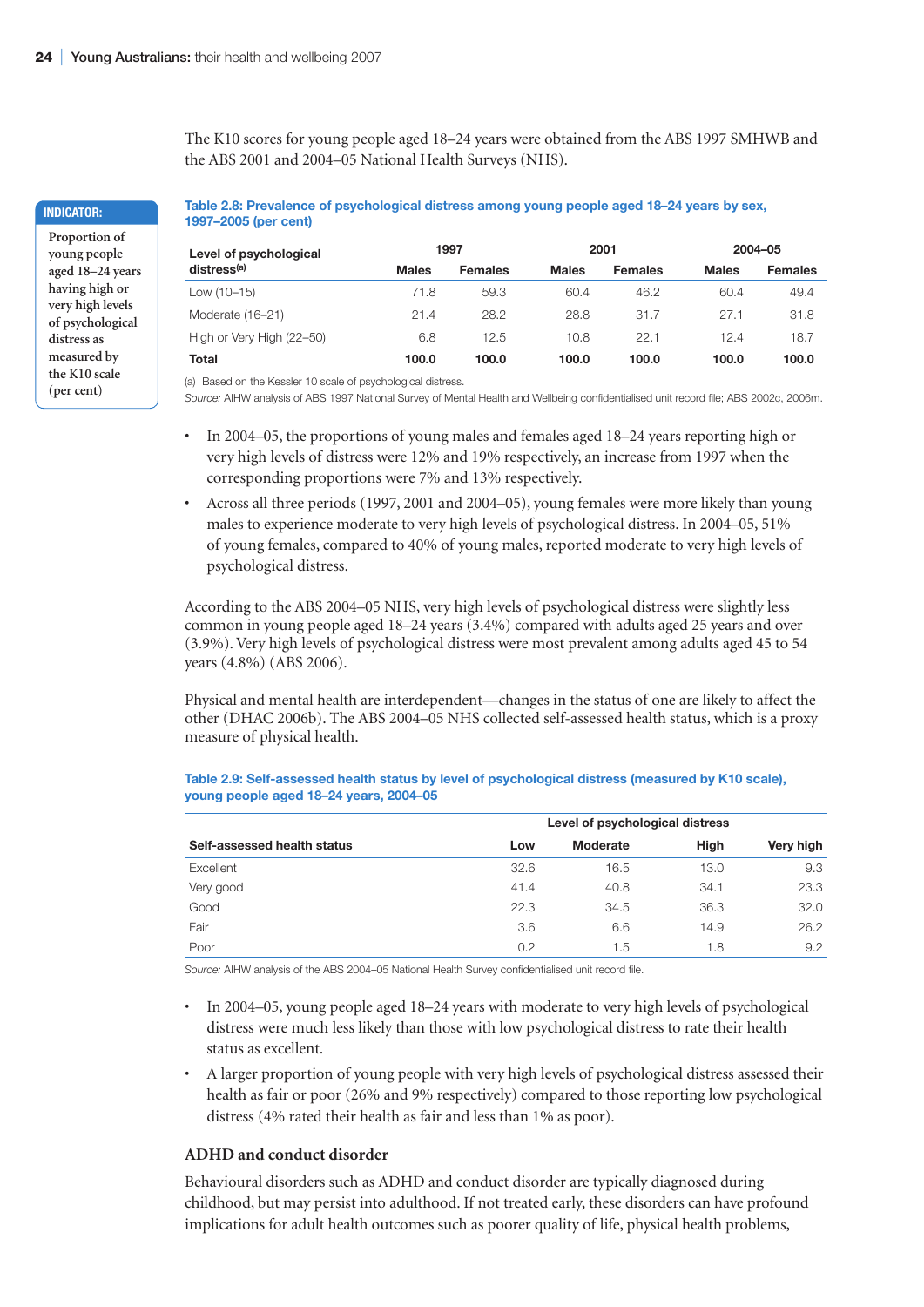lowered academic and vocational attainment, substance use, suicidal behaviour, and family discord (Raphael 2000).

People with ADHD display developmentally inappropriate levels of inattention, hyperactivity and impulsivity, causing impairment in areas of life such as school performance, social skills, driving and work performance (Biederman & Faraone 2005). Conduct disorder is one of a number of related disorders that is characterised by persistent disruptive, antagonising or aggressive behaviour, sometimes involving criminal acts (Karnik et al. 2006). Similar to young people with ADHD, the behaviour of young people with conduct disorder is often considered inappropriate for their age (Karnik et al. 2006).

The prevalence of ADHD and conduct disorder among young people aged 12–17 years was examined in the 1998 Child and Adolescent Component of the SMHWB. This survey used the Diagnostic Interview Schedule for Children (Version IV) which uses the criteria described in the Diagnostic and Statistical Manual for Mental Disorders, 4th edition, (APA 1994) to identify these disorders.

In 1998, 8% of young people aged 12–17 years had ADHD and 3% had conduct disorder. Prevalence rates for ADHD and conduct disorder among young males (12% and 4% respectively) were 3 to 4 times the rates for young females (4% and 1% respectively). Around 16% of those young people with ADHD or conduct disorder had both disorders.

#### **Depression, anxiety and substance use disorders**

Depression, anxiety and substance use disorders are the most common mental disorders, accounting for 75% of the burden generated by all mental disorders (Andrews & Wilkinson 2002). Onset of these disorders typically occurs during adolescence and early adulthood (Andrews & Wilkinson 2002). A high proportion of young people who experience a major depressive disorder also have another mental disorder—commonly an anxiety disorder, substance use disorder, or behavioural disorder (Bhatia & Bhatia 2007).

The ABS 1997 SMHWB collected information on a range of mental disorders, including depression, anxiety and substance use disorders, among adults aged 18 years or over. This survey used the Composite International Diagnostic Interview to diagnose mental disorders.

|                                                | <b>Males</b>            |             | <b>Females</b>          |             |                         | <b>Persons</b> |  |
|------------------------------------------------|-------------------------|-------------|-------------------------|-------------|-------------------------|----------------|--|
|                                                | <b>Number</b><br>('000) | Per<br>cent | <b>Number</b><br>('000) | Per<br>cent | <b>Number</b><br>(000)' | Per<br>cent    |  |
| <b>Total anxiety disorders</b>                 | 76.5                    | 8.3         | 123.8                   | 13.8        | 200.3                   | 11.0           |  |
| Panic disorder                                 | 1.9                     | 0.2         | 11.3                    | 1.3         | 13.2                    | 0.7            |  |
| Agoraphobia                                    | 7.3                     | 0.8         | 15.0                    | 1.7         | 22.3                    | 1.2            |  |
| Social phobia                                  | 37.8                    | 4.1         | 42.6                    | 4.7         | 80.3                    | 4.4            |  |
| Generalised anxiety disorder                   | 11.3                    | 1.2         | 18.6                    | 2.1         | 29.9                    | 1.6            |  |
| Obsessive-compulsive disorder                  | 3.5                     | 0.4         | 6.1                     | 0.7         | 9.6                     | 0.5            |  |
| Post-traumatic stress disorder                 | 30.9                    | 3.4         | 61.0                    | 6.8         | 91.9                    | 5.1            |  |
| <b>Total affective disorders</b>               | 26.4                    | 2.9         | 97.1                    | 10.8        | 123.5                   | 6.8            |  |
| Depression                                     | 24.6                    | 2.7         | 91.6                    | 10.2        | 116.2                   | 6.4            |  |
| Dysthymia                                      | 2.5                     | 0.3         | 7.4                     | 0.8         | 9.9                     | 0.5            |  |
| Total substance use disorders                  | 194.8                   | 21.2        | 94.4                    | 10.5        | 289.2                   | 15.9           |  |
| Alcohol harmful use                            | 40.4                    | 4.4         | 35.6                    | 4.0         | 76.0                    | 4.2            |  |
| Alcohol dependence                             | 110.2                   | 12.0        | 38.3                    | 4.3         | 148.6                   | 8.2            |  |
| Drug use disorders                             | 85.1                    | 9.2         | 32.0                    | 3.6         | 117.1                   | 6.4            |  |
| Total selected mental disorders <sup>(a)</sup> | 249.4                   | 27.1        | 232.2                   | 25.9        | 481.6                   | 26.5           |  |
| Total persons ('000)                           | 920.6                   | 100.0       | 896.5                   | 100.0       | 1,817.1                 | 100.0          |  |

#### **Table 2.10: Prevalence of selected mental disorders among young people aged 18–24 years, 1997**

(a) Total selected mental disorders include anxiety, affective and substance use disorders only. Total is not cumulative as categories are not mutually exclusive.

*Source:* AIHW analysis of ABS 1997 National Survey of Mental Health and Wellbeing confidentialised unit record file.

#### **Indicator:**

**Prevalence rates for selected mental health disorders (namely, ADHD and conduct disorder) among young people aged 12–17 years**

#### **Indicator:**

**Prevalence rate for mental disorders (affective and anxiety disorders) among young people aged 18–24 years**

#### **Indicator:**

**Prevalence rate for substance use disorders among young people aged 18–24 years**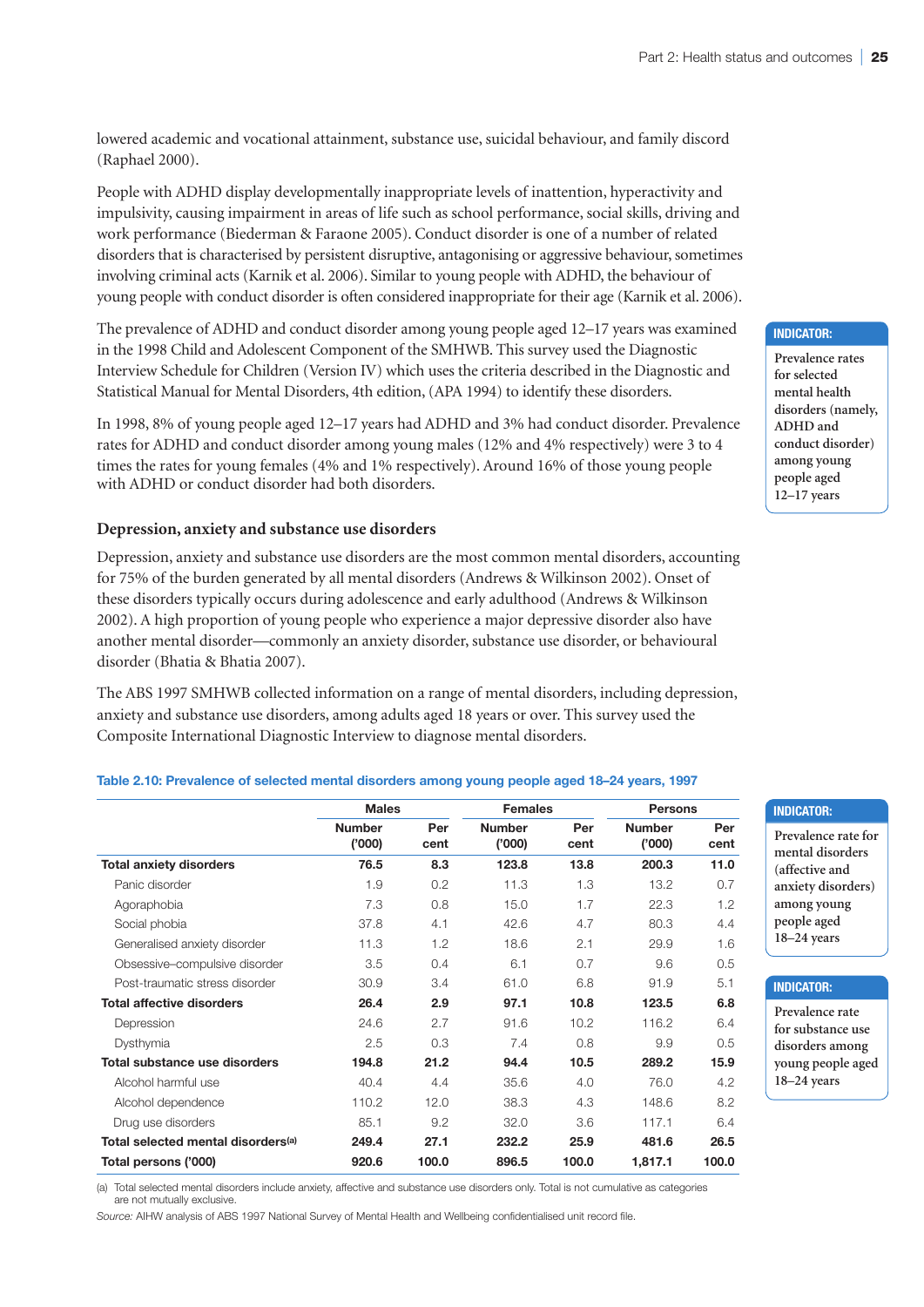- In 1997, just over one in four young people aged 18–24 years (an estimated 481,600 young people) experienced anxiety, affective or substance use disorders. Rates were similar for males and females—27% for males and 26% for females.
- Substance use disorders were the most prevalent disorder among young people, affecting about 1 in 5 males and 1 in 10 females. Alcohol dependence accounted for over half of the total substance use disorders, affecting 12% of males and 4% of females.
- One in ten 18–24 year olds experienced anxiety disorders, affecting 8% of males and 14% of females. Within the group of anxiety disorders, post-traumatic stress disorder was the most prevalent, affecting 3% of males and 7% of females.
- Depression and dysthymia (chronic mild depression) affected 3% of young males and 11% of young females in 1997.

#### **Health service use for mental health disorders**

People with mental disorders may access a wide range of service types including specialist mental health services, general health services and services provided in residential and ambulatory care settings (AIHW 2005g). The ABS SMHWB found that, for all people with a mental disorder, the service most frequently used was general practitioners. The Child and Adolescent Component of the same survey found that the two services used most commonly by adolescents with a mental disorder were school counselling and family doctors. If mental disorders are poorly managed or a young person has hurt or threatened to hurt themselves or others, or if they are experiencing an acute phase of a moderate to severe psychiatric illness, hospitalisation may be required.

#### *Hospital separations*

In 2004–05, there were 47,372 hospital separations for mental and behavioural disorders (ICD-10-AM codes F00–F99) among those aged 12–24 years, accounting for 16% of all mental and behavioural disorder separations and 8% of all hospital separations for young people in that year. This was a rate of 1,302 separations per 100,000 young people (1,076 and 1,550 per 100,000 for young males and females respectively).

The separation rate for mental and behavioural disorders increased with age. Among those aged 12–14 years, the rate was 431 per 100,000, and for those aged 20–24 years it was 1,731 per 100,000—a fourfold difference. The separation rate among young people aged 15–19 years (1,407 per 100,000) was more than three times the rate among those aged 12–14 years.

Young females had higher separation rates for mental and behavioural disorders than young males. The difference was greatest for 15–19 year olds, where the female rate was almost twice the rate for males (1,824 compared to 1,010 per 100,000 young people).

For young males, the leading cause of hospital separation due to mental and behavioural disorders was psychoactive substance use (24%), followed by schizophrenia (20%) and depression (13%). For young females, the leading causes were depression (19%), eating disorders (14%) and psychoactive substance use (12%). Approximately half of all hospital separations for psychoactive substance use among young males and females were due to use of alcohol (45% and 52% respectively).

#### *Community mental health services*

Young people were also in contact with community mental health services for the treatment of mental health-related disorders. In 2003–04, over a million contacts with community mental health services were made by young people aged 12–24 years and this accounts for 20% of total service contacts made in Australia in this period. Approximately 62% of service contacts by young people had a specific principal diagnosis mentioned. Of those specifying a principal diagnosis, 26% had a principal diagnosis of schizophrenia, 15% each had neurotic, stress-related and somatoform disorders and depressive disorders (National Community Mental Health Care Database (NCMHCD), unpublished data).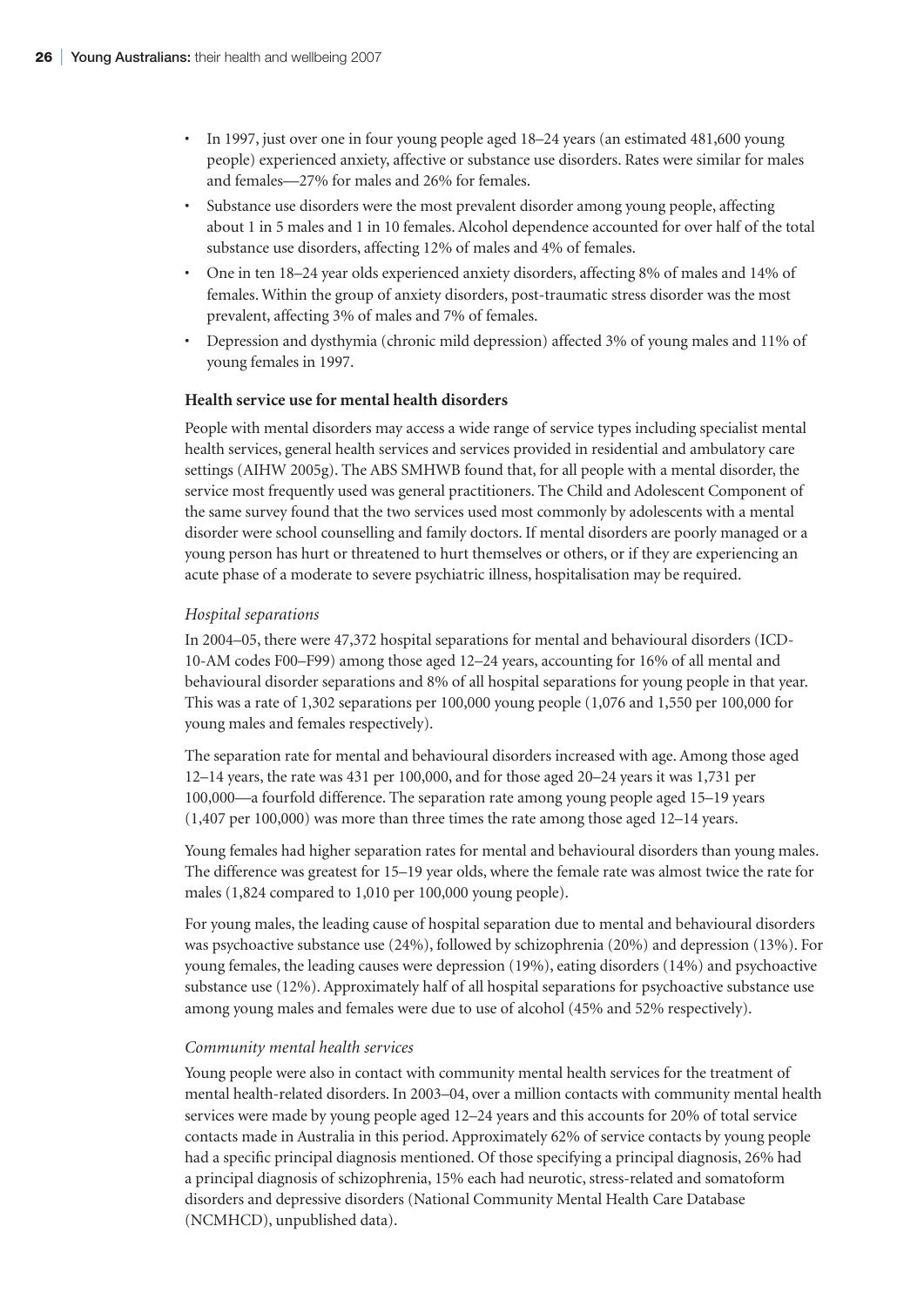#### **Deaths related to mental and behavioural disorders**

In 2004, most of the deaths attributed to a mental or behavioural disorder among young people aged 12–24 years were due to abuse of psychoactive substances such as heroin and other drugs (7 out of 10 deaths). The decline in the number of deaths from 2001 corresponds with a dramatic decline in the availability of heroin that occurred in Australia in early 2001, resulting in fewer fatal drug overdoses (Degenhardt et al. 2005).



**Figure 2.5: Deaths from mental and behavioural disorders for young people aged 12–24 years, by sex, 1997–2004**

• In 2004, a mental or behavioural disorder was responsible for 10 deaths among young people aged 12–24 years. The age-standardised rate for young males was 0.4 per 100,000 young people, a decline from 6.2 per 100,000 in 1997. The female death rate from mental and behavioural disorders also declined from 2.5 per 100,000 young people in 1997 to 0.2 per 100,000 in 2004.

# **Suicide and self-harm**

Experiencing a mental disorder is a risk factor for self-harm and suicide. Studies of people who self-harm have shown that more than 90% have at least one mental disorder—commonly depression (Skegg 2005). A history of mental illness, in particular depression, as well as the presence of more than one mental disorder are also strong predictors of suicide (Beautrais 2000; Rey & Dudley 2005; Schmidt et al. 2002). While not all young people who self-harm or contemplate suicide have a mental disorder, these behaviours do suggest psychological distress.

# *Self-harm*

The term 'self-harm' refers to a range of behaviours that, at the milder end of the spectrum, includes mild to moderate self-injury as a response to emotional pain and, at the more extreme end, includes attempted suicide (Skegg 2005). In many cases, self-harm is not intended to be fatal (Skegg 2005). Self-harm frequently involves cutting and poisoning (typically overdosing on medication), but may also involve behaviours such as self-battery and hanging (De Leo & Heller 2004; Skegg 2005).

The number of young people who commit suicide is relatively low compared with the number who self-harm. In a 2002 survey, 6% of Year 10 and Year 11 students in Queensland reported having deliberately self-harmed in the previous 12 months and 12% reported that they had deliberately self-harmed at some point in their lives (De Leo & Heller 2004).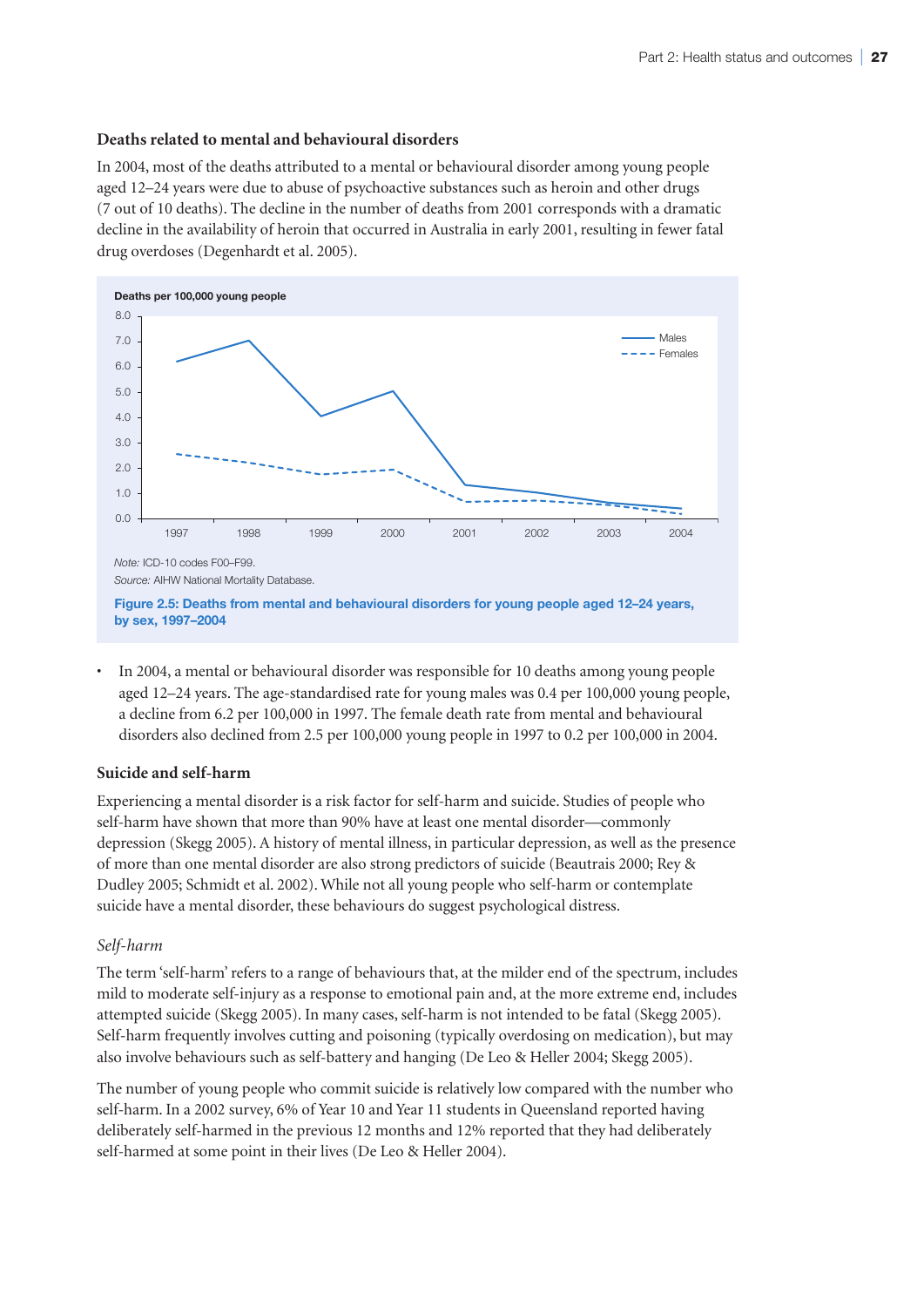Data on self-harm hospital separations among young people are available from the AIHW National Hospital Morbidity Database. However, it is likely that only a minority of young people who self-harm will seek medical treatment. Survey data suggest that only 10% of young people who self-harm will present for hospital treatment (De Leo & Heller 2004).

In 2004–05, there were 7,874 hospital separations for intentional self-harm among young people aged 12–24 years, a rate of 218 separations per 100,000 young people (ICD-10-AM codes X60– X84, Y87.0). Of these, 5,598 hospital separations (71%) were for females. The separation rate for intentional self-harm among young females was 2.5 times the rate for young males (318 separations per 100,000 young females and 122 per 100,000 young males).

Between 2000–01 and 2004–05, the separation rate for intentional self-harm decreased by 4% for young males aged 12–24 years but increased by 27% for young females.

The main cause of intentional self-harm hospital separations for both males and females was self-poisoning, accounting for 80% of self-harm separations (6,273 separations). Intentional self-harm by sharp object was the cause of 15% of the separations (1,169 separations) (see also *Injury and poisoning* in Part 2 of this report).

#### *Suicide*

A range of interacting factors are associated with increased risk of suicide among young people. These include individual, family and social circumstances. Mental illness combined with harmful drug use, previous suicide attempts or intentional self-harm are also linked to suicide (Beautrais 2000; Goldney 1998). A Western Australian study found that young people who had attempted suicide were 30 times more likely to commit suicide than all young people (Silburn et al. 1990). A family history of suicide or suicidal behaviour is also associated with significant suicide risk. In addition, socioeconomic disadvantage, including low educational achievement, unemployment, imprisonment, experience of abuse in childhood and easy access to firearms, is an important contributor to the risk of suicide (Beautrais 2000).

#### **Indicator:**

**Rate of suicide for young people aged 12–24 years**

In 2004, 272 young people aged 12–24 years committed suicide (a rate of 8 per 100,000 young people). This accounted for 14% of all suicide deaths in Australia and 19% of all deaths for this age group in 2004. Suicide causes the second highest number of deaths among young Australians (see also *Injury and poisoning* and *Deaths* in Part 2 of this report).



**Figure 2.6: Suicide death rates for young people aged 12–24 years, 1985–2004**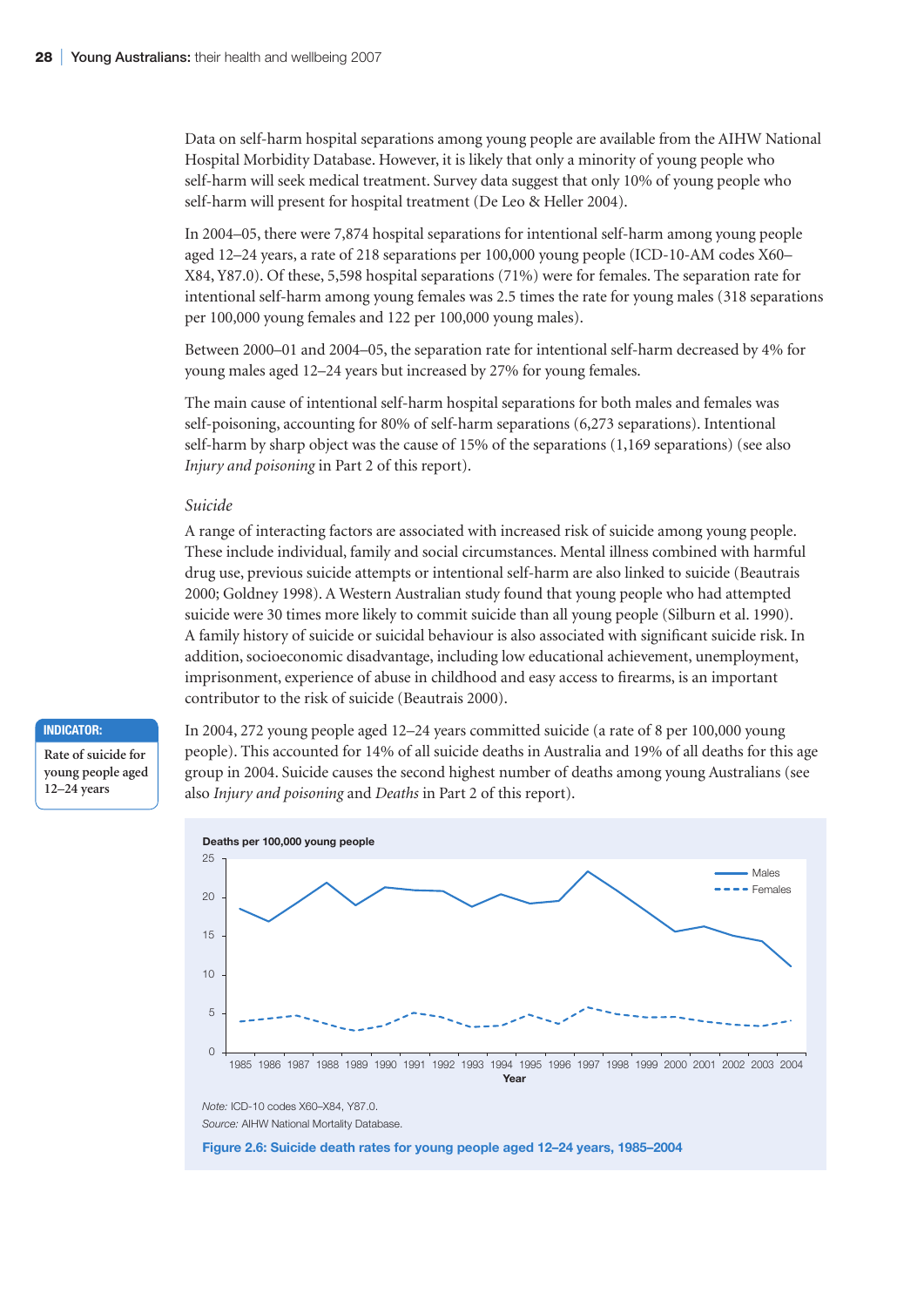- In 2004, the rate of suicide among young males and females aged 12–24 years was 11 per 100,000 and 4 per 100,000 young people respectively.
- Between 1985 and 1997, the rate of suicide among young males fluctuated between 19 and 23 per 100,000 young people when the rate peaked. Since then, the death rate from suicide among young males has declined by over 50% from 23 per 100,000 young males in 1997 to 11 per 100,000 in 2004. Female suicide death rates have remained relatively stable over the last two decades.
- While male suicide rates were 4 to 7 times as high as female rates in the 1980s, more recently the gap between young males and females has narrowed with the declining male suicide rate since 1997. In 2004, the male suicide rate was 3 times as high as that of females.

In 2004, hanging, strangulation and suffocation were the major methods of suicide among young people (149 deaths or 55%), followed by poisoning (48 deaths or 18%), jumping from a high place (26 deaths or 10%) and firearms (15 deaths or 6%). See also *Injury and poisoning* in Part 2 of this report.

#### **Aboriginal and Torres Strait Islander young people**

National data on the prevalence of mental illness among young Indigenous Australians are not available.

The AIHW National Hospital Morbidity Database provides data on hospital separations due to mental and behavioural disorders among young Indigenous Australians for Queensland, Western Australia, South Australia and public hospitals in the Northern Territory. In 2004–05, the hospital separation rate for mental and behavioural disorders among Indigenous 12–24 year olds was 2,028 per 100,000 young people (1,989 for males and 2,070 for females) (ICD-10-AM codes F00–F99). This rate was 1.6 times that of other young Australians. Separation rates increased with age, from 394 per 100,000 young people for 12–14 year olds to 1,570 per 100,000 young people aged 15–19 years and 2,942 per 100,000 for 20–24 year olds.

Schizophrenia was the main mental and behavioural disorder associated with hospitalisation among young Indigenous males in 2004–05 (35%). This was followed by mental and behavioural disorders due to psychoactive substance use (32%) (13% due to alcohol use alone) and reaction to severe stress and adjustment disorder (9%). Among young Indigenous females, the main reasons for mental and behavioural disorder hospital separations were psychoactive substance use (25%) (9% due to alcohol use alone), reaction to severe stress and adjustment disorder (16%) and schizophrenia (15%). Use of alcohol was responsible for 42% and 35% of hospital separations for psychoactive substance use among young Indigenous males and females respectively.

Over 49,000 community mental health services contacts were made by young Indigenous people aged 15–24 years in 2003–04 and 58% of the contacts had a specific principal diagnosis. The most common principal diagnoses among young Indigenous people were schizophrenia, accounting for 32% of the service contacts, and depressive disorders (15%) (NCMHCD, unpublished data).

# **Injury and poisoning**

Injury has a major but largely preventable impact on the health of young Australians. It is the leading cause of death among young people, accounting for more deaths than all other causes of death combined, and can leave many with serious disability or long-term conditions. For these reasons, injury prevention and control was declared a National Health Priority Area (NHPA) in 1986, and is the subject of a national prevention plan (NPHP 2004).

Patterns of injury in young people are distinct from other age groups, showing the strong influence that stage of life has on susceptibility to certain types of injury. Injury patterns change during adolescence and early adulthood as young people assume more independent roles.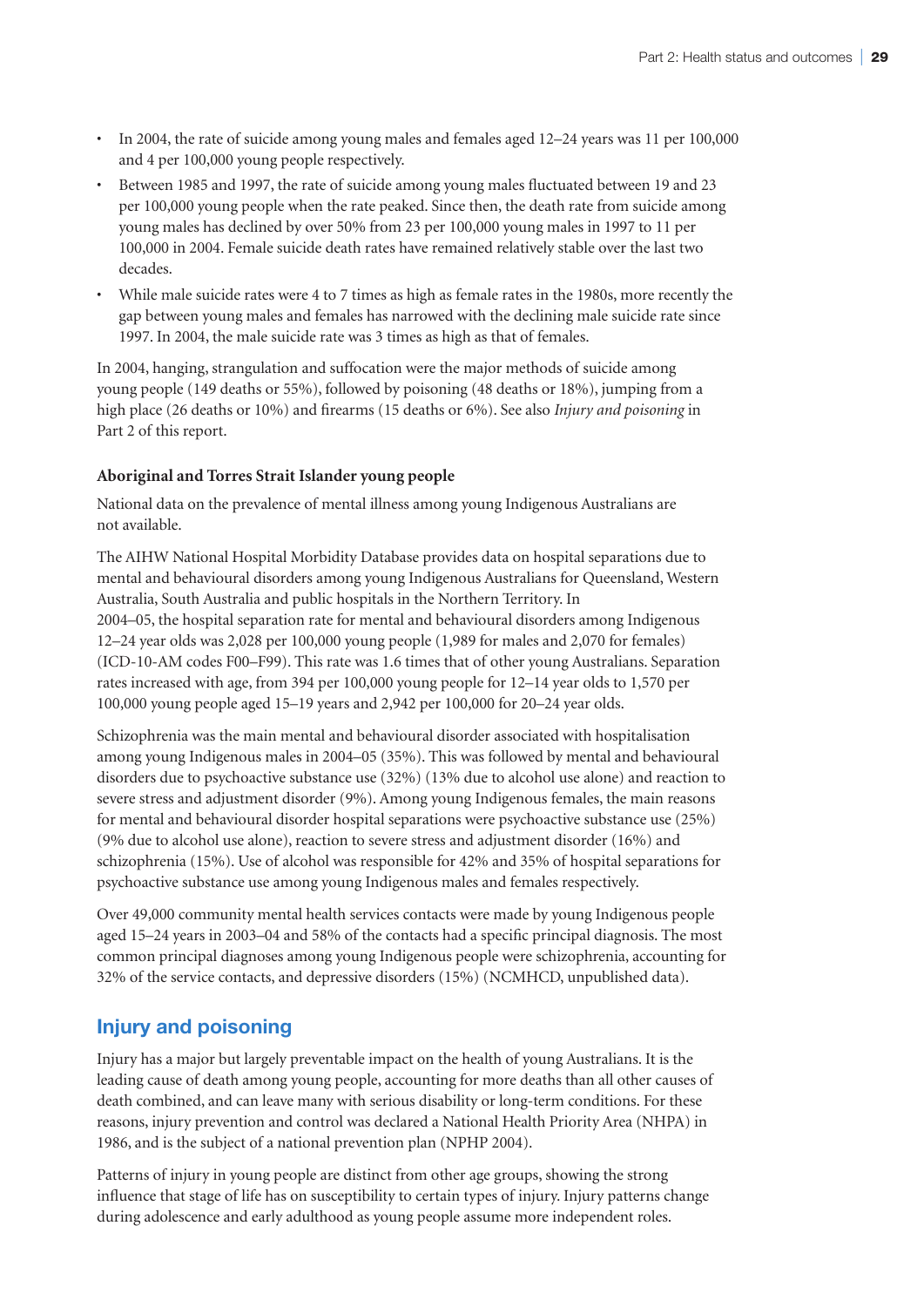Greater responsibility for decision-making creates more opportunity for young people to engage in risky behaviours (NPHP 2004). For young people, particularly those aged 15–17 years, this independence occurs simultaneously with the development of new skills, such as driving, job skills and exposure to alcohol and other drugs, at a time when peer acceptance is important. Young people are more likely to experiment with or use illicit substances and alcohol, which can make them more prone to certain types of injuries, such as falls, transport accidents and assault.

Of particular concern is the over-representation of young adults in road traffic accidents that have been linked to risky driving behaviours such as speeding, driving when fatigued and driving under the influence of alcohol or other drugs (Smart et al. 2005). Work-related injuries are also an important issue among young people. These injuries may be due to the types of jobs young people are employed in, inexperience with the tasks required, or risk-taking (AIHW: Moller 1995).

Injury can affect a person's employment, educational and recreational opportunities, and can lead to permanent disability and disfigurement, which can then affect future health and wellbeing. Thus, there are far-reaching effects of injury on the social and emotional development of a young person, which can also affect family and friends if they are required to take on a care-giving role (NPHP 2004).

The ABS 2004–05 National Health Survey estimated that 835,310 injury events occurred among young people in the 4 weeks preceding the survey. The most frequently reported injury that resulted in a health action being taken was being cut with a knife, tool or other implement (34%), followed by hitting something or being hit by something (20%) and a low fall (20%). Males and females reported similar frequencies of each of these injury events.

Of those young people who reported an injury, 10% had days off work or study and 23% had to cut down on usual activities due to the injury event.

The information presented in this section is derived from the AIHW National Hospital Morbidity Database and the AIHW Mortality Database. See Appendix 1 for details on the methods used for analysis of injury and poisoning hospital separations and external causes of injury and poisoning hospital separations.



# **Injury and poisoning hospital separations**

*Note:* ICD-10-AM codes S00–T98.

*Source:* AIHW National Hospital Morbidity Database.

**Figure 2.7: Injury and poisoning hospital separation rate for young people aged 12–24 years, 2004–05**

• Injury and poisoning was the third leading cause of hospital separation for young people aged 12–24 years in 2004–05, with 86,943 separations—a rate of 2,397 separations per 100,000 young people and 15% of all hospital separations for young people.

#### **Indicator:**

**Injury and poisoning hospital separation rate for young people aged 12–24 years**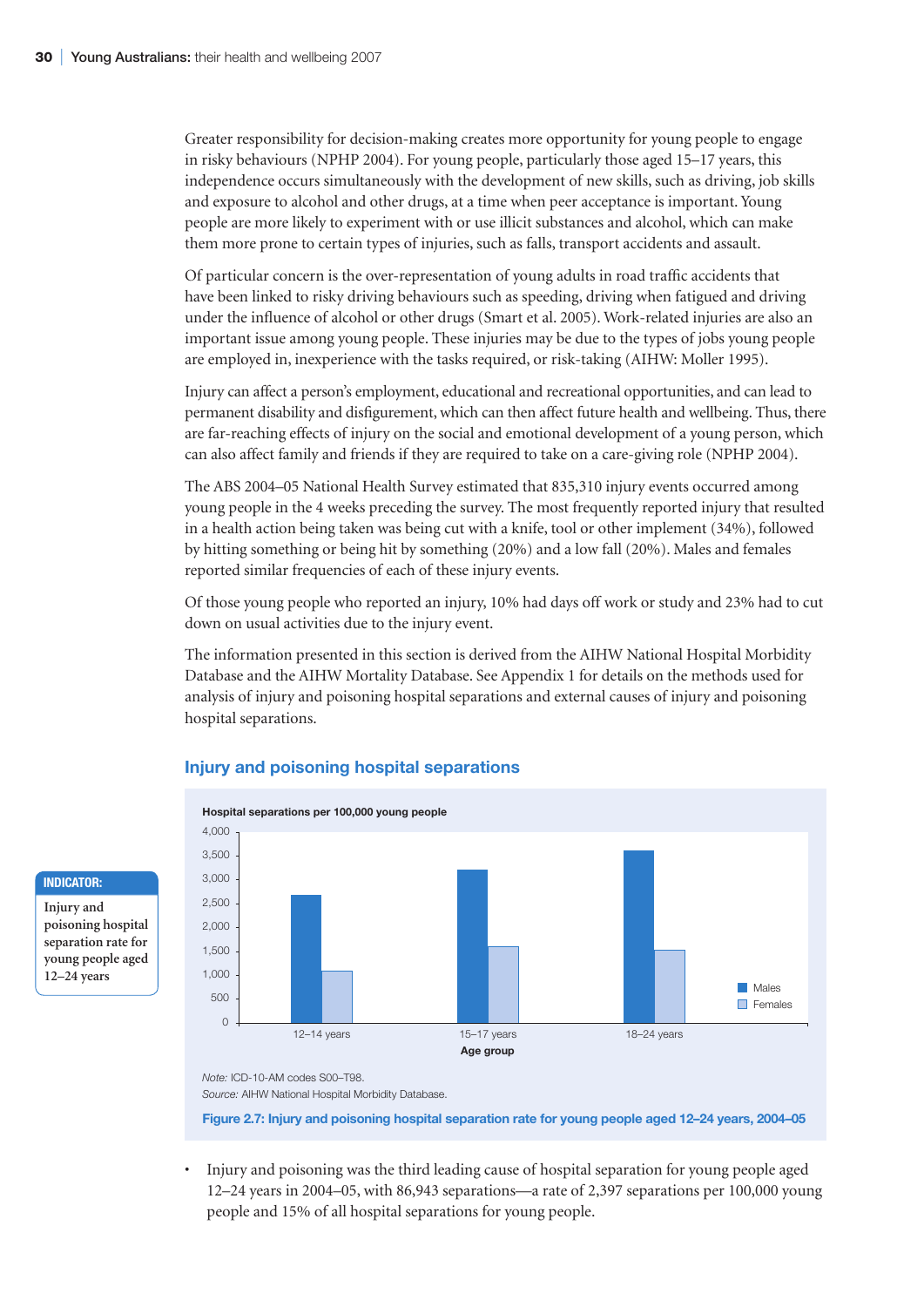- Injury and poisoning was the leading cause of hospital separation for young males, with 61,502 separations, and the fourth leading cause for females, with 25,441 separations. The male separation rate was 2.3 times as high as the rate for young females in 2004–05 (3,309 compared to 1,440 per 100,000 young people).
- Separation rates among young males increased with age. Males aged 18–24 were 1.3 times as likely to be hospitalised as those aged 12–14 years. Hospital separations among females were highest for those aged 15–17 years (1,604 per 100,000 young people).

Between 1996–97 and 2004–05, there was a 3% increase in injury and poisoning separations among young people.



#### **Hospital separations for specific external causes of injury and poisoning**

*Notes*

1. ICD-10-AM codes V01–Y99 and S00–T98. Transport accidents (V01–V99, Y85), falls (W00—W19), exposure to inanimate mechanical forces (W20–W49), exposure to other and unspecified factors (X58–X59), intentional self-harm (X60–X84, Y87.0), assault (X85–Y09, Y87.1), complications of medical and surgical care (Y40–Y84), exposure to animate mechanical forces (W50–W64), accidental poisoning by and exposure to noxious substances (X40–X49), overexertion, travel and privation (X50–X57), other (all remaining ICD-10-AM codes within the V01–Y99 range).

2. Includes only one external cause per hospital separation.

*Source:* AIHW National Hospital Morbidity Database.

**Figure 2.8: Injury hospital separations for young people aged 12–24 years, by external cause of injury 2004–05 (per cent)**

- In 2004–05, the most common external cause of injury leading to hospitalisation among young people was transport accidents, accounting for 18,377 or 21% of injury and poisoning separations (a rate of 507 per 100,000 young people). The majority of these separations were for young males (71%). Over half of transport accident separations were more specifically due to motor vehicle traffic accidents. For both transport and motor vehicle traffic accidents, the separation rates for young males were higher than for females (2.6 times for transport accidents and 2 times for motor vehicle traffic accidents). Nearly half of all separations for motor vehicle traffic accidents among young people involved the drivers of the motor vehicle and 25% were passengers.
- Falls and exposure to inanimate mechanical forces were the second and third highest external causes of injury respectively, each accounting for approximately 15% of injury separations among young people.
- Males made up a higher proportion of hospital separations for all external causes of injury of young people, except for intentional self-harm and accidental poisoning by, and exposure to, noxious substances. Females accounted for 71% of the 7,874 separations due to intentional self-harm in 2004–05. In the same year, of the 1,979 separations for accidental poisoning, by and exposure to, noxious substances, females accounted for 59%.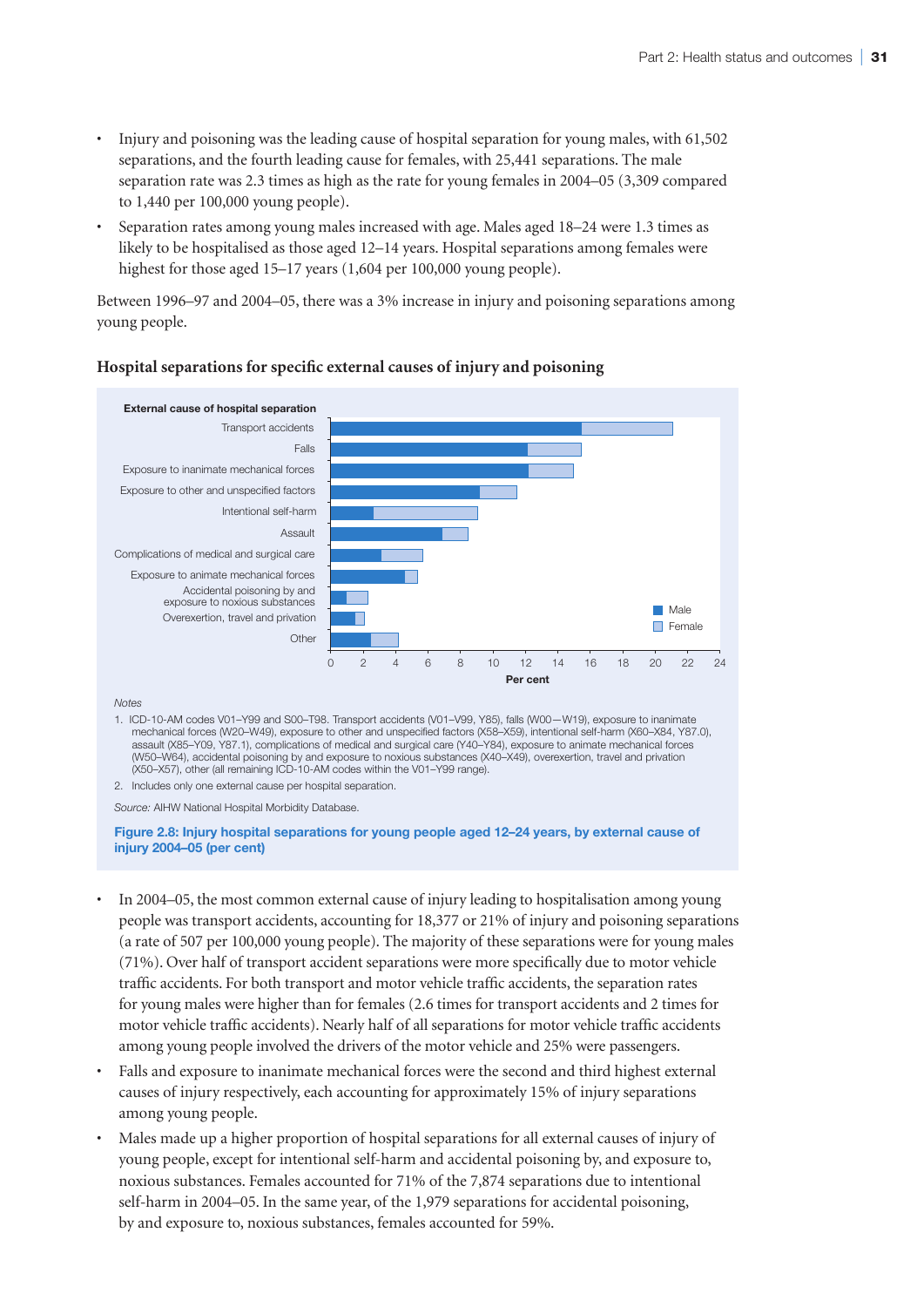#### **Hospital separations for assault**

#### **Indicator:**

**Hospital separation rate for assault among young people aged 12–24 years**



*Source:* AIHW National Hospital Morbidity Database.

**Figure 2.9: Assault hospital separation rate for young people aged 12–24 years by sex, 2004–05**

- In 2004–05, there were 7,359 separations for an injury caused by assault among young people aged 12–24 years—a rate of 203 per 100,000 young people.
- The assault separation rates for young males were almost 4 times the rates for young females. The gap between male and female rates increased with age. For 12–14 year olds, the male rate was 2.1 times as high as the female rate. This ratio increased to 3.5 for the 15–17 year olds and to 4.1 for 18–24 year olds.
- Separation rates for assault increased with age for both young males and females but it was more marked in males. The male separation rate for 18−24 year olds was 9.1 times as high as for males aged 12−14 years, and twice as high as for males in the 15−17 year age group. For females, the separation rate for 18–24 year olds was 4.6 times as high as for 12–14 year olds and 1.6 times as high as for 15–17 year olds.

Overall, between 1996–97 and 2004–05, separation rates due to assault increased slightly among young people (7% increase). Rates peaked in 2000–01 for males and in 2001–02 for females, and have decreased slightly since then, by 6% for young males and by 7% for young females.



#### **Injury deaths**

**Indicator:**

**Injury and poisoning death rate for young people aged 12–24 years**



1. Includes deaths registered during 2004 for which an external cause was coded as the underlying cause of death (ICD-10 codes V01–Y98).

*Source:* AIHW National Mortality Database.

**Figure 2.10: Injury and poisoning death rates, for young people aged 12–24 years, 2004**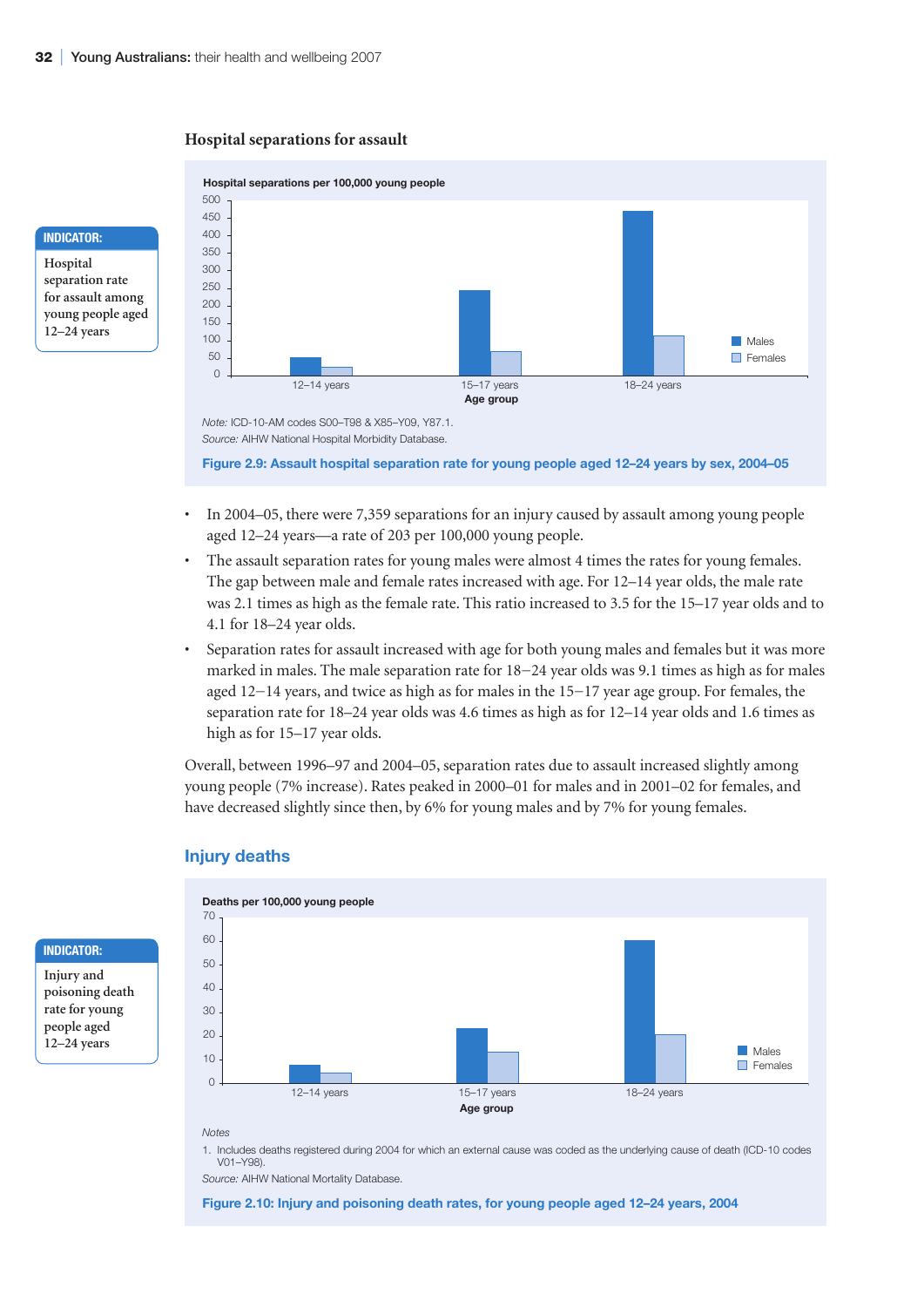- In 2004, injury and poisoning was the leading cause of death among young people aged 12–24 years, with 1,005 deaths—a rate of 28 deaths per 100,000 young people (40 per 100,000 for young males and 15 per 100,000 for young females). This accounted for two-thirds of all deaths of young people aged 12–24 years (71% of all deaths among 18–24 year olds, 67% of all deaths among 15–17 year olds and 44% of all deaths among 12–14 year olds).
- The death rate due to injury and poisoning was higher for males than females at all ages. The largest difference was in the 18–24 year age group, where the male rate was 2.9 times the female rate (32 compared to 11 per 100,000 young people).
- The age pattern of mortality from injury and poisoning shows that the majority of these deaths occurred among those aged 18–24 years (80%), followed by those aged 15–17 years (15%) and 12–14 years (5%).



**Figure 2.11: Trends in injury and poisoning deaths for young people aged 12–24 years, 1985 to 2004**

- Between 1985 and 2004, the death rate due to injury and poisoning decreased by 50% for young males (from 81 to 40 per 100,000 young people) and by 31% for young females (from 22 to 15 per 100,000 young people).
- Death rates for young males due to external causes of injury and poisoning have been consistently higher than for young females over the last two decades, although this gap has been narrowing in recent times—from 3.6 times in 1984 to 2.6 times in 2004.

Between 1985 and 2004, injury and poisoning death rates have been declining fastest for young people aged 12–14 years (a decline of 67% for males and 73% for females), followed by those aged 15–17 years, (61% for males and 50% for females). The lowest rate of reduction between the same two periods occurred in the 18–24 year age group (47% decline for males and 42% for females), although these are still substantial decreases.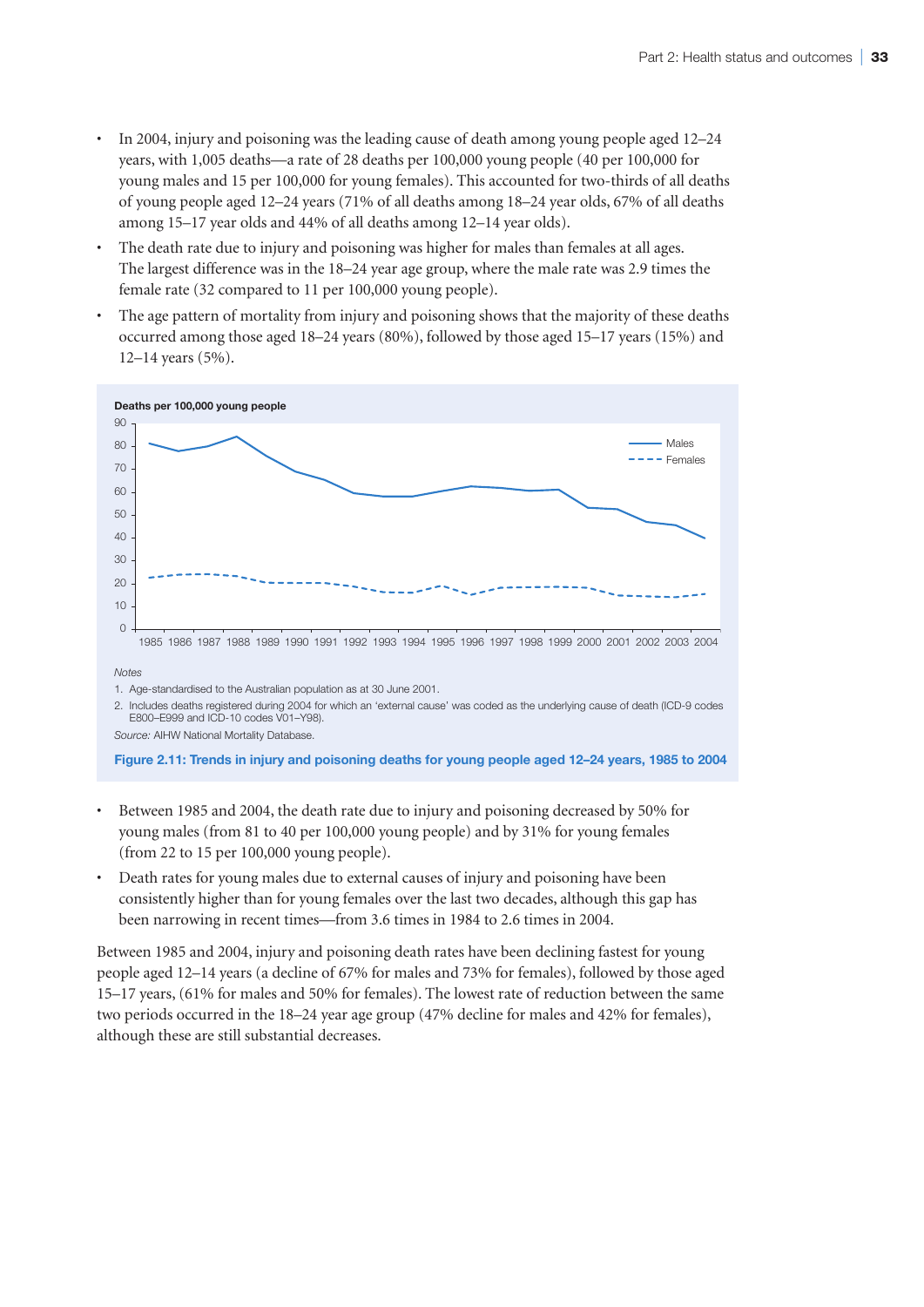#### **Deaths by specific external causes of injury**



*Note:* ICD-10 codes V01–Y99 and S00–T98. Transport accidents (V01–V99, Y85), intentional self-harm [suicide] (X60–X84, Y87.0), accidental poisoning by and exposure to noxious substances (X40–X49), other accidental threats to breathing (W75–W84), exposure to other and unspecified factors (X58–X59), accidental drowning and submersion (W65–W74), assault (X85–Y09, Y87.1), exposure to inanimate mechanical forces (W20–W49), falls (W00–W19), event of undetermined intent (Y10–Y34), other (all remaining ICD-10 codes within the V01–Y99 range).

*Source:* AIHW National Mortality Database.

**Figure 2.12: Injury and poisoning deaths among young people aged 12–24 years, by external cause of injury, 2004 (per cent)**

- Transport accidents were responsible for 45% of the deaths of young people due to injury and poisoning in 2004.
- In 2004, intentional self-harm (suicide) accounted for 272 deaths of young people aged 12–24 years—a rate of 8 per 100,000 young people. This represented 27% of injury deaths of young people and 14% of all intentional self-harm deaths in Australia in that year. Deaths due to intentional self-harm decreased by 40% between 1995 and 2004. In 2004, almost 75% of intentional self-harm deaths among young people were for males, with the rate being 2.7 times that for young females.

Accidental drowning was responsible for 30 deaths of young people in 2004—a rate of 1 per 100,000 young people. Most accidental drowning deaths occurred among those aged 18–24 years, and rates were substantially higher for males than for females (6 times as high in 2004).

#### **Transport accident and assault deaths**

Transport accidents include any accident involving a device designed primarily for, or primarily being used at the time for, conveying persons or goods from one place to another. Motor vehicle traffic accidents are a subset of this category. Other groups under the transport accident category include accidents involving pedestrians and pedal cyclists, and railway and water transport. Transport accidents are further divided into traffic accidents, non-traffic accidents, persons injured while boarding or alighting and not specified. Traffic accidents are those that occur on a public highway, while non-traffic accidents are those that occur entirely in a place other than a public highway.

#### **Indicator:**

**Accidental drowning death rate for young people aged 12–24 years**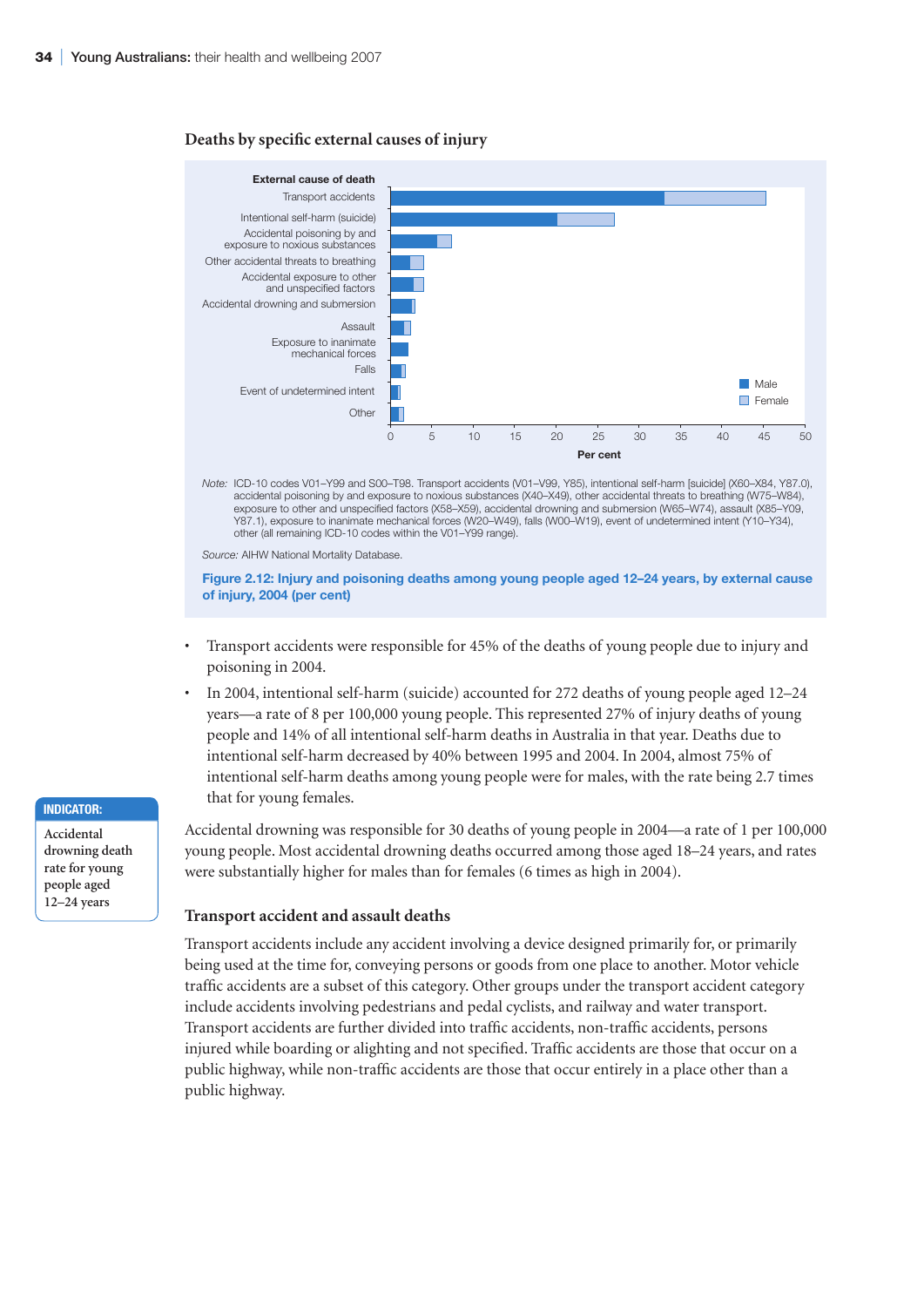|                       |             |              | <b>Number</b>  |                |              | Rate per 100,000 young people |                |  |
|-----------------------|-------------|--------------|----------------|----------------|--------------|-------------------------------|----------------|--|
| <b>External cause</b> | Age (years) | <b>Males</b> | <b>Females</b> | <b>Persons</b> | <b>Males</b> | <b>Females</b>                | <b>Persons</b> |  |
| Transport accidents   | $12 - 14$   | 19           | 8              | 27             | 4.4          | 2.0                           | 3.2            |  |
|                       | $15 - 17$   | 60           | 28             | 88             | 14.4         | 7.0                           | 10.8           |  |
|                       | $18 - 24$   | 252          | 88             | 340            | 25.2         | 9.3                           | 17.5           |  |
|                       | $12 - 24$   | 331          | 124            | 455            | 7.1          | 17.9                          | 12.6           |  |
| Assault               | $12 - 14$   | $\circ$      | $\circ$        | $\circ$        | 0.0          | 0.0                           | 0.0            |  |
|                       | $15 - 17$   | 2            |                | 3              | 0.5          | 0.3                           | 0.4            |  |
|                       | $18 - 24$   | 13           | 8              | 21             | 1.3          | 0.8                           | 1.1            |  |
|                       | $12 - 24$   | 15           | 9              | 24             | 0.8          | 0.5                           | 0.7            |  |

#### **Table 2.11: Transport accidents and assault death rates for young people aged 12–24 years, 2004**

*Note:* ICD-10 codes: transport accidents (V01–V99) and assault (X85–Y09, Y87.1). *Source:* AIHW National Mortality Database.

- There were 455 deaths of young people aged 12–24 years due to transport accidents in 2004 (a rate of 13 per 100,000 young people), 90% of which were a result of traffic accidents involving a motor vehicle. The transport accident death rate decreased by 35% between 1995 and 2004, from 20 to 13 deaths per 100,000 young people. The rate increased with age and was higher for males than for females. Over one-quarter of all deaths due to transport accidents were of young people in 2004.
- There were 24 deaths of young people due to assault in 2004, which represents 16% of all deaths due to assault in that year (a rate of 0.7 per 100,000 young people). Rates were higher for males than for females and increased with age.

# **Population groups**

The socioeconomic environment of young people, determined by factors such as education, income and employment status, influences opportunites for and knowledge about safety and injury prevention (NPHP 2004). Other factors such as gender, age and cultural background shape attitudes and knowledge which then influence lifestyle and behaviours. Therefore, some groups of young people are more at risk of injuries than others, in particular young males, people who are socioeconomically disadvantaged, people who live in remote and rural areas, and Indigenous Australians (DoHA 2001).

# **Aboriginal and Torres Strait Islander young people**

In 2004–05, among young Indigenous Australians aged 12–24 years, the age-standardised rate of hospital separation due to injury and poisoning was 4,066 per 100,000 young people (4,717 for males and 3,397 for females). This was 1.7 times that for other young Australians, which was 2,426 per 100,000 young people (data are for Queensland, Western Australia, South Australia and public hospitals in the Northern Territory only). The male rate was higher than the female rate for all age groups. The separation rate was lowest among those aged 12–14 years and increased with age.

There were 205 deaths of young Indigenous Australians due to injury and poisoning during the period 2002–2004—a rate of 137 per 100,000 young people. This was almost 4.5 times that for young non-Indigenous Australians, which was 31 per 100,000 young people (data are for Queensland, Western Australia, South Australia and the Northern Territory only). The male rate was higher than the female rate for all age groups. The death rate was lowest among those aged 12–14 years and increased with age.

#### **IndicatorS:**

**Transport accident death rate for young people aged 12–24 years**

**Assault death rate for young people aged 12–24 years**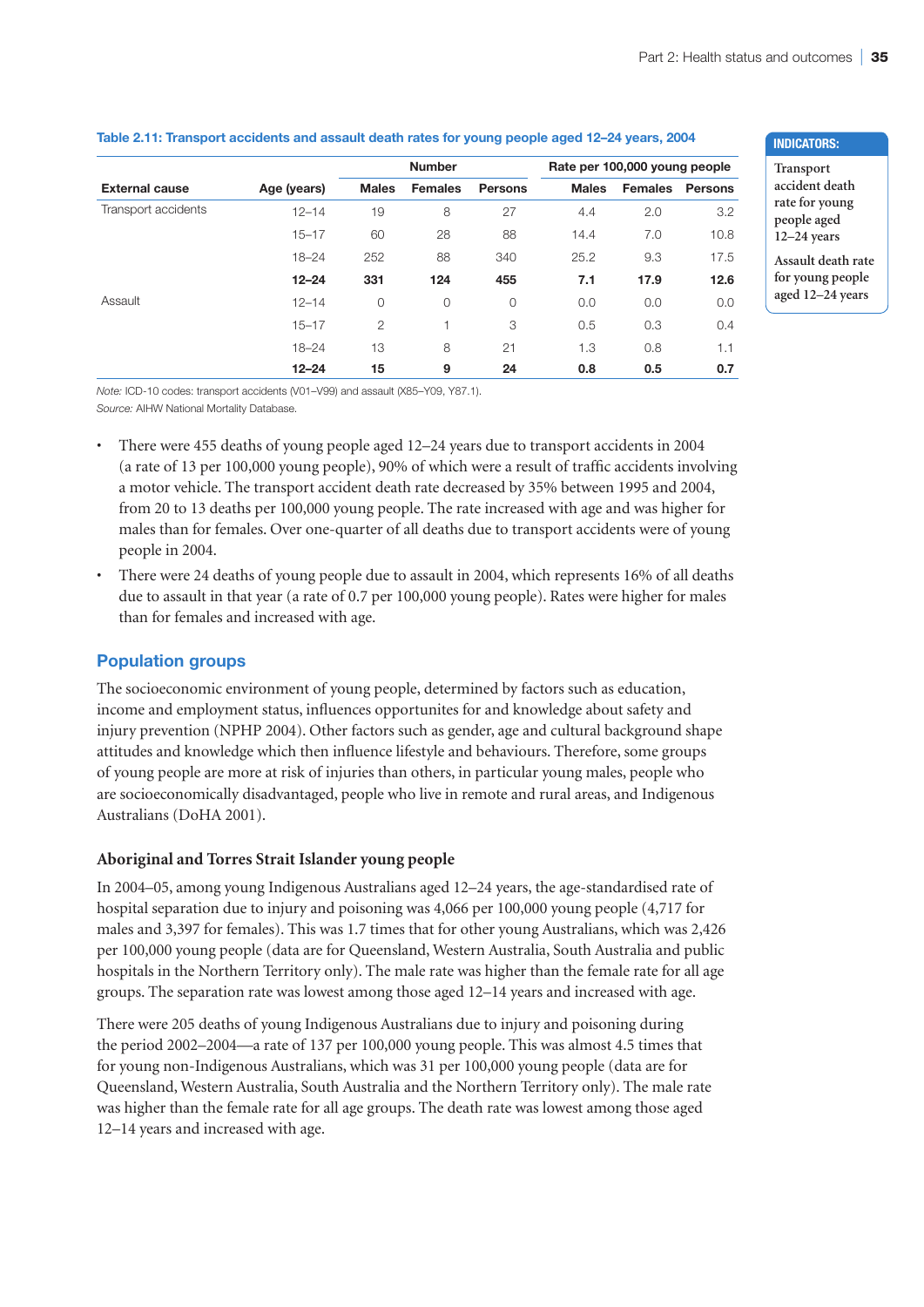#### **Regional status**

Injury and poisoning hospital separation rates and death rates among young people aged 15–24 years are higher with increasing remoteness. In 2004–05, hospital separation rates in Very Remote areas were 2.7 times those in Major Cities (6,002 per 100,000 compared to 2,192 per 100,000 young people respectively). For deaths, the rate in Very Remote areas was more than 5 times that in Major Cities (145 per 100,000 compared to 28 per 100,000 young people respectively).

#### **Chronic disease**

A chronic disease is an ongoing condition characterised by a diagnosis of a specific physical or mental condition, functional limitation, and service use or need beyond routine care (Sawyer & Aroni 2005; Westbrook et al. 1998). The focus of this section of the report is chronic noncommunicable diseases as these diseases contribute most to morbidity, disability and mortality in Australia.

Chronic disease in young people is significant for several reasons. Adolescence and young adulthood are characterised by rapid growth and physiological changes, as well as important individuation and socialisation processes (Suris et al. 2004). The normal growth and development process can be affected either directly by a chronic disease, or indirectly through treatment. This can cause delays in muscle development and sexual maturation, result in short stature and have effects on physical appearance such as scarring. These effects occur at a time of emotional development when it is important to belong among peers. Body image issues at this stage of development can affect selfesteem and social adjustment (Yeo & Sawyer 2005). In addition, adolescence and young adulthood are periods of transition from dependence to independence during which new emotional and social roles are determined. For young people with chronic diseases, establishing autonomy and moving from childhood to adulthood can be difficult while they remain dependent on family for physical, emotional and financial support (Kyngäs et al. 2000).

Children and adolescents have the highest growth rates of chronic disease prevalence of all population cohorts (Perrin 2002) and it is estimated that over 90% of children born today with a chronic disease will survive beyond the age of 20 (Scal et al. 1999). Improved survival for people with chronic diseases is likely to have a cumulative effect on young people and their families in terms of social, psychological and economic pressures.

While there are many chronic diseases affecting young people, this section focuses primarily on the conditions considered NHPAs—asthma, diabetes and cancer—on the basis of their health impact, the potential to reduce their burden and community concern about them. Due to their substantial impacts on the health of young Australians, Crohn's disease, epilepsy, cystic fibrosis and cerebral palsy are also briefly discussed.

The information presented in this section is derived from the ABS National Health Surveys (NHS), the AIHW National Hospital Morbidity Database, the AIHW National Mortality Database, the AIHW National Cancer Statistics Clearing House (NCSCH) and the National Diabetes Register (NDR).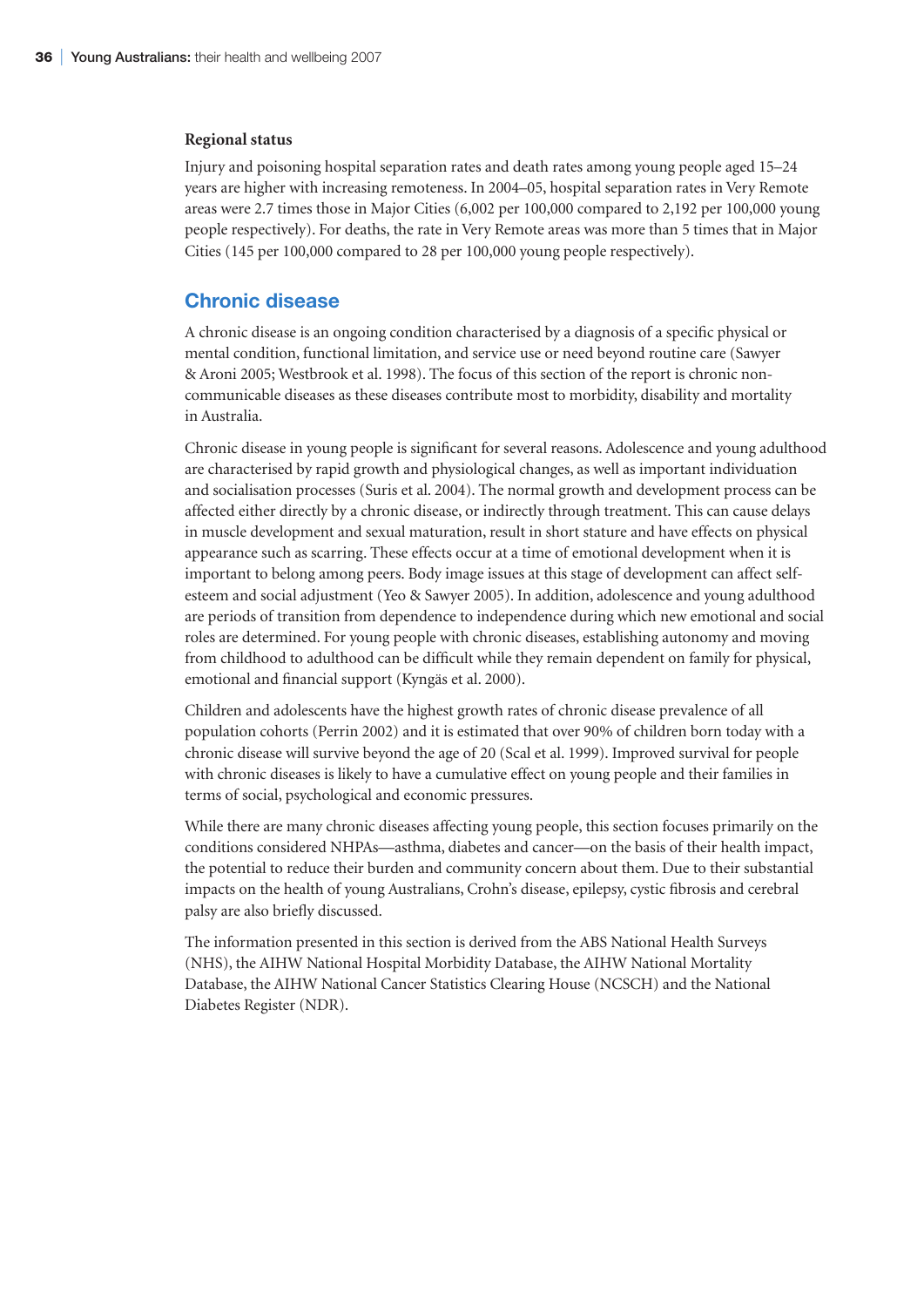



**Indicator:**

**Prevalence of chronic diseases among young people aged 12–24 years**

*Note:* Long-term conditions are defined here as conditions lasting, or expected to last, 6 months or more. *Source:* AIHW analysis of ABS 2004–05 National Health Survey, confidentialised unit record file.

**Figure 2.13: Most frequently reported long-term conditions in young people aged 12–24 years, 2004–05**

- In 2004–05, 63% of young Australians aged 12–24 years reported a long-term condition. Multiple long-term conditions were reported by 34% of young Australians.
- Young females were more likely than young males to report a long-term health condition (68% and 60% respectively).
- Hay fever and allergic rhinitis was the most frequent long-term condition reported by young people (14%), followed by short-sightedness (12%). The prevalence of short-sightedness (or myopia) was similar to that found by Ip et al. (2006) in their recent study of 12-year-old Australian school children (12%). The prevalence of short-sightedness has decreased since 2001, when the ABS NHS estimated the prevalence rate to be 15%.
- Asthma was the third most frequently reported long-term condition by young people, at 9%.

#### **Asthma**

Asthma is one of the most common long-term conditions among young Australians. The disease is characterised by recurrent episodes of wheeze, chest tightness, cough and shortness of breath caused by narrowing of the airways and obstruction to airflow (GINA 2005). Asthma was made the sixth NHPA in 1999, which has resulted in activities and projects to improve asthma management and care and the monitoring of asthma in Australia. The National Asthma Strategy 2006–08 provides a framework for a collaborative approach towards improving asthma care in Australia (Australian Health Ministers' Conference 2006).

While the underlying causes of asthma are still not well understood, constitutional factors such as genetic traits, age and sex, as well as environmental factors such as diet and lifestyle, may increase the risk of developing asthma. A number of factors can trigger airway narrowing and symptoms in people with asthma, including physical activity, viral infections, irritants (such as smoking and other air pollutants), cold weather, specific allergies (house dust mites and mould pores) and certain food preservatives (AIHW 2006a; AIHW Australian Centre for Asthma Monitoring 2005).

For the majority of people with asthma, the condition can be effectively controlled with the regular use of medications that prevent and reduce symptoms, as well as avoiding or controlling trigger factors. In some people with severe asthma, or those with poorly managed asthma, it can cause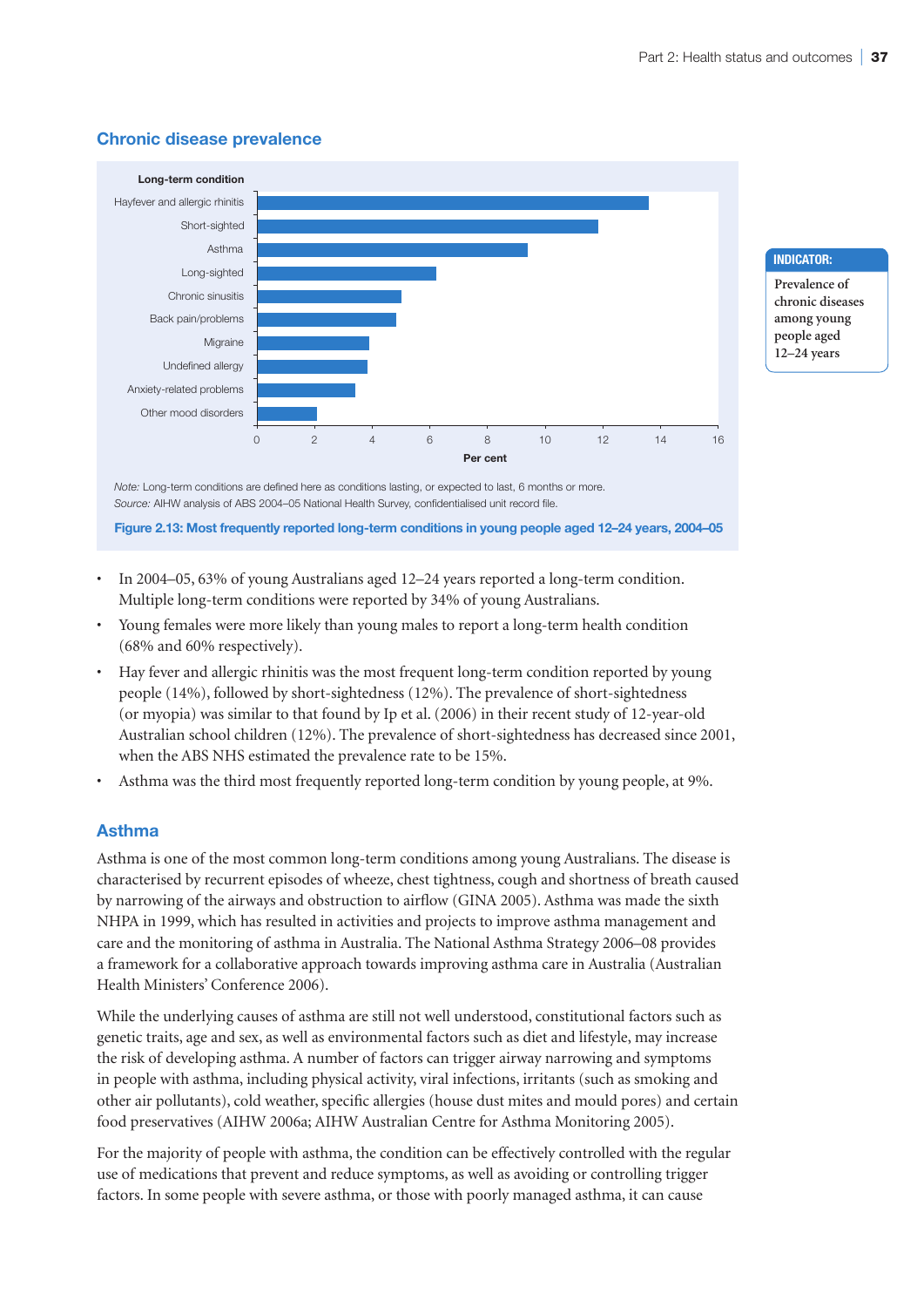poor quality of life, interfere with work, study or other activities, create a need for urgent medical care, and even cause premature death. Asthma can therefore place considerable restrictions on the physical, social and emotional lives of those with asthma and their families (GINA 2005).

It is difficult to quantify the prevalence of asthma in the population because the prevalence can be based on self-reported wheeze, diagnosis by a general practitioner based on symptoms, or a combination of symptoms and lung function tests (Woolcock et al. 2001). Despite difficulties in accurately estimating asthma prevalence, international comparative studies indicate that Australia has one of the highest prevalence rates in the world (AIHW Australian Centre for Asthma Monitoring 2005; Masoli et al. 2004). It is commonly believed that asthma prevalence in Australia is on the rise (Robertson et al. 1998; Woolcock et al. 2001). Asthma prevalence did indeed increase in the 1980s and early-to-mid 1990s, however, in recent years, there has been emerging evidence that this trend has plateaued in adults and may even have reversed in children (AIHW Australian Centre for Asthma Monitoring 2005).

Despite this, the burden of disease due to asthma is substantial. Asthma was estimated to account for 7,995 DALYs or 4% of the total disease burden in 2003 for young Australians aged 15–24 years. The majority of this burden was due to years of 'healthy' life lost due to poor health or disability (96%). The burden was substantially higher for females than for males (6,641 compared to 1,314 DALYs) and was the second highest cause of disease burden for females aged 15–24 years (Begg et al. 2007).



#### **Prevalence of asthma**

**Indicator: Proportion of young people aged 12–24 years with asthma as a longterm condition**

> *Note:* Includes persons reporting ever told has condition, still current and long term. *Source:* ABS 2004–05 National Health Survey, unpublished data.

**Figure 2.14: Prevalence of asthma in young people aged 12–24 years, 2004–05**

- Estimates based on the ABS 2004–05 NHS indicate that 435,200 young people had asthma as a current long-term condition—a prevalence rate of 13%. This is higher than the prevalence rate for the general population (10%). Those aged 12–24 years reported the highest prevalence compared to all other age groups.
- Asthma prevalence was slightly higher overall for young females (14%) than for young males (11%). The difference was largest in the 20–24 year age group where the prevalence rate for females was 1.7 times the rate for males. However, among those aged 12–14 years, the prevalence was similar for males and females (14% and 13% respectively).
- Prevalence rates were similar for each of the age groups—14% for those aged 12–14 years, and 12% each for those aged 15–19 years and 20–24 years.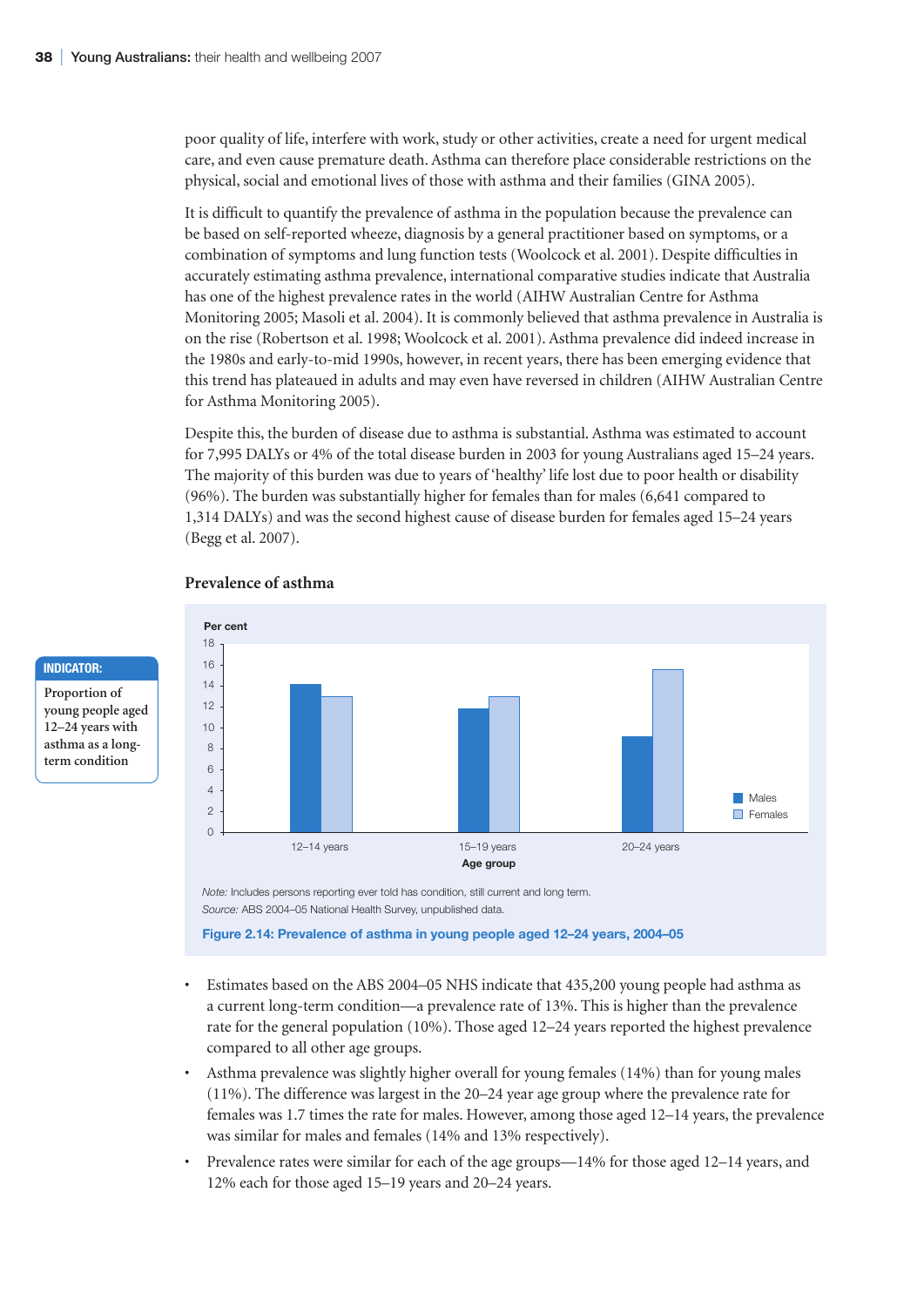The prevalence of asthma has declined since 2001 when the 2001 NHS estimated that 532,200 young people had asthma as a current long-term condition, a prevalence rate of 16%.

#### **Action taken for asthma**

No action had been taken for asthma in the 2 weeks before the survey by 51% of young people diagnosed with asthma. The most common action taken was the use of pharmaceutical medications (48%). A doctor was consulted by 5% of young people who took action for asthma, and less than 2% were admitted to hospital or visited casualty, an outpatient clinic or a day clinic.



# **Hospital separations due to asthma**

**Figure 2.15: Asthma hospital separation rates for young people aged 12–24 years, 1996–97 to 2004–05**

- In 2004–05, there were 3,948 hospital separations for asthma among those aged 12–24 years, or 109 separations per 100,000 young people. This represents less than 1% of all hospital separations for those aged 12–24 years during this period.
- Between 1996–97 and 2004–05, females were overall more likely to be admitted to hospital for asthma than males (1.5 times as likely in 2004–05). However, when the age group is broken down, males aged 12–14 years had higher separation rates than females (135 compared to 124 hospital separations per 100,000 12–14 year olds in 2004–05).
- Between 1996–97 and 2004–05 there have been significant reductions in asthma hospital separation rates among young people, falling from 189 to 88 separations per 100,000 young people for males and from 283 to 131 separations per 100,000 for young females (a decline of 54%). This decline may have occurred due to reductions in the severity of asthma, the prevalence of asthma, or improved management of the condition. Changes in hospital admission criteria and administrative policies could also have affected asthma hospitalisation data (AIHW Australian Centre for Asthma Monitoring 2005).

#### **Deaths due to asthma**

In 2004, there were 14 deaths due to asthma among young people, accounting for less than 1% of all deaths in this age range. Between 1995 and 2004, deaths from asthma almost halved among young people. Asthma is not a major cause of death in Australia, but death rates are moderately high by international standards (AIHW Australian Centre for Asthma Monitoring 2005).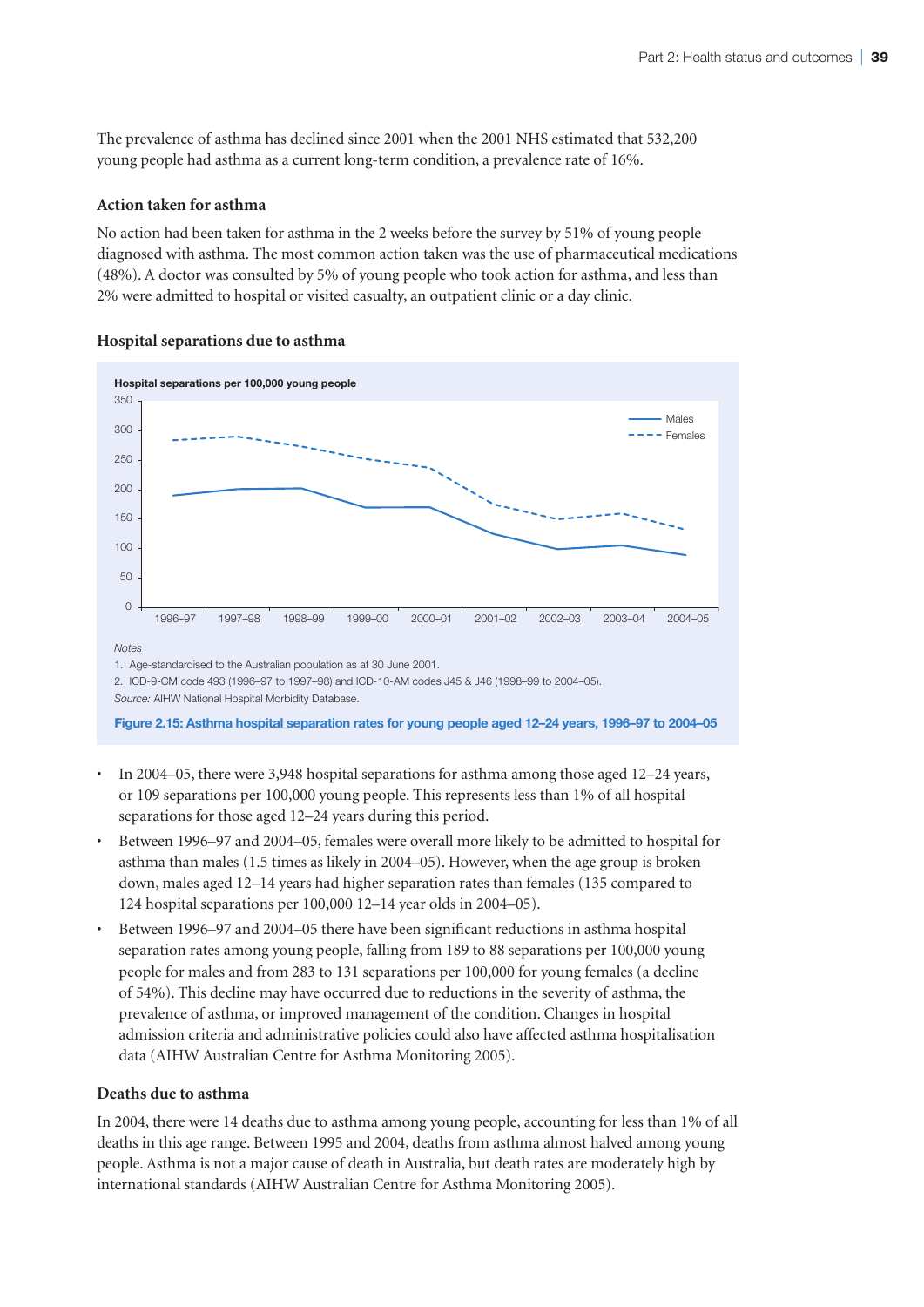This decrease in asthma death rates is most likely due to a reduction in the risk of dying among people who have asthma. Nationwide programs to improve asthma management, including the introduction of management guidelines, have been implemented since asthma was made a NHPA in 1999. Changes in treatment practices or environmental factors may also have had a role in reducing the severity of asthma and of asthma exacerbations (AIHW Australian Centre for Asthma Monitoring 2005).

#### **Asthma among Aboriginal and Torres Strait Islander young people**

The estimated prevalence of asthma among young Indigenous people in 2004–05 was 16% (12% for males and 19% for females). This compares with 9% for all young Australians.

Among young Indigenous Australians, the age-standardised hospital separation rate due to asthma was 144 per 100,000 young people in 2004–05 (111 per 100,000 for young males and 178 per 100,000 for young females). This was one-third higher than the rate of other Australians, which was 107 per 100,000 young people (data are for Queensland, Western Australia, South Australia and public hospitals in the Northern Territory only). The age-standardised rate for young Indigenous females was 1.6 times the rate for young Indigenous males, however, when the age group is broken down, young Indigenous males aged 12–14 years had a rate 1.2 times that of Indigenous females of the same age. The rate was highest overall for Indigenous young people aged 12–14 years, followed by those aged 20–24 years.

#### **Diabetes mellitus**

Diabetes is a chronic condition in which the body cannot properly use its main energy source, the sugar glucose. This is due to a relative or absolute deficiency in insulin, a hormone produced by the pancreas. Insulin helps glucose enter the body's cells from the bloodstream and then be processed by them. Diabetes is marked by an abnormal build-up of glucose in the blood and it can have serious short- and long-term effects (AIHW 2006a). However, people with diabetes can do much to control the disease and reduce their risk.

There are several types of diabetes, with the two main types being Type 1 and Type 2. Other types of diabetes include gestational diabetes, or diabetes caused by medications or health conditions (see AIHW: O'Brien et al. (2006) for a description of the different types of diabetes).

Type 1 diabetes (also called juvenile onset or insulin dependent diabetes) most often appears during childhood or adolescence and is marked by a complete lack of insulin, requiring insulin replacement for survival (AIHW 2006a). Type 2 diabetes is the most common form of diabetes and is marked by reduced or less effective insulin (AIHW 2006a). Type 2 diabetes is often linked to lifestyle factors, such as obesity and physical inactivity, and occurs most often among people older than 40 years; although with increasing levels of obesity and lack of physical activity, Type 2 diabetes is being increasingly diagnosed among young Australians (Taras & Potts-Datema 2005).

Australia has a relatively high incidence of Type 1 diabetes (IDF 2006), and there is evidence that it is increasing. Recent studies in New South Wales and Western Australia found that the incidence of Type 1 diabetes increased significantly by 2.8% to 3.1% per year between 1985 and 2002 (Haynes et al. 2004; Taplin et al. 2005). These results are consistent with overseas findings which also indicate a rising incidence of Type 1 diabetes (see Haynes et al. 2004; Taplin et al. 2005).

For young people aged 15–24 years, diabetes was estimated to account for less than 1% of the disease burden in 2003 (1,352 DALYs), which was mostly due to years of 'healthy' life lost due to poor health or disability (Begg et al. 2007).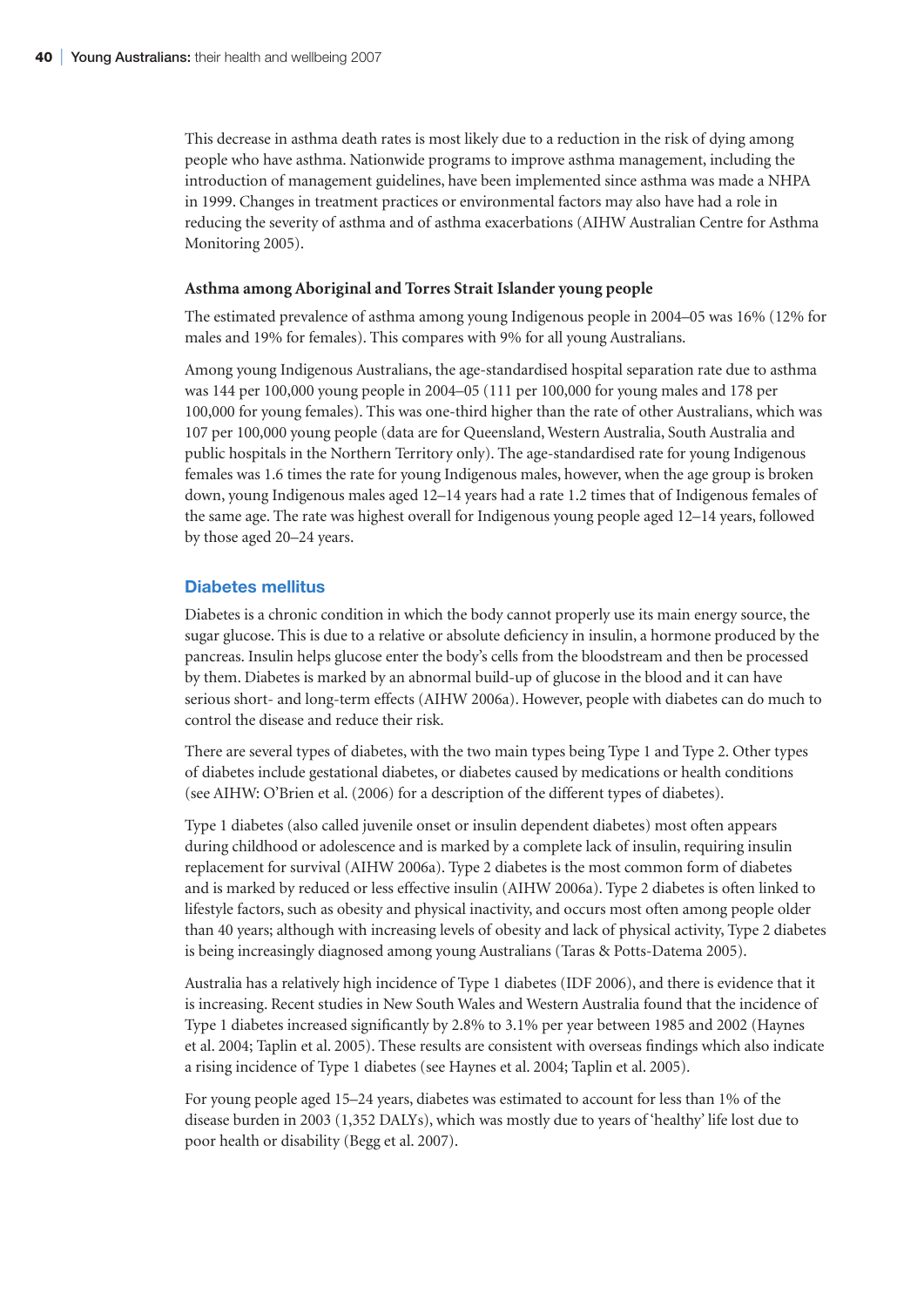#### **Prevalence and new cases of diabetes**

Data on new cases of Type 1 diabetes for the 12–24 year age group are available from the National Diabetes Register (NDR).

In 2004, the NDR reported 648 new cases of Type 1 diabetes among those aged 12–24 years, of which 61% were males. This is a rate of 18 new cases per 100,000 young people. The rate of new cases was highest among those aged 12–14 years (30 per 100,000 young people) and decreased with age.

Diabetes prevalence data for young Australians are available from the ABS National Health Surveys.

Estimates based on this survey indicate that, in 2004–05, approximately 11,000 young people aged 15–24 years had diabetes (all types), a prevalence of 0.4%. Due to high relative standard error associated with this estimate (between 25% and 50%), it should be used with caution.

#### **Hospital separations due to diabetes**

**Table 2.12: Diabetes hospital separation rates for young people aged 12–24 years, 2000–01 to 2004–05 (per 100,000 young people)**

| <b>Sex</b>     | 2000-01 | $2001 - 02$ | 2002-03 | 2003-04 | 2004-05 |
|----------------|---------|-------------|---------|---------|---------|
| Males          | 74.9    | 75.7        | 77.2    | 84.8    | 93.8    |
| Females        | 142.3   | 147.8       | 145.8   | 151.2   | 157.3   |
| <b>Persons</b> | 108.0   | 111.1       | 110.8   | 117.2   | 124.8   |

*Notes*

1. Age-standardised to the Australian population as at 30 June 2001.

2. ICD-10-AM codes E10–E14 & O24 (excluding O24.5).

3. Includes separations where diabetes was the principal diagnosis.

4. Diabetes separations were affected by coding changes that came into effect in July 1999 and July 2000. Therefore, rates for 2000–01 to 2004–05 only are shown, as they are not directly comparable with those prior to 1999. See AIHW: Phillips (2003) for more detail.

Source: AIHW National Hospital Morbidity Database.

- In 2004–05, there were 4,523 hospital separations of young people aged 12–24 years with diabetes as the principal diagnosis—a separation rate of 125 per 100,000 young people.
- The diabetes separation rate increased overall by 16% for young people between 2000–01 and 2004–05. The male rate increased by 25% from 75 to 94 separations per 100,000 young people, while the female rate increased by 11% from 142 to 157 separations per 100,000 young people.
- Separation rates were consistently higher for females than for males between 2000–01 and 2004–05, remaining between 1.7 and 2.0 times the male rate.

In 2004–05, Type 1 diabetes accounted for the majority (78%) of diabetes hospital separations of young people (3,524 separations), while Type 2 diabetes was responsible for 3% (147 separations). Gestational diabetes resulted in 522 separations of young females (12% of diabetes hospital separations for young people) (ICD-10-AM code O24.4). The remaining separations for diabetes were due to unspecified diabetes and diabetes in pregnancy (excluding gestational diabetes).

When all diabetes in pregnancy (ICD-10-AM codes O24, excluding O24.5) is excluded, the separation rate for diabetes among females was only slightly higher than for males, at 1.1 times the male rate.

#### **Deaths due to diabetes**

Deaths from diabetes among those aged 12–24 years are uncommon. In 2004, there were 6 deaths of young people with an underlying cause listed as diabetes. All were aged between 15 and 24 years.

**Indicator:**

**Prevalence of diabetes among young people aged 12–24 years**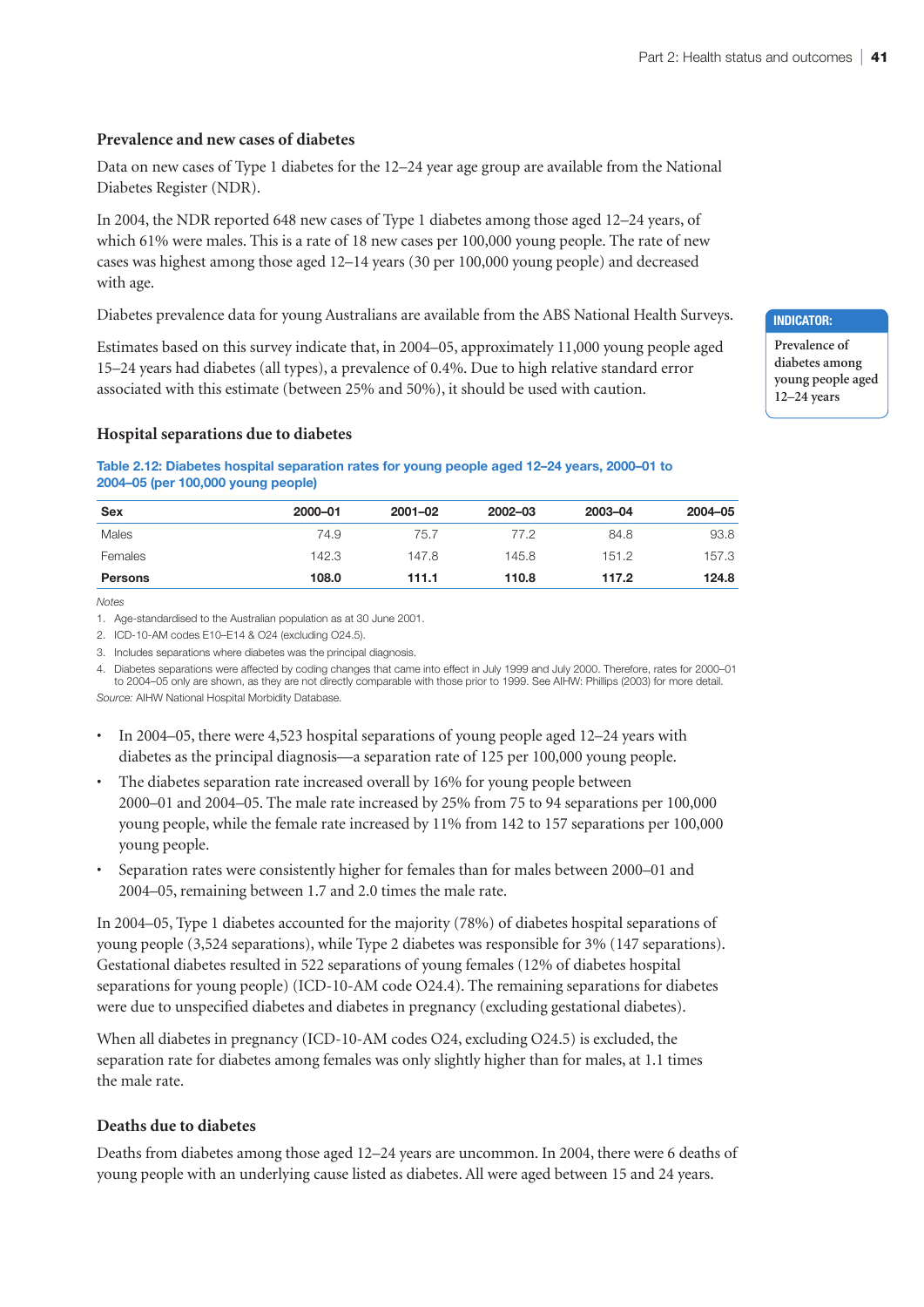#### **Diabetes among Aboriginal and Torres Strait Islander young people**

Among young Indigenous Australians aged 12–24 years, the age-standardised hospital separation rate for diabetes was 318 per 100,000 young people in 2004–05. This was 2.6 times that for other young Australians, which was 125 per 100,000 young people (data are for Queensland, Western Australia, South Australia and public hospitals in the Northern Territory only). The age-standardised rate for young Indigenous males was only slightly higher than the rate for other Australian males (1.1 times), whereas the Indigenous female rate was significantly higher at 3.4 times the rate for other Australian females (526 per 100,000 compared to 154 per 100,000 young people respectively). The difference is largely due to separations of young Indigenous females for diabetes mellitus in pregnancy—young Indigenous females had a rate 9 times that of other young Australian females (383 per 100,000 compared to 43 per 100,000 young females respectively).

#### **Cancer**

Cancer is a common term used to describe a range of diseases in which cells become abnormal, grow in an uncontrolled way and form a mass called a neoplasm or a tumour. Tumours can be benign (not cancerous) or malignant (cancerous). Benign tumours do not spread to other parts of the body, although they may interfere with other areas of the body as they expand. A malignant tumour is characterised by its ability to spread to other parts of the body through a process known as metastasis. Cancers can develop from most cell types in the body and are usually classified according to their organ or tissue of origin and histological features.

The cancers that most commonly affect young people are different to those that affect adults. While the most common cancers among young people are melanoma, Hodgkin's disease and cancer of the testis, the leading cancers among adults are colorectal cancer, breast cancer and prostate cancer (AIHW & AACR 2004).

Cancer is a major cause of morbidity and death in Australia, but fortunately, cancer incidence among young people remains relatively uncommon compared to the general population. Despite this, cancer was the sixth overall leading cause of disease burden among those aged 15–24 years in Australia in 2003, accounting for an estimated 4,456 DALYs (2% of total DALYs). Cancer accounted for an estimated 9% of years of life lost due to premature mortality, and less than 1% of years of 'healthy' life lost due to poor health or disability (Begg et al. 2007).

#### **Cancer incidence**

Information on cancer incidence and survival rates is derived from the AIHW National Cancer Statistics Clearing House (NCSCH). Complete incidence data on non-melanoma skin cancers (NMSC) are not routinely collected by state and territory cancer registries as they are not legally notifiable.

#### **Indicator:**

**New cases of cancer per 100,000 young people aged 12–24 years**

# **Table 2.13: Cancer incidence in young people aged 12–24 years, 1993–2002**

|                                                             | 1993 | 1994 | 1995 | 1996 | 1997 | 1998 | 1999 | 2000 | 2001      | 2002 |
|-------------------------------------------------------------|------|------|------|------|------|------|------|------|-----------|------|
| Number                                                      | 871  | 929  | 967  | 988  | 979  | 902  | 909  | 903  | 952       | 943  |
| Rate per 100,000 young people 24.4 26.0 27.2 28.2 28.2 26.3 |      |      |      |      |      |      | 26.7 |      | 26.4 27.5 | 26.9 |

*Notes*

2. ICD-9-CM codes 140–208 and ICD-10-AM codes C00–C96, excluding NMSC (ICD-9-CM code 173 and ICD-10-AM code C44). *Source:* AIHW National Cancer Statistics Clearing House.

- In 2002, there were 943 new cancers diagnosed in young people—a rate of 27 per 100,000 young people. Just over half (51%) of new cancers were reported in males.
- Between 1993 and 2002, the annual incidence rate increased by 10% (24 to 27 per 100,000 young people), with the rates being slightly higher for males than for females over this period.

<sup>1.</sup> Age-standardised to the Australian population as at 30 June 2001.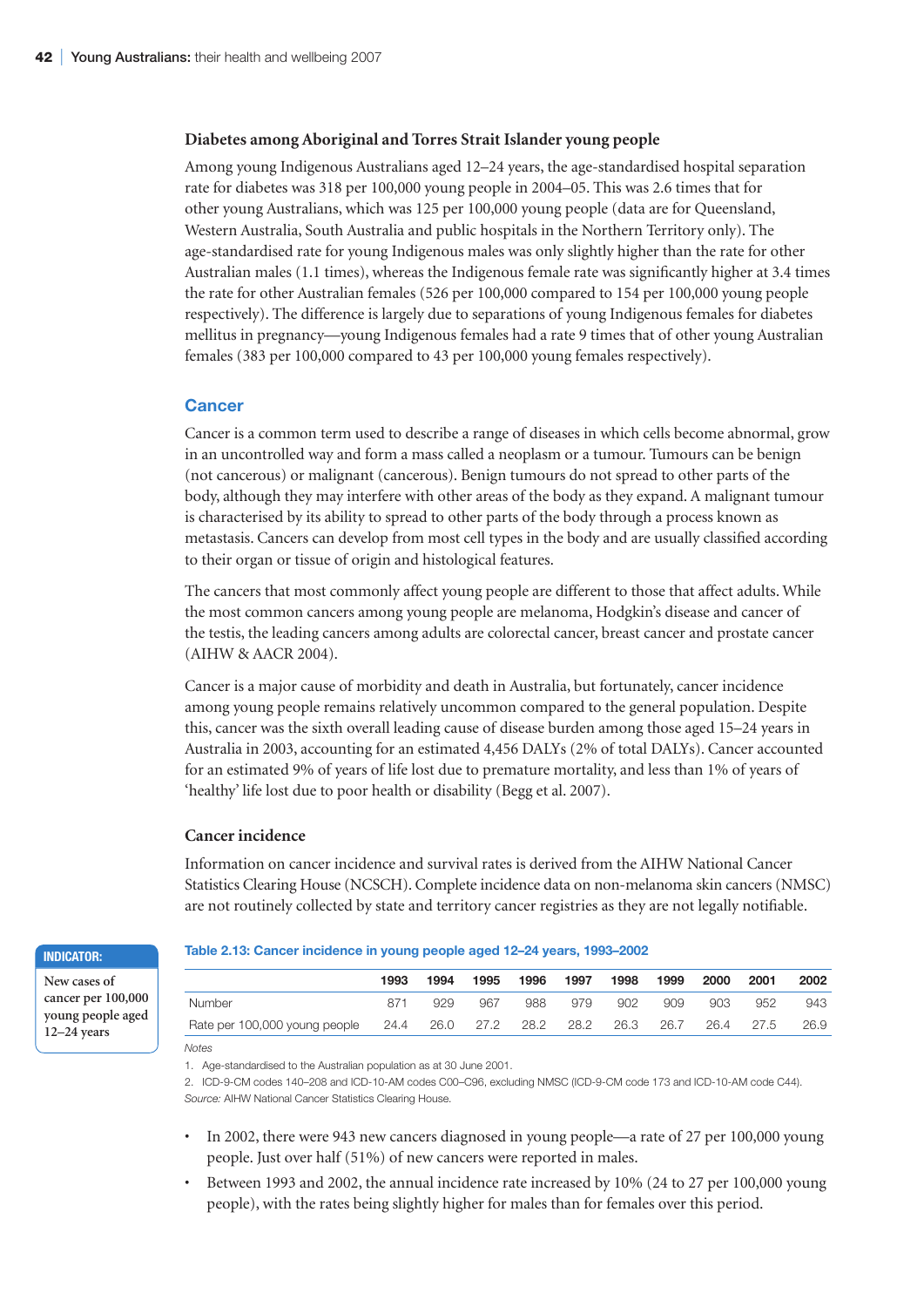The cancer with the highest incidence rate throughout the period 1993–2002 was melanoma. However, between 1993–97 and 1998–2002, the rate of melanoma incidence decreased by 23% for males (from 7.6 to 5.9 per 100,000 young people) and by 14% for females aged 12–24 years (from 9.1 to 7.8 per 100,000 young people).



*Notes*

1. Age-standardised to the Australian population as at 30 June 2001.

2. ICD-9-CM codes 140–208 and ICD-10-AM codes C00–C96, excluding NMSC (ICD-9-CM code 173 and ICD-10-AM code C44). *Source:* AIHW National Cancer Statistics Clearing House.

**Figure 2.16: Cancer incidence rates for young people aged 12–24 years, 1993–2002**

- Cancer incidence rates increased with age. In 2002, the rate for those aged 15–19 years was 1.8 times as high as the 12–14 year age group (25 compared to 14 per 100,000 young people). The rate for those aged 20–24 years (37 per 100,000 young people) was almost 3 times as high when compared to those aged 12–14 years.
- Overall, 52% of new cancers diagnosed among young people in 2002 were in those aged 20–24 years.



#### *Most common cancers among young people*

Note: ICD-10-AM codes: Melanoma C43; Hodgkin's disease C81; Testis C62; Leukaemia C91–C95; Thyroid C73; Non-Hodgkin's<br>Iymphoma C82–85, C93; Bone C40–C41; Brain C71; Connective and soft tissue C47–C49; Colorectal C18–C21; O cancers includes all other cancers C00-C97, excluding NMSC (ICD-10-AM code C44).

*Source:* AIHW National Cancer Statistics Clearing House.

**Figure 2.17: Most common types of new cancer diagnosed in young people aged 12–24 years, 2002**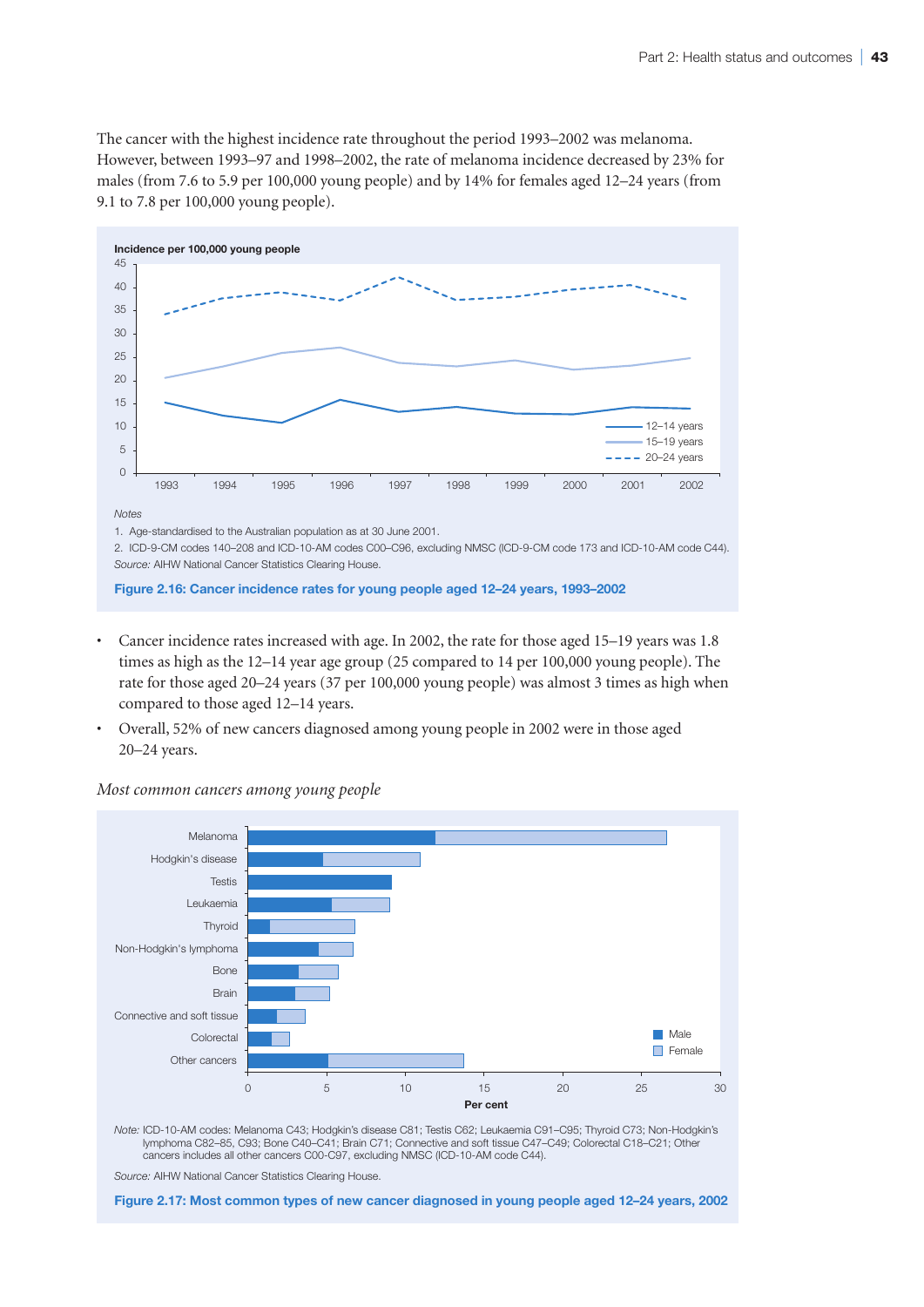- Melanoma was the most common type of new cancer diagnosed among young people in 2002, with 251 diagnoses (30% of all new cancers). Hodgkin's disease accounted for 11% (103 diagnoses), while cancer of the testis and leukaemia both accounted for 9% of all new cancers diagnosed (86 and 85 respectively).
- Melanoma, Hodgkin's disease and cancer of the thyroid were more common among females compared to males, while more males were diagnosed with non-Hodgkin's lymphoma and leukaemia.

Incidence rates for melanoma, cancer of the testis and Hodgkin's disease for young people increased with age, while rates for leukaemia decreased.

#### **Hospital separations due to cancer**

In 2004–05, there were 4,995 hospital separations among those aged 12–24 years with a principal diagnosis of cancer—a rate of 138 per 100,000 young people (ICD-10-AM codes C00–C96). This does not include separations for radiotherapy or chemotherapy. This represented less than 1% of the total number of hospital separations for young people. Of these separations, 54% were for males, and male separation rates for cancer were consistently higher than for females over the period from 1996–97 to 2004–05. For young males, the highest separation rate occurred among those aged 15–19 years, whereas for young females the rate was highest among those aged 12–14 years.

Between 1996–97 and 2004–05, there was no statistically significant change in the hospital separation rate for males or females.

#### **Deaths due to cancer**

#### **Table 2.14: Cancer deaths in young people aged 12–24 years, 1995–2004**

|                               | 1995 | 1996 | 1997    | 1998 | 1999        | 2000 | 2001 | 2002 | 2003 | 2004 |
|-------------------------------|------|------|---------|------|-------------|------|------|------|------|------|
| Number                        | 155  | 145  | 156     | 153  | 160         | 138  | 144  | 143  | 131  | 144  |
| Rate per 100,000 young people | 4.4  |      | 4.2 4.5 |      | 4.5 4.7 4.0 |      | 4.2  | 4.1  | 3.7  | 4.0  |

*Notes*

1. Age-standardised to the Australian population as at 30 June 2001.

2. ICD-9-CM codes 140–208 and ICD-10-AM codes C00–C97.

- In 2004, there were 144 deaths from cancer among young people (4 deaths per 100,000 young people), accounting for 10% of all deaths in this age group.
- Between 1995 and 2004, there was an average annual percentage decrease of 1.6% in death rates due to cancer. In Australia and internationally, improvements in cancer outcomes for young people have been lagging behind advances achieved for children and older adults, resulting in lower reductions in mortality than in other age groups (Thomas et al. 2006).

Young males aged 12–24 years were 1.3 times as likely to die from cancer than young females, with the greatest difference occurring in the 20–24 year age group (2.6 times as high in males than females).

Death rates due to cancer increased with age, consistent with the risk of cancer increasing with age (AIHW & AACR 2004).

In 2004, the most common cancers causing death among young people were brain cancer (28 deaths), followed by unspecified cancer of bone and articular cartilage (20 deaths), and myeloid leukaemia and unspecified non-Hodgkin's lymphoma (both 12 deaths). These cancers have been consistently among the most common cancers causing death over the 10-year period from 1995 to 2004, and are consistent with the lower 5-year relative survival for these cancers compared with other cancers (see the next section for an explanation of relative survival).

*Source:* AIHW National Mortality Database.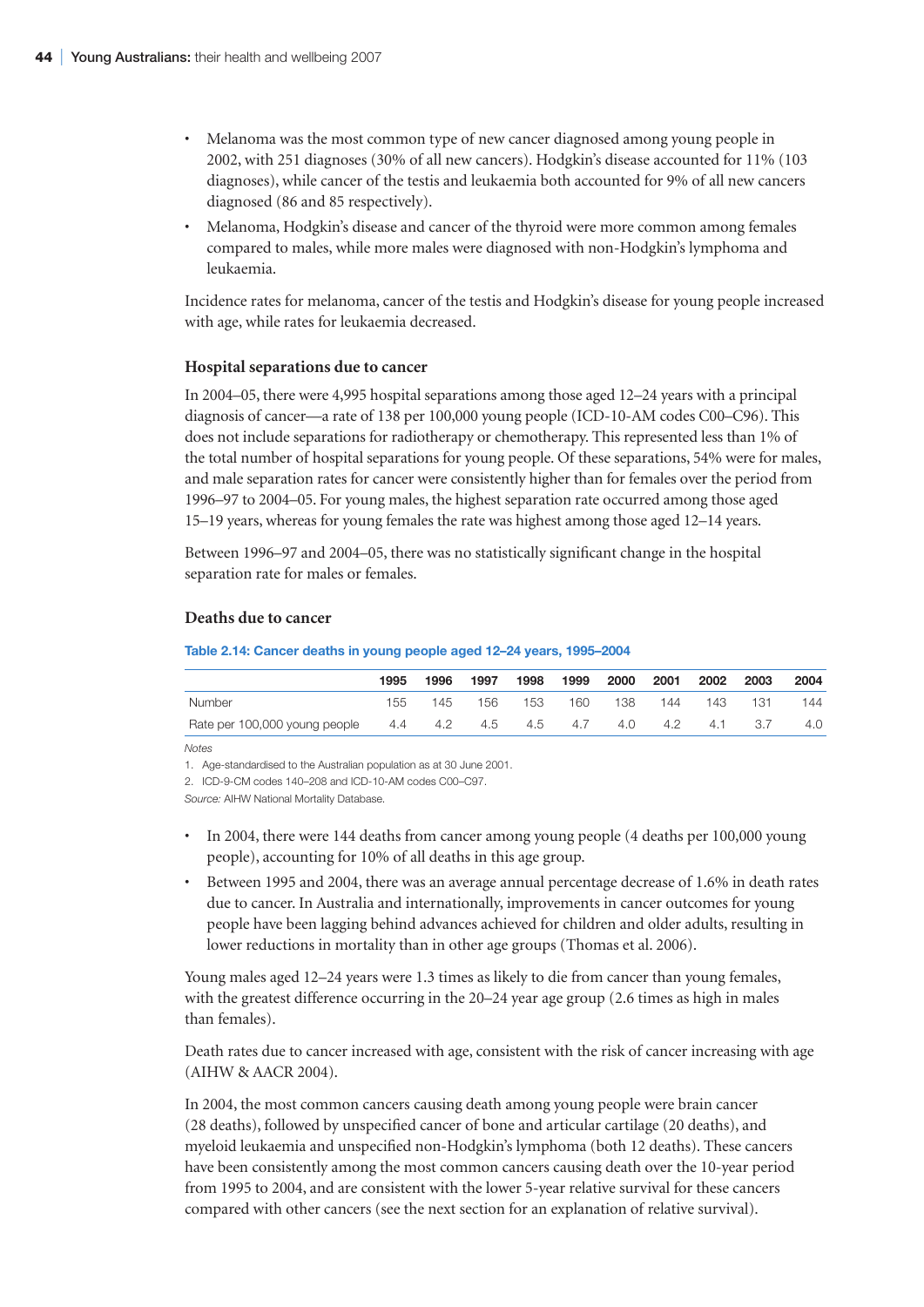#### **Cancer survival**

Survival rates after a diagnosis of cancer can be used to assess the effectiveness of early cancer detection and treatment.

Relative survival is the ratio between the observed survival rate among a group of people with cancer and the expected survival rate among the same group had they not been diagnosed with cancer. For example, a relative survival of 100% indicates that the disease has made no difference to survival of the group over a given period. A survival rate less than 100% indicates that cancer did reduce survival compared to the population without cancer.

Five-year relative survival rates are presented in this report for those aged 10–24 years due to data availability. The most recent available data for five-year relative survival rates are for 1992–97.

#### **Table 2.15: Five-year relative survival rates for cancers affecting young people aged 10–24 years between 1982–86 and 1992–97 (per cent)**

|                            | <b>Males</b> |         | <b>Females</b> |         | <b>Persons</b> |         |
|----------------------------|--------------|---------|----------------|---------|----------------|---------|
| <b>Cancer type</b>         | 1982-86      | 1992-97 | 1982-86        | 1992-97 | 1982-86        | 1992-97 |
| Bone cancer                | 50.3         | 55.7    | 61.6           | 66.5    | 56.0           | 61.1    |
| Connective and soft tissue | 64.2         | 67.9    | 69.1           | 76.0    | 66.7           | 72.0    |
| Malignant melanoma         | 87.3         | 96.9    | 96.5           | 97.6    | 91.9           | 97.3    |
| Cancer of the testis       | 88.9         | 94.4    |                |         | 88.9           | 94.4    |
| <b>Brain</b>               | 66.4         | 69.1    | 60.9           | 68.6    | 63.7           | 68.9    |
| Ovary                      |              |         | 82.1           | 85.1    | 82.1           | 85.1    |
| Thyroid                    | (a)100.7     | 98.5    | 97.6           | 99.7    | 99.2           | 99.1    |
| Non-Hodgkin's lymphoma     | 64.9         | 69.9    | 66.4           | 71.8    | 65.7           | 70.9    |
| Hodgkin's disease          | 85.5         | 95.7    | 88.6           | 93.1    | 87.1           | 94.4    |
| Leukaemia                  | 37.5         | 50.7    | 43.5           | 56.6    | 40.5           | 53.7    |
| <b>All cancers</b>         | 71.6         | 81.2    | 81.5           | 85.0    | 76.6           | 83.1    |

**Indicator: Five-year relative** 

**cancer survival rates for young people aged 10–24 years**

(a) The estimated relative survival proportion is greater than 100. This means that survival for young people aged 10–24 years with a diagnosis of thyroid cancer in 1982–86 cannot be statistically distinguished from survival for young people in the general population.

— Nil or rounded to zero.

*Note:* ICD-9-CM codes: lip cancer (140) colorectal cancer (153, 154), bone cancer (170), connective and soft tissue (171), malignant melanoma (172), female breast cancer (174), cancer of the cervix (180), cancer of the ovary (183), cancer of the testis (186), kidney (189), brain (191), meninges and other central nervous system (192), thyroid (193), unknown primary (195–199, 165, 159), non-Hodgkin's disease (200, 202), Hodgkin's disease (201), leukaemia (204–208).

*Source:* AIHW National Cancer Statistics Clearing House.

- Five-year relative survival rates for all cancers in young people aged 10–24 years increased between 1982–86 and 1992–97, from 72% to 81% for males and from 82% to 85% for females.
- In 1992–97, five-year relative survival was highest among young people with thyroid cancer (99%), malignant melanoma (97%), cancer of the testis (94%) and Hodgkin's disease (94%).
- In 1992–97, five-year relative survival was lowest among young people with leukaemia (54%), bone cancer (61%) and brain cancer (69%).
- Between 1982–86 and 1992–97, the greatest improvements in survival were for young people with leukaemia, bone cancer, Hodgkin's disease and brain cancer.

Over the period 1982–86 and 1992–97, survival rates were highest (over 85%) for females aged 20–24 years. The improvement in survival rates was greatest for males aged 10–14 years and least for females aged 20–24 years. Relatively high improvements in survival rates were also experienced by males aged 20–24 years and females aged 10–14 years.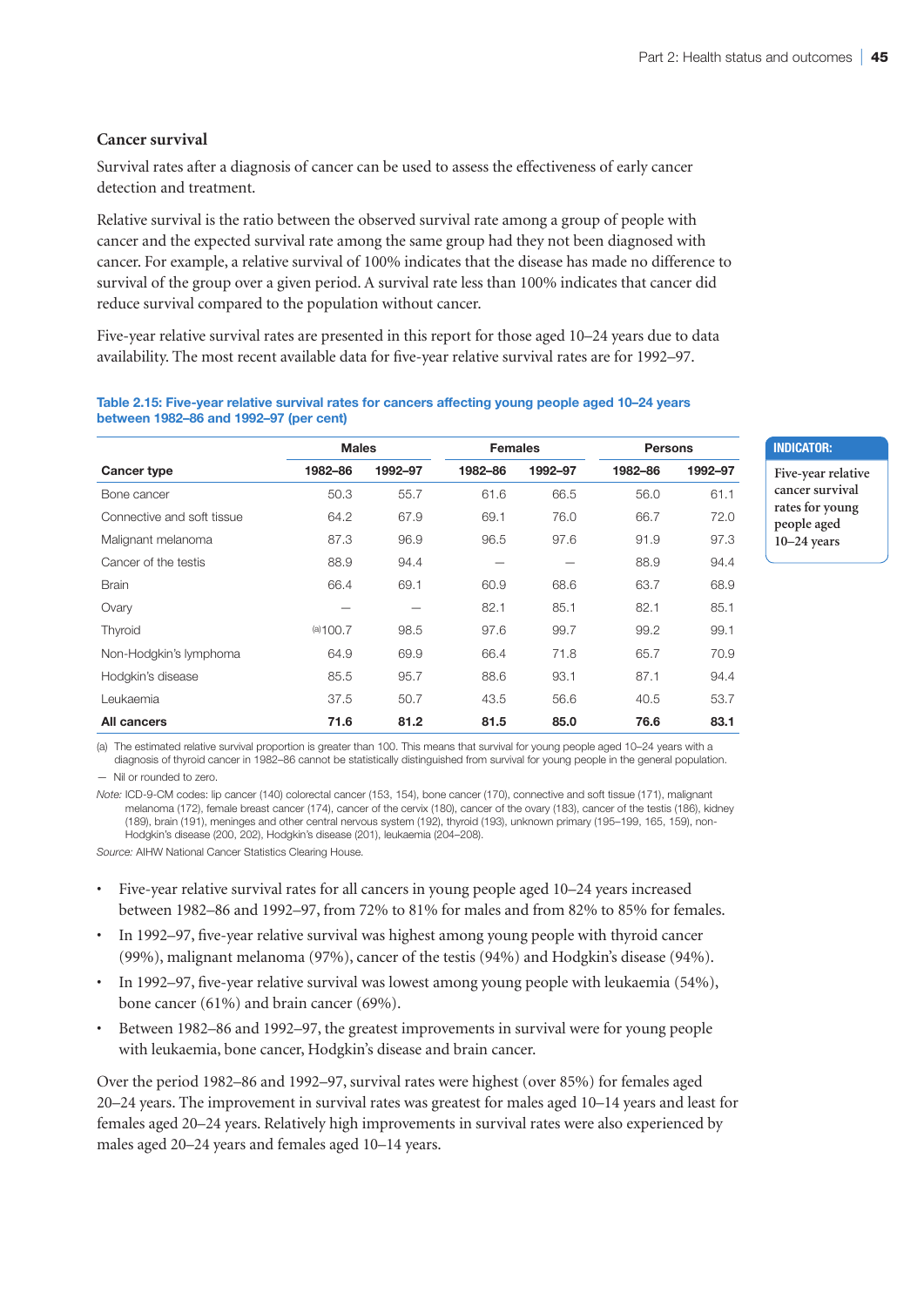#### **Other chronic diseases affecting young people**

#### **Crohn's disease**

Crohn's disease is a chronic, relapsing inflammatory disorder of the gastrointestinal tract. The disease can occur at any age, however it is most common in adolescents and young adults (Selby 2003). When active, Crohn's disease results in inflammation of the full thickness of the bowel wall and can affect any part of the digestive tract. This results in symptoms of diarrhoea, fever, nausea, malaise and abdominal and joint pain. These symptoms are usually intermittent, with varying periods of remission.

Even when the disease is inactive, persons with Crohn's disease suffer from a variety of nutritional deficiencies. Protein energy malnutrition is common as a result of fluid, electrolyte, iron, mineral and vitamin deficiencies (Jeejeebhoy 2002). Anaemia can also be a significant problem, due to malabsorption of vitamin B12, blood loss, or the effect of inflammation on bone marrow (Knutson et al. 2003).

The cause of Crohn's disease is largely unknown, but based on available evidence, a combination of genetic and environmental factors seems most likely. An association with diet has been recognised and infectious causes are also suspected (Knutson et al. 2003; Selby 2003). Smoking is associated with an increased risk of developing Crohn's disease and also of causing the disease to take a more aggressive course (Shields & Low-Beer 1996).

Crohn's disease results in considerable social cost due to work absences, requirements for expensive drugs or surgery and multidisciplinary care (Shanahan 2002). It is therefore an important cause of morbidity in Australia and the prevalence of Crohn's disease appears to be increasing. A study investigating Crohn's disease in Victorian children found a significant increase in the incidence of newly diagnosed Crohn's disease over the last three decades (Phavichitr et al. 2003). This is consistent with a worldwide increase in the incidence of this disease in both children and adults (Bach 2002; Jeejeebhoy 2002).

Limited data are available specifically for Crohn's disease. This section presents data on hospital separations and deaths.



*Hospital separations due to Crohn's disease*

*Note:* ICD-10-AM code K50.

Source: AIHW National Hospital Morbidity Database.

**Figure 2.18: Crohn's disease hospital separation rates for young people aged 12–24 years, 2004–05**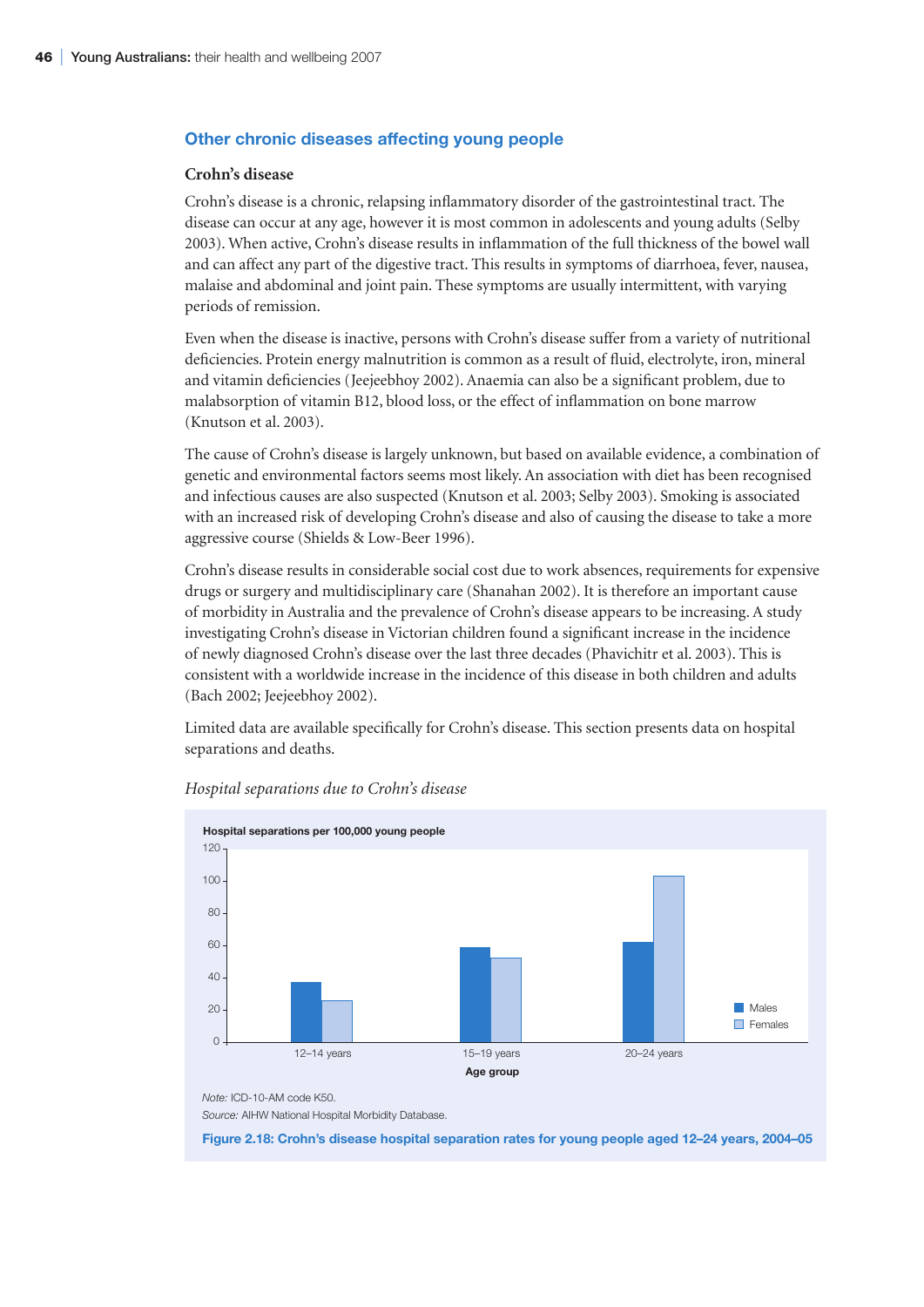- In 2004–05, there were 2,203 hospital separations for Crohn's disease among young people (60 per 100,000 young people) and of all separations for Crohn's disease, 21% were for young people. The overall separation rate was highest in the 20–24 year age group (83 per 100,000 young people). Hospital separations for this condition were highest among those aged 20–45 years.
- Young females were overall more likely to be hospitalised than males (1.2 times in 2004–05), although this differs by age. Among those aged 12–14 and 15–19 years, the male separation rates for Crohn's disease were 1.4 and 1.1 times that for females respectively, but in the 20–24 year age group, the female rate was substantially higher, at 1.7 times the male separation rate.

**Table 2.16: Crohn's disease hospital separations for young people aged 12–24 years, 1996–97 to 2004–05 (rate per 100,000 young people)**

| Sex            | 1996–97 | 1997–98 | 1998-99 | 1999-00 | 2000-01 | 2001-02 | 2002-03 | 2003-04 | 2004-05 |
|----------------|---------|---------|---------|---------|---------|---------|---------|---------|---------|
| Males          | 34.0    | 29.2    | 28.8    | 30.6    | 36.8    | 39.4    | 50.1    | 55.7    | 55.5    |
| Females        | 42.5    | 46.2    | 44.0    | 45.3    | 49.4    | 57.0    | 63.4    | 67.7    | 65.6    |
| <b>Persons</b> | 38.2    | 37.6    | 36.3    | 37.8    | 43.0    | 48.1    | 56.6    | 61.6    | 60.4    |

*Notes*

1. Age-standardised to the Australian population as at 30 June 2001.

2. ICD-9-CM code 555 (1996–97 to 1997–98) and ICD-10-AM code K50 (1998–99 to 2004–05).

*Source:* AIHW National Hospital Morbidity Database.

- Between 1996–97 and 2004–05, hospital separation rates for Crohn's disease increased by 58%, from 38 per 100,000 to 60 per 100,000 young people. The male separation rate increased by 63% over this period, while the female rate increased by 54%.
- The separation rate for Crohn's disease has been consistently higher for females than for males over this period, at between 1.2 and 1.6 times the male rate.

#### *Deaths due to Crohn's disease*

Deaths due to Crohn's disease are uncommon among young people and occur most frequently among those aged 65 and older. Between 1995 and 2004, Crohn's disease was responsible for two deaths of young people.

#### **Cerebral palsy**

Cerebral palsy describes a range of neurological impairments and is characterised by disabilities relating to movement and posture. 'Cerebral' refers to the brain and 'palsy' means weakness or lack of muscle control. Cerebral palsy distorts messages from the brain to cause increased or reduced muscle tension. It is a permanent condition that affects people in different ways—some people experience minor motor skill problems, while others may be totally physically dependent. The motor disorders of cerebral palsy are often accompanied by hearing, sight, speech or behaviour disorders, epilepsy, or an intellectual disability (Bax et al. 2005).

The causes of cerebral palsy are the subject of much debate (Australian and New Zealand Perinatal Societies: MacLennan 1995). Cerebral palsy results from brain injury that occurs before cerebral development is complete (Krigger 2006). However, since cerebral development is not complete until two years of age, it is usually not known whether the injury occurred in the antenatal, intrapartum or postnatal period. Around three-quarters of cases are acquired antenatally from largely unknown causes. A growing body of research has suggested that maternal infection during gestation is an important contributor to the development of cerebral palsy (Gibson et al. 2006). Studies have shown that hypoxia (a deficiency of oxygen reaching the tissues of the body) during birth accounts for only 6–10% of cases of cerebral palsy (Australian and New Zealand Perinatal Societies: MacLennan 1995; Krigger 2006). The remainder of cases are acquired postnatal, usually due to brain injury from bacterial meningitis, viral encephalitis, excess bilirubin in the blood (a product produced from the breakdown of red blood cells), motor vehicle collisions, falls, or child abuse (Krigger 2006).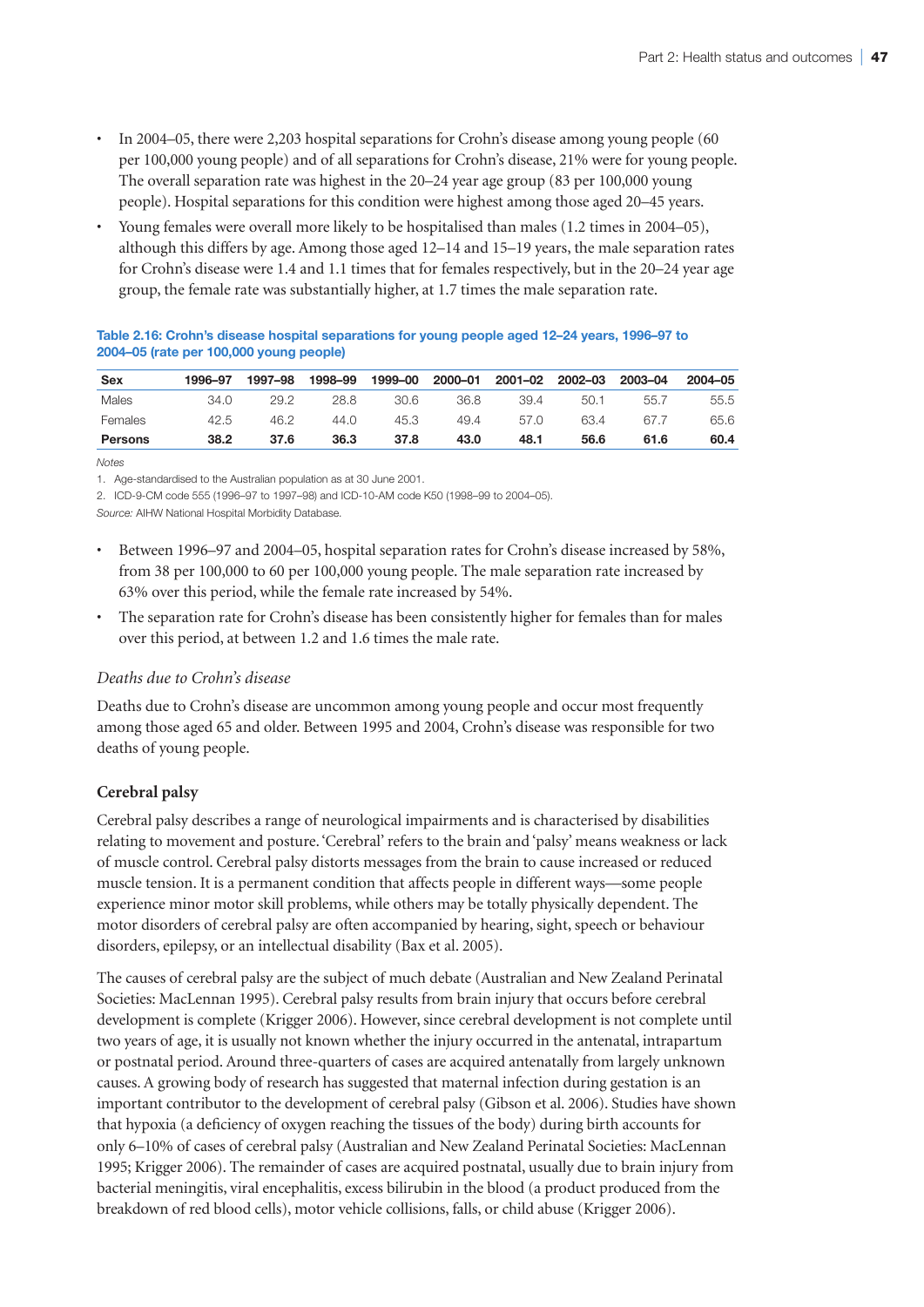Limited data are available for cerebral palsy. This section includes data on hospital separations and deaths among young people.

#### *Hospital separations due to cerebral palsy*

**Table 2.17: Cerebral palsy hospital separations for young people aged 12–24 years, 1996–97 to 2004–05 (rate per 100,000 young people)**

| <b>Sex</b>     | 1996-97 | 1997–98 | 1998-99 | 1999-00 | 2000-01 | 2001-02 | 2002-03 | 2003-04 | 2004-05 |
|----------------|---------|---------|---------|---------|---------|---------|---------|---------|---------|
| Males          | 4.7     | 4.3     | 4.0     | 5.5     | 6.2     | 8.9     | 10.7    | 10.0    | 13.7    |
| Females        | 2.9     | 3.0     | 2.7     | 4.3     | 5.9     | 6.7     | 6.3     | 6.1     | 6.9     |
| <b>Persons</b> | 3.8     | 3.7     | 3.4     | 4.9     | 6.1     | 7.8     | 8.5     | 8.1     | 10.4    |

*Notes*

1. Age-standardised to the Australian population as at 30 June 2001.

2. ICD-9-CM code 343 (1996–97 to 1997–98) and ICD-10-AM code G80 (1998–99 to 2004–05).

*Source:* AIHW National Hospital Morbidity Database.

- In 2004–05, there were 371 hospital separations for cerebral palsy among young people—a rate of 10 per 100,000 young people (14 and 7 per 100,000 young people for males and females respectively). This is almost a threefold increase in the separation rate since 1996–97 and has resulted from a variation in admission practices.
- Between 1996–97 and 2004–05, separation rates for cerebral palsy have been consistently higher for young males than for young females. In 2004–05, the male separation rate was twice as high as for females.

Hospital separation rates for cerebral palsy were highest among those aged 12–14 years and decreased thereafter with age.

#### *Deaths due to cerebral palsy*

#### **Table 2.18: Cerebral palsy deaths for young people aged 12–24 years, 1995–2004**

| <b>Deaths</b>                 | 1995 | 1996              | 1997 | 1998 | 1999 | 2000        | 2001 | 2002 | 2003 | 2004 |
|-------------------------------|------|-------------------|------|------|------|-------------|------|------|------|------|
| Number                        | 30   |                   | 18   | 17   | 15   | -19         | 16.  | 22.  | 22   |      |
| Rate per 100,000 young people | 0.9  | $\sim$ 0.8 $\sim$ | 0.5  |      |      | 0.5 0.4 0.6 | 0.5  | 0.6  | 0.6  | 0.6  |

*Notes*

1. Age-standardised to the Australian population as at 30 June 2001.

2. ICD-9 code 343 (1995 to 1996) and ICD-10 code G80 (1997 to 2004).

*Source:* AIHW National Mortality Database.

• In 2004, cerebral palsy was the underlying cause of 21 deaths of young people aged 12–24 years, a rate of 0.6 per 100,000 young people. Males accounted for 57% of these deaths.

Cerebral palsy may be a contributor to death rather than the underlying cause. Young people with cerebral palsy most commonly die of respiratory diseases—predominantly pneumonia (Hemming et al. 2006; Reddihough et al. 2001).

#### **Cystic fibrosis**

Cystic fibrosis is the most common terminal hereditary disease in the Caucasian population, affecting 1 in every 2,500 births (Graetz et al. 2000). It is a recessive genetic disorder affecting the exocrine glands, which secrete body fluids such as sweat, mucus and enzymes. Cystic fibrosis therefore affects many organs in the body, but primarily the lungs, pancreas, liver and reproductive systems (Quittner et al. 2000). The most serious effects are on the lungs and pancreas. In persons with cystic fibrosis, the mucus in the lungs is thick, sticky and therefore difficult to shift. This causes a persistent cough and results in the clogging of tiny air passages, creating a breeding ground for bacteria. Chronic lung infections result in irreversible lung tissue scarring. The pancreas is also affected in cystic fibrosis, whereby the release of enzymes required for digesting food is prevented.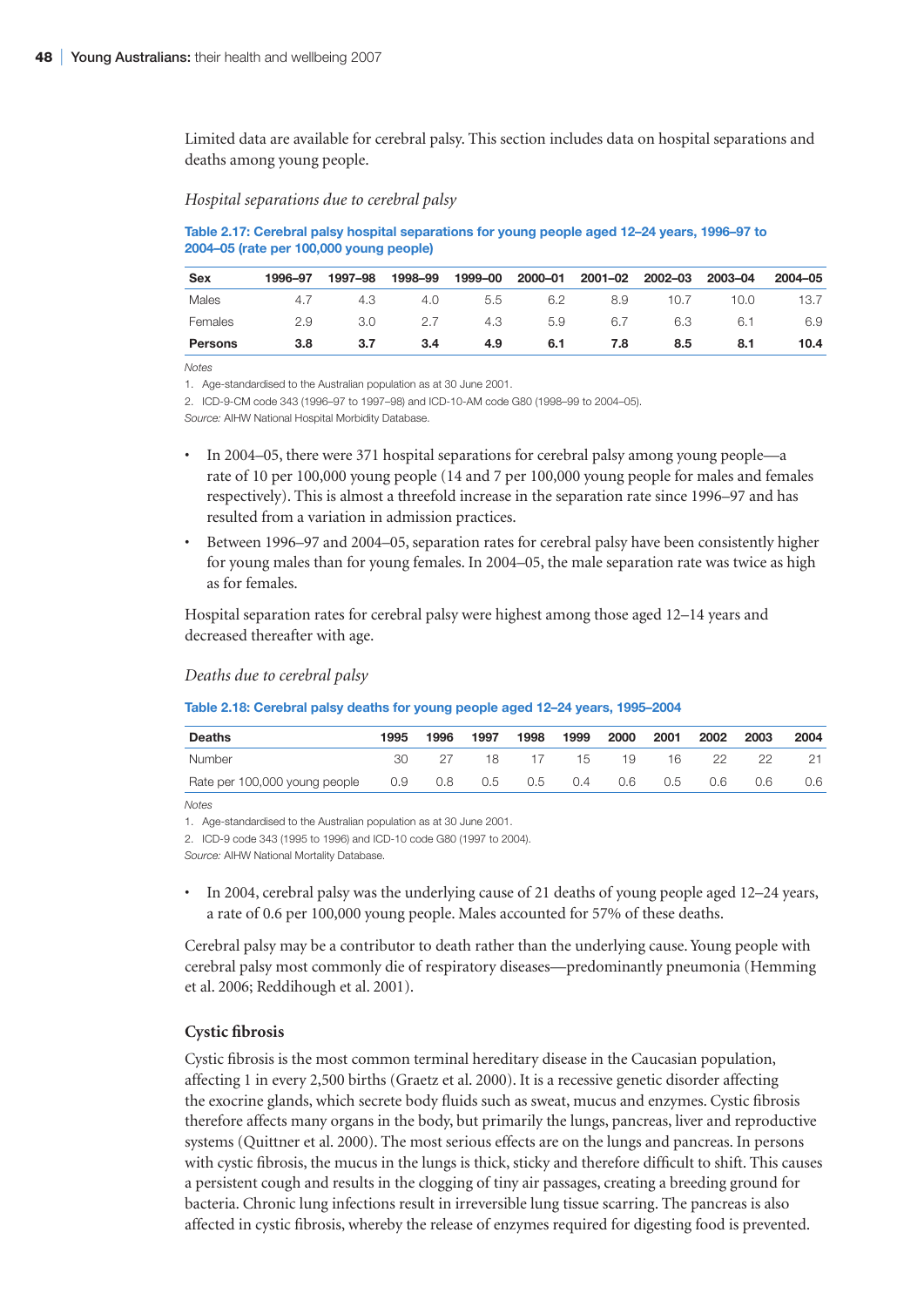Major advances in the diagnosis and treatment of cystic fibrosis have prolonged life expectancy into adulthood. The median survival rate for cystic fibrosis is now about 32 years (Goldbeck & Schmitz 2001), but this improved life expectancy requires strict adherence to intensive and time-consuming treatment regimes (Quittner et al. 2000). There is currently no cure for cystic fibrosis and treatment aims to slow the progression of the condition through early screening and better management.

Management of cystic fibrosis can be a significant burden on the patient and family. Daily treatment regimes are time-consuming and include physiotherapy, high-calorie meals and routine medications (Burker et al. 2004). Additionally, chronic lung infections result in repeated hospitalisations, which can adversely affect study and employment (Burker et al. 2004; de Jong et al. 1997). These factors have a substantial impact on the quality of life of those with cystic fibrosis and their families.

Limited data are available for cystic fibrosis. This section presents data on hospital separations and deaths.

#### *Hospital separations due to cystic fibrosis*

#### **Table 2.19: Cystic fibrosis hospital separations for young people aged 12–24 years, 1996–97 to 2004–05 (rate per 100,000 young people)**

| <b>Sex</b> | 1996-97 | 1997–98 | 1998-99 | 1999-00 | 2000-01 | 2001-02 | 2002-03 | 2003-04 | 2004-05 |
|------------|---------|---------|---------|---------|---------|---------|---------|---------|---------|
| Males      | 36.3    | 38.5    | 40.4    | 40.3    | -37.6   | 41.2    | 42.9    | 37.9    | 37.0    |
| Females    | 43.2    | 45.6    | 50.3    | 47.2    | 47.2    | 49.9    | 51.3    | 42.3    | 44.3    |
| Persons    | 40.3    | 41.3    | 45.2    | 43.7    | 42.3    | 45.5    | 47.0    | 40.0    | 40.6    |

*Notes*

1. Age-standardised to the Australian population as at 30 June 2001.

2. ICD-9-CM code 277 (1996–97 to 1997–98) and ICD-10-AM code E84 (1998–99 to 2004–05).

*Source:* AIHW National Hospital Morbidity Database.

- In 2004–05, there were 1,464 hospital separations for cystic fibrosis among young people—a rate of 41 per 100,000 young people. Hospital separation rates were highest among those aged 15–24 years (46 per 100,000 young people).
- Overall, young females were more likely to be hospitalised for cystic fibrosis than young males (1.2 times as high on average) over the period from 1996–97 to 2004–05. This difference was highest in the 12–14 year age group where the female separation rate was nearly twice as high as the male rate.
- The separation rate among young people did not change significantly between 1996–97 and 2004–05.

Young people with cystic fibrosis require longer than average hospitalisations. In 2004–05, the average length of stay in hospital for young people admitted with a principal diagnosis of cystic fibrosis was 11.7 days, compared to an average stay of 2.6 days for all separations of young people.

#### *Deaths due to cystic fibrosis*

#### **Table 2.20: Cystic fibrosis deaths for young people aged 12–24 years, 1995–2004**

| <b>Deaths</b>                 | 1995 | 1996 | 1997 | 1998 | 1999 | 2000 | 2001 | 2002 | 2003 | 2004 |
|-------------------------------|------|------|------|------|------|------|------|------|------|------|
| Number                        | 28   |      | 30   | 23   | 32   | 26   | 24   | 16   | 12   |      |
| Rate per 100,000 young people | 0.8  | 0.4  | 0.9  | 0.7  | 0.9  | 0.8  | V.7  | 0.5  | 0.3  |      |

*Notes*

1. Age-standardised to the Australian population as at 30 June 2001.

2. ICD-9 code 277 (1995 to 1996) and ICD-10 code E84 (1997 to 2004).

*Source:* AIHW National Mortality Database.

- In 2004 there were 11 deaths due to cystic fibrosis among young people aged 12–24 years—a rate of 0.3 per 100,000 young people (less than 1% of all deaths for this age group in 2004).
- Death rates due to cystic fibrosis decreased by 62% during the 10-year period from 1995 to 2004.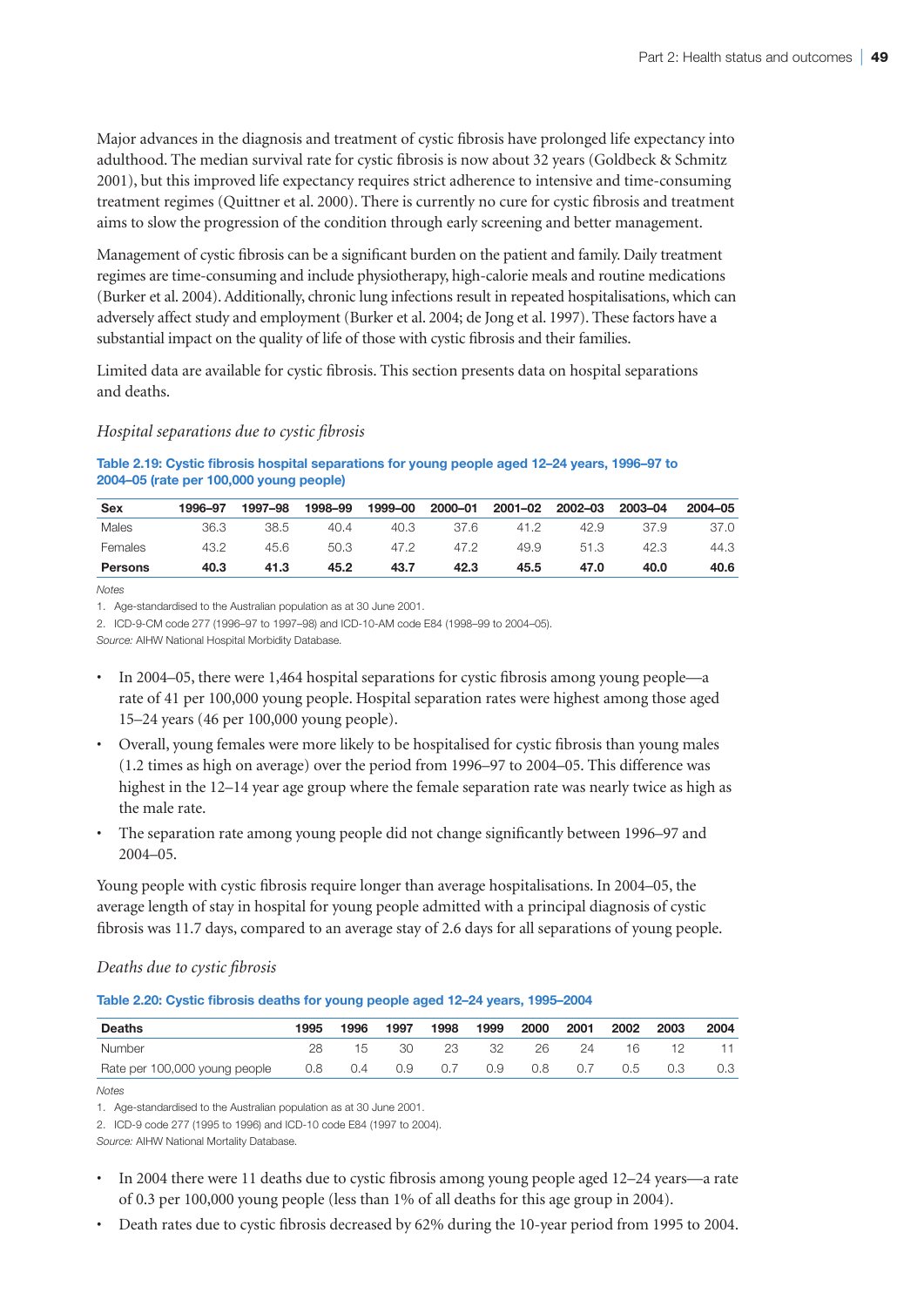#### **Epilepsy**

Epilepsy is the most common neurological disorder of adolescence. Epilepsy is a condition where a person has recurring seizures that are not triggered by fever or a new injury to the brain. Seizures occur when there is a sudden increase in the activity of the brain, accompanied by altered consciousness and/or behaviour. The cause, type and frequency of seizures vary. The cause is often unknown, but in some people it can be caused by a previous head injury, infections of the brain, other illnesses, or problems during pregnancy or birth (Braunwald et al. 2001). Other risk factors known to contribute to epilepsy include family history, congenital malformation, cerebral palsy, mental retardation and central nervous system infection.

Seizures due to epilepsy can be generalised or partial. A general seizure occurs when abnormal electrochemical activity affects the whole brain at the same time, whereas a partial seizure arises from abnormal electrochemical activity affecting one part of the brain, but may spread to other parts. The particular part of the brain affected by abnormal electrochemical activity determines whether a person will experience an altered state of consciousness, altered body movements, altered sensations or altered behaviour.

Medication can provide seizure control for approximately 70 per cent of people with epilepsy. For some people, surgery is successful if medication fails. Avoiding known triggers can sometimes improve seizure control.

This section presents information on epilepsy prevalence, hospital separations and mortality among young Australians.

#### *Prevalence of epilepsy*

Estimates based on the 2004–05 NHS indicate that 20,888 young people aged 12–24 years had epilepsy as a current long-term condition—a prevalence rate of 1%. This is slightly higher than the prevalence rate for the general population (ABS 2006m).

Males accounted for 54% of young people with epilepsy.

#### *Hospital separations due to epilepsy*

| Table 2.21: Epilepsy hospital separations for young people aged 12–24 years, 1996–97 to 2004–05 |  |  |
|-------------------------------------------------------------------------------------------------|--|--|
| (rate per 100,000 young people)                                                                 |  |  |

| Sex     | 1996-97 | 1997–98 | 1998-99 | 1999-00 |      | 2000-01 2001-02 2002-03 |      | 2003-04 | 2004-05 |
|---------|---------|---------|---------|---------|------|-------------------------|------|---------|---------|
| Males   | 90.8    | 84.3    | 87.5    | 83.1    | 81.8 | 80.1                    | 75.4 | 81.3    | 78.0    |
| Females | 75.7    | 75.1    | 76.0    | 75.3    | 68.9 | 70.8                    | 68.9 | 73.3    | 72.8    |
| Persons | 83.3    | 79.7    | 81.8    | 79.2    | 75.4 | 75.5                    | 72.2 | 77.4    | 75.5    |

*Notes*

1. Age-standardised to the Australian population as at 30 June 2001.

2. ICD-9-CM code 345 (1996–97 to 1997–98) and ICD-10-AM code G40 & G41 (1998–99 to 2004–05).

*Source:* AIHW National Hospital Morbidity Database.

- In 2004–05, there were 2,741 hospital separations for epilepsy among young people—a rate of 76 per 100,000 young people. There has been a significant decrease in the separation rate for males by 14% since 1996–97, but no significant change was observed for females.
- Over the period between 1996–97 and 2004–05, young males were more likely than young females to be hospitalised for epilepsy. However, the age-specific separation rate for epilepsy showed that there was no difference between male and female hospitalisation at younger ages (12–19 years) and that among those aged 20–24 years, the male rate was, on average, 1.4 times as high as for females.

Epilepsy hospital separation rates increased with age. In 2004–05, the rate was 64 per 100,000 young people for those aged 12–14 years, 72 per 100,000 young people for those aged 15–19 years and 86 per 100,000 young people for those aged 20–24 years.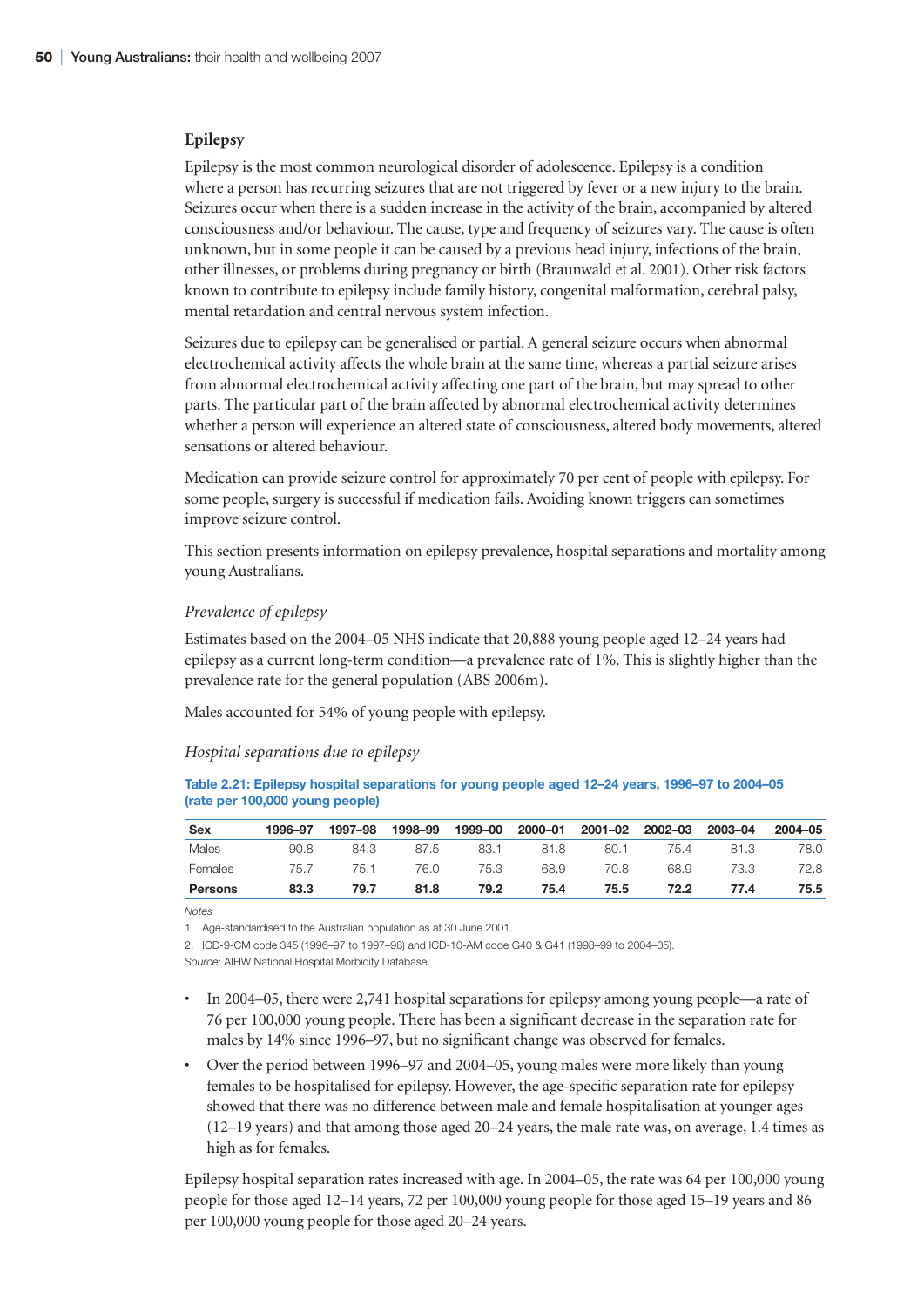#### *Deaths due to epilepsy*

| Deaths                        | 1995 | 1996 | 1997 | 1998 | 1999              | 2000 | 2001 | 2002 | 2003 | 2004 |
|-------------------------------|------|------|------|------|-------------------|------|------|------|------|------|
| <b>Number</b>                 | 26   |      | 28   | 16   | -32               | 26   | 26   | 26   | -31  | 26   |
| Rate per 100,000 young people | 0.7  | 0.8  | 0.8  | 0.5  | $\sim$ 0.9 $\sim$ | 0.8  | 0.8  | 0.7  | 0.9  |      |

#### **Table 2.22: Epilepsy deaths for young people aged 12–24 years, 1995–2004**

*Notes*

1. Age-standardised to the Australian population as at 30 June 2001.

2. ICD-9 code 345 (1995 to 1996) and ICD-10 code G40 & G41 (1997 to 2004).

*Source:* AIHW National Mortality Database.

- In 2004, there were 26 deaths of young people due to epilepsy, a rate of 0.7 per 100,000 young people. The majority of these deaths were of young males (67%).
- Epilepsy caused the tenth highest number of deaths of young people in 2004, accounting for 2% of all deaths of young people in that year.
- Between 1995 and 2004, death rates due to epilepsy fluctuated from 0.5 per 100,000 to 0.9 per 100,000 young people.

# **Communicable diseases**

Communicable diseases are caused by specific infectious agents or their toxic products. The transmission of these diseases can be through contacts with humans, animals or vectors as well as water, food or environments that carry the organism. Some communicable diseases such as pertussis (whooping cough) and tuberculosis are caused by bacteria,while others such as measles, influenza and AIDS are caused by viruses.

Most communicable diseases are acute and are usually managed by a person's immune system or medical treatment, but some can become chronic. For example, hepatitis B and C can have long-term effects on the liver. Improvements in hygiene, better socioeconomic conditions, mass immunisation programs, and the availability of antibiotics, have dramatically reduced the impact of infectious diseases in Australia. Despite these reductions, communicable diseases remain a major threat to human health (AIHW 2006a).

In the past, communicable diseases have been a major contributor to premature death worldwide, but over the last century the incidence and mortality associated with communicable diseases have declined considerably. In the early twentieth century, communicable diseases accounted for around 20% of all deaths. In 2004, they accounted for approximately 4% of deaths in Australia.

Communicable diseases are, however, still a source of ill health and health care use in Australia (AIHW 2006a). Bettering the Evaluation and Care of Health (BEACH) survey data indicate that infections and immunisations make up around 7% of all general practitioner (GP) encounters (AIHW: Britt et al. 2005). A characteristic feature of communicable diseases-related GP visits is that many of them are new problems for the patient. While 38% of all GP visits are for new problems, the proportion of new problems exceeds 70% for communicable diseases (AIHW 2006a).

This section presents data for vaccine-preventable disease, sexually transmissible infections, HIV/AIDS and viral hepatitis. The incidence of communicable diseases in this section comes primarily from data on notifiable diseases compiled by the National Notifiable Diseases Surveillance System (NNDSS). Notification rates for HIV infection come from the National Centre in HIV Epidemiology and Clinical Research. Notifications data need to be interpreted with caution, because not all diseases are notifiable in each state and territory. Furthermore, owing to under-reporting, notifications are likely to underestimate the actual incidence (that is, the number of new cases each year) of disease. Despite these limitations, notifications data are the best available estimates of the incidence of various infectious diseases (ABS 1997; New South Wales. Department of Health. Population Health Division 2005).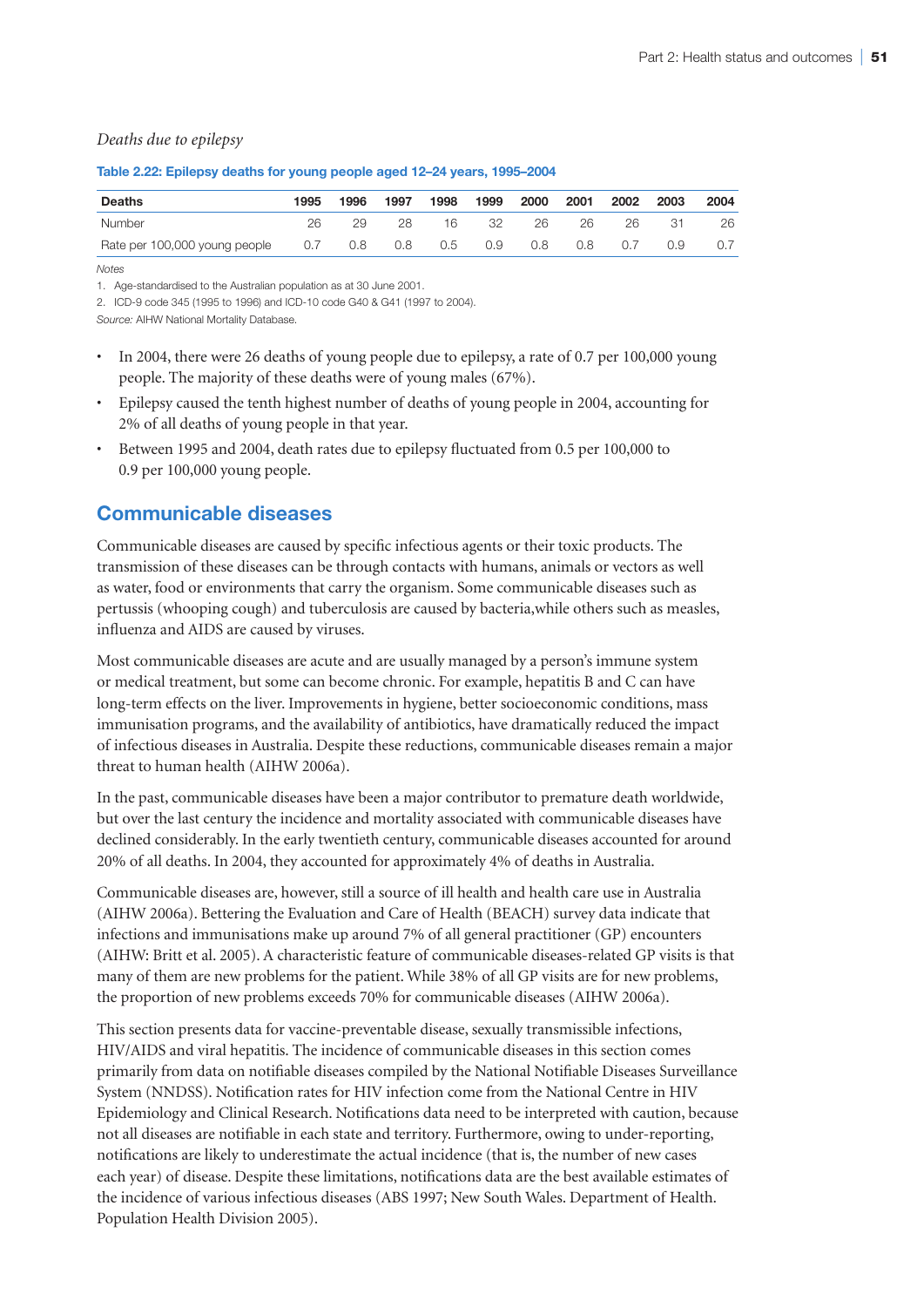#### **Vaccine-preventable diseases**

Vaccine-preventable diseases included in the Australian Standard Vaccination Schedule (ASVS) for young people aged 12–24 years are included in this section—pertussis, rubella, measles, mumps, tetanus, polio, diphtheria, pneumococcal disease and meningococcal disease. Although it is included in the National Immunisation Program, hepatitis B is presented with other types of hepatitis later in this section under the heading 'Viral hepatitis'.

In Australia, periodic epidemics of pertussis occur every 3–5 years (Yohannes et al. 2006). While immunisation against pertussis is highly effective for children, elimination of the disease is difficult. This is mainly because the level of protection from the childhood vaccine decreases in adolescents and adults and they become an important pertussis reservoir, facilitating transmission to children who have not yet completed the recommended dose of the vaccine (AIHW 2006a).

Measles notifications have declined in Australia following a two-dose vaccination schedule in 1994 (Gidding et al. 2001), the Measles Control Campaign of 1998 (Turnbull et al. 2001) and improved coverage as part of the routine childhood vaccination schedule. Mumps is not a major cause of morbidity or mortality but this can cause some long-term complications.

Rubella notifications have declined greatly since 1995 (AIHW 2006a). Rubella infection in pregnancy can cause fetal death or miscarriage, congenital deformities including deafness, blindness, cardiovascular abnormalities and mental retardation (AIHW 2006a).

Meningococcal disease is caused by an infection with the bacterium *Neisseria meningitidis* (meningococcus). The disease most commonly affects children under 5 years of age and young adults aged 15–24 years (DoHA 2003). Transmission occurs from person to person by infected droplets and respiratory secretions spread by coughing, sneezing and kissing (Heyman 2004; Tully et al. 2006). Meningococcus can be divided into 13 distinct strains or 'serogroups'. Most infections in Australia are caused by groups B and C; in 2004, 95% of the meningococcal disease notifications were due to serogroup B and C (Yohannes et al. 2006).

Currently, vaccines are available only for some of the strains and serotypes that cause meningococcal disease. A polysaccharide vaccine that is effective only in children over 2 years of age and adults, and only against groups A, C, Y and W135, has been available for some time. This vaccine is not recommended for routine use because it is not effective in children under 2 years of age, and because the protection is short-lived. In January 2003, the National Meningococcal C Vaccine Program commenced in Australia. This provided a new meningococcal C conjugate vaccine that is more effective than the previously used polysaccharide vaccine to all children and young people aged 1 to 19 years. This is now part of the routine childhood immunisation schedule, with one dose at 12 months of age (Cohen 2003).

#### **Indicator:**

**Incidence of vaccine preventable diseases among young people aged 12–24 years**

In 2005, there were no cases of polio, tetanus or diphtheria notified for young people aged 12–24 years, and only 1 case each of measles and *Haemophilus influenza type b* disease were notified.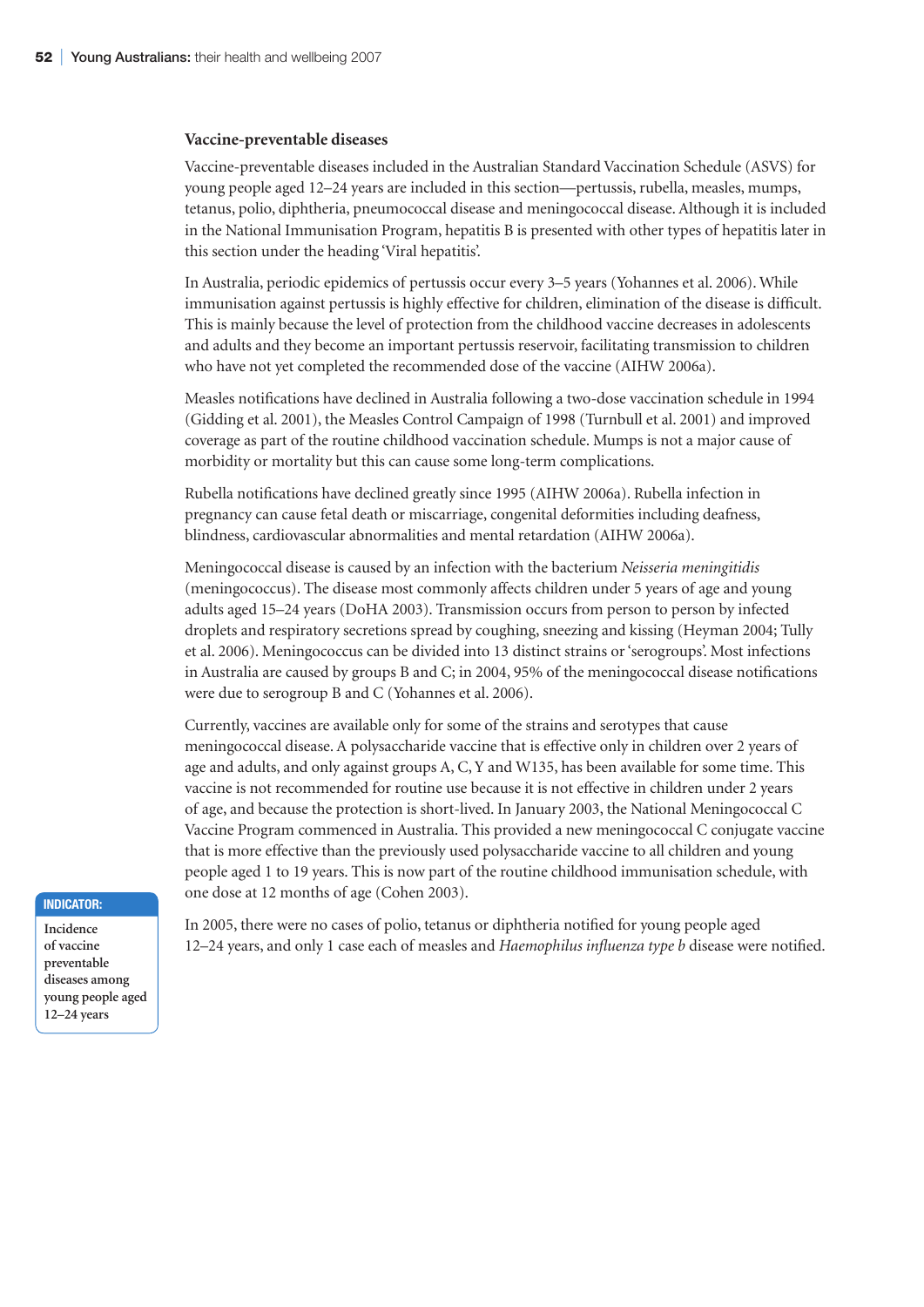

**Figure 2.19: Rate of selected vaccine-preventable disease notifications for young people aged 12–24 years, 2005**

- Pertussis and influenza were the most frequently notified diseases among young Australians. In 2005, there were 1,616 notifications of pertussis and 305 notifications of laboratory-confirmed influenza recorded for young people (42 per 100,000 and 20 per 100,000 young people respectively). The rates of notifications were evenly distributed across all age groups: 12–14, 15–17 and 18–24 years.
- In 2005, there were 105 notifications (2.8 per 100,000 young people) of meningococcal disease for young people in Australia. Of these, only 9 notifications (a rate of 0.2 per 100,000) were for serogroup C.
- Among those aged 12−24 years, the incidence of meningococcal disease was highest among young adults aged 18–24 years (61% of notifications in 2005 were for those aged 18−24 years).



*Note:* Age-standardised to the young Australian population as at 30 June 2001. *Source:* National Notifiable Diseases Surveillance System.

**Figure 2.20: Notification rates of pertussis and rubella for young people aged 12–24 years, 1995 to 2005**

• Between 1995 and 2005, the number of pertussis notifications fluctuated, but there were clear increases in 1997 and 2001. In 2004, there was also an above average number of notifications for pertussis recorded for young Australians. This may have been the result of an outbreak of pertussis occurring in Western Australia in 2004 (Yohannes et al. 2006).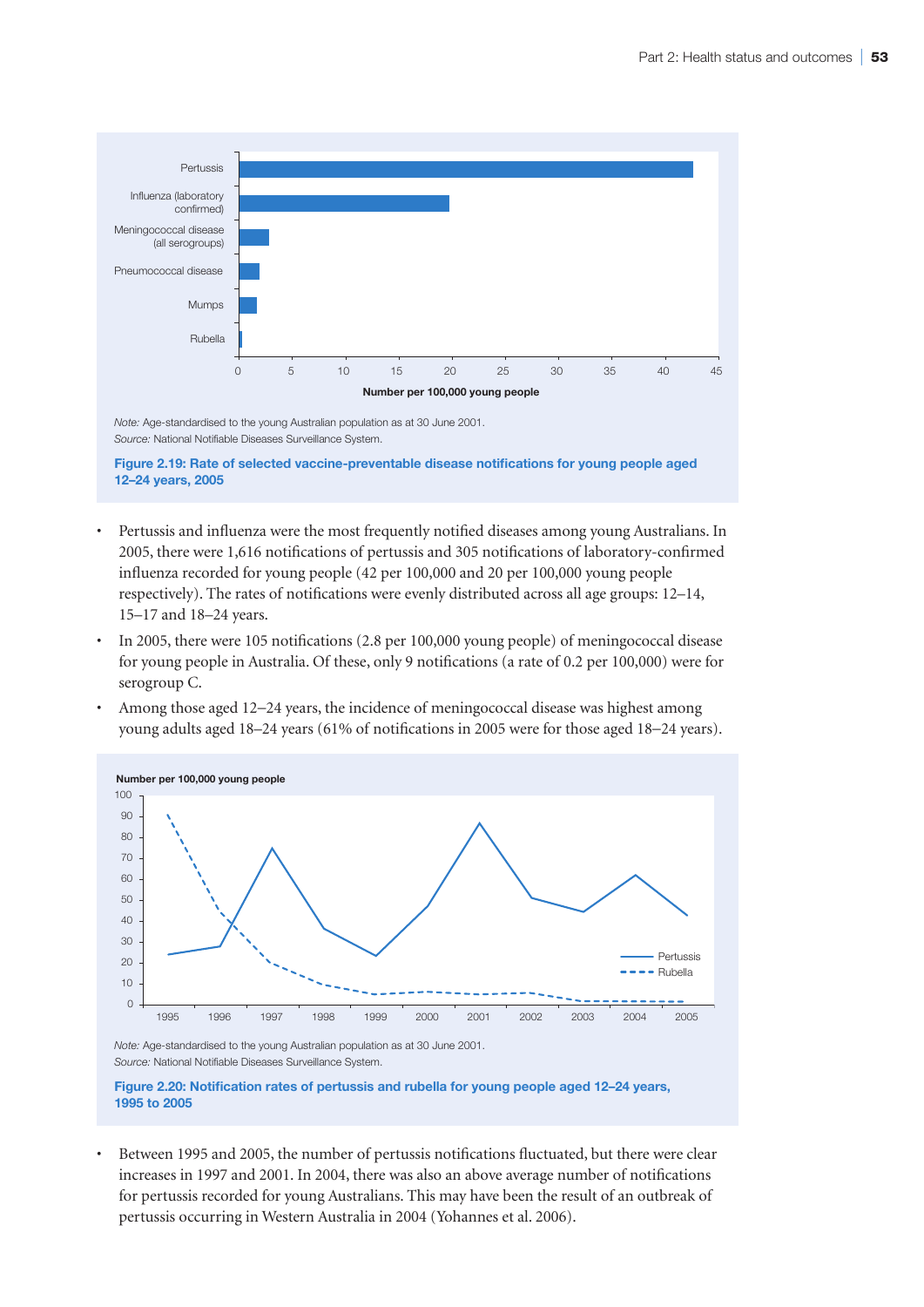• Since 1995, the rate of rubella notifications declined dramatically from 90 per 100,000 to 0.3 per 100,000 young people in 2005.

The rate of rubella notifications was much higher among young males than females when only females received the vaccination. With the introduction of the Measles, Mumps, Rubella (MMR) vaccine in 1994 for adolescent males as well as females, there has been a substantial decrease in the notification rate, particularly for young males (80.5 per 100,000 to 0.3 per 100,000 young people in 2005). The rate for young females has also declined over this period, from 22.7 per 100,000 to 0.2 per 100,000 young people.



*Note:* Age-standardised to the young Australian population as at 30 June 2001. *Source:* National Notifiable Diseases Surveillance System.

**Figure 2.21: Notification rates of measles, mumps and meningococcal (all types) for young people aged 12–24 years, 1995–2005**

- There were 61 notifications of mumps (less than 2 per 100,000 young people) and 1 case of measles for young people in 2005.
- The rate of notifications for measles has decreased by almost 100% among young people between 1995 and 2005, from 10.2 per 100,000 to 0.03 per 100,000 young people.
- Notification rates for mumps fluctuated between 1995 and 2005, with a peak of 2.3 per 100,000 young people in 2000. Rates then declined until an increase in 2005 to a rate of 1.6 per 100,000 young people.
- Between 1995 and 2005, rates of meningococcal notifications for young people fluctuated, reaching a peak of 6.4 cases per 100,000 young people in 2000. Between 2002 and 2005, the rate of notifications has declined by 55%.

#### *Hospital separations and deaths due to vaccine-preventable diseases*

Very few hospital separations for vaccine-preventable diseases were recorded for young people aged 12–24 years in 2004–05. There were 24 separations (9 males and 15 females) for pertussis, 12 for mumps, 3 for measles and 1 for diphtheria in that period (ICD-10-AM codes A36, A37, B05, B26).

In 2004–05, there were 125 separations for meningococcal infection in young people aged 12–24 years, and over 50% of these separations were for those aged 15–17 years (ICD-10-AM code A39).

There were 23 deaths from meningococcal infection among all Australians in 2004 and 26% of these were for young people aged 12–24 years (4 deaths of young males and 2 of young females) (ICD-10 code A39).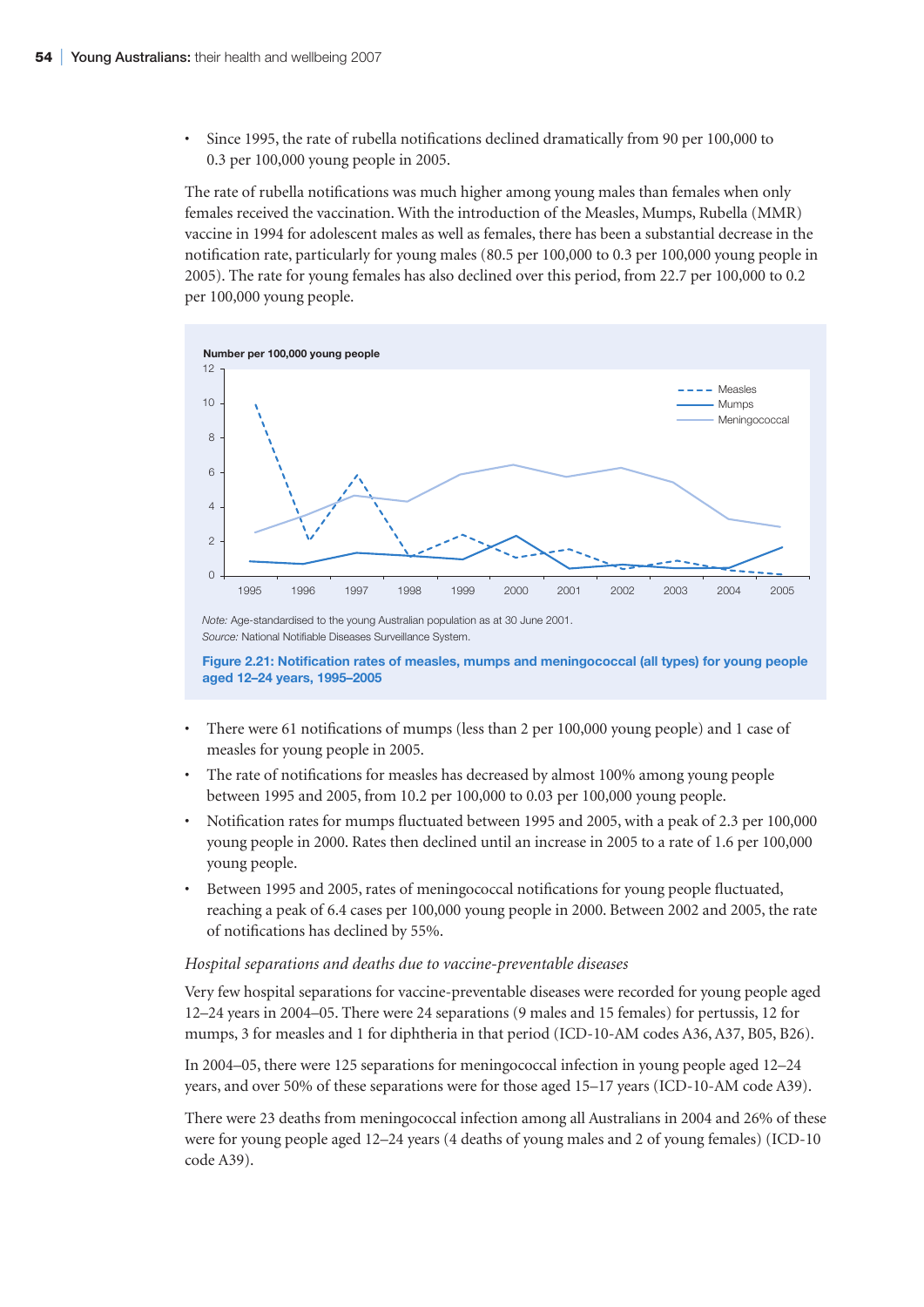#### **HIV/AIDS**

Acquired immune deficiency syndrome (AIDS) is caused by a retrovirus, the human immunodeficiency virus (HIV). HIV is a bloodborne disease usually transmitted via blood, blood products and bodily fluids, usually through blood contact or sexual contact.

Through the destruction of key cells of the immune system, HIV can reduce human immune function such that relatively minor infections become deadly. Often persons with HIV can be clinically healthy, especially with the latest treatments, and have not necessarily progressed to the symptomatic stage of AIDS. New diagnoses of HIV infection in Australia declined between 1995 and 2000, and then increased over the last few years.

The vast majority of new HIV diagnoses were among males with a history of homosexual contact; relatively small numbers were attributed to injecting drug use or heterosexual contact. HIV prevalence remained below 1% among those attending needle and syringe programs, people entering prison and individuals with a history of heterosexual only contact (National Centre in HIV Epidemiology and Clinical Research 2005).

Survival following the progression to AIDS is low. In cases diagnosed before 1996, average survival was 17 months, but this has increased to 45 months for cases diagnosed since 2001. The availability of antiretroviral treatment has contributed to improved survival. An estimated 53% of people with HIV/AIDS were receiving antiretroviral treatment in 2004. The number of AIDS deaths has declined considerably in the last decade (National Centre in HIV Epidemiology and Clinical Research 2005).



*Note:* Age-standardised to the young Australian population as at 30 June 2001. *Source:* National Centre in HIV Epidemiology and Clinical Research, unpublished data.

**Figure 2.22: Notification rate for HIV for young people aged 12–24 years, 1995–2005**

- In 2005, there were 93 HIV notifications for young people aged 12–24 years (78 for males and 15 for females), a rate of 2.5 per 100,000 young people. Of these notifications, 95% were among those aged 18–24 years.
- HIV incidence rates have been consistently higher for males than for females. In 2004, the notification rate for males was 4.1 per 100,000 young people while the rate for females was 0.8 per 100,000 young people.
- For young males, the notification rate increased by 43% since 1998, after a large decline between 1995 and 1998.
- For young females, the notification rate fluctuated between 1995 and 2005, reaching a peak of 1.6 per 100,000 young people in 2004.

In 2004, there were 2 deaths of young people from HIV/AIDS. These were both males aged 20–24 years.

#### **Indicator:**

**HIV infection notification rate for young people aged 12–24 years**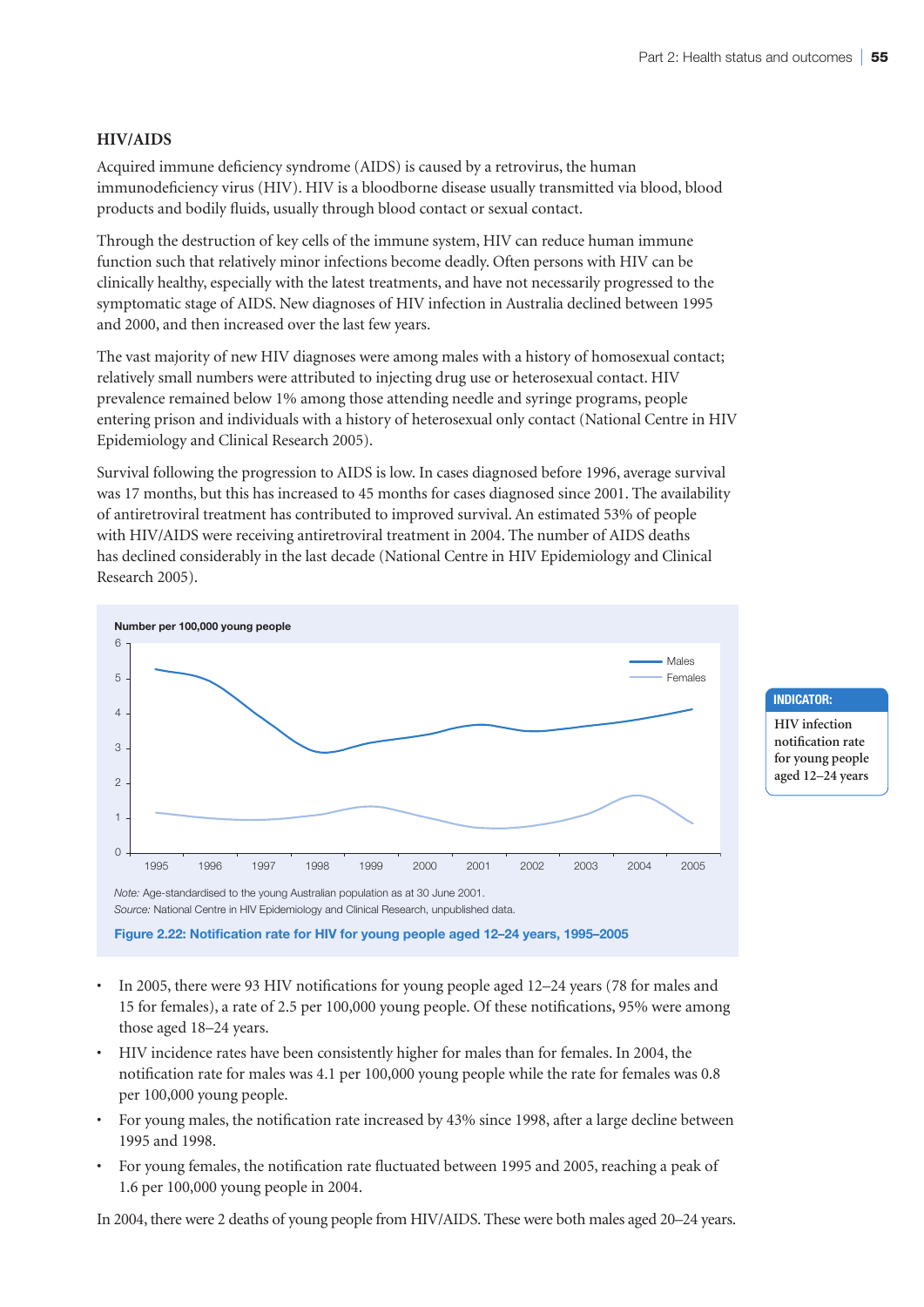#### **Viral hepatitis**

Viral hepatitis (inflammation of the liver due to viral infection) is caused by a variety of viruses. There are five different types that affect humans: A, B, C, D and E. Types B, C and D are bloodborne (Clarke 2004). The usual ways in which bloodborne diseases are transmitted are through blood contact and sexual contact. Contaminated food or water is a major source of transmission for hepatitis A (AIHW 2006a; Yohannes et al. 2006).

Hepatitis B and C are known to cause chronic infection, which may lead to cirrhosis of the liver or liver cancer. The risk of chronic infection is greatest among those infected as infants, particularly if infected in the perinatal period. Vaccination against hepatitis B has been routine for newborns since 2000.

Hepatitis B virus (HBV) is spread through a number of means, including blood, semen or saliva, and may be transmitted from one person to another by unprotected sex with an infected person, sharing needles when injecting drugs, through needle-stick injuries or sharps exposures, or from an infected mother to her infant during birth. Persons at risk of HBV infection might also be at risk of infection with hepatitis C virus (HCV) and HIV/AIDS. HBV is, however, between 50 and 100 times more infectious than HIV because it is more concentrated in an infected person's blood (WHO 2000a).

HCV is a major contributor to chronic liver disease, and has become an important disease in recent years due to its chronic nature. HCV is transmitted mainly through injecting drugs (reuse of unsterilised needles, syringes or through needle sharing). The risk of contracting hepatitis C from a needle-stick or sharps injury from the blood of a person with hepatitis C antibody has been estimated at 0–7% (average 1.8%), compared with 0.3% for HIV infection and 30% for hepatitis B (Victoria. Department of Human Services 2005). HCV has been found in bodily fluids other than blood, but the viral load is thought to be too low for transmission to occur. Infection can be transmitted through blood transfusions and sexual transmission. Mother-to-baby transmission of HCV may also occur, but is less frequent. Ear and body piercing, circumcision, and tattooing can also be modes of transmission, if inadequately sterilised equipment is used. Blood/tissue recipients are also at risk of HCV infection (Yohannes et al. 2006).

No vaccine is currently available to prevent hepatitis C. Efforts to reduce the risk of infections include strategies aimed at reducing HCV transmission through blood transfusions, unsafe injection practices and high-risk behaviours (for example, injecting drug use).

Hepatitis A is an infection of the liver caused by the hepatitis A virus (HAV). The virus is commonly spread from person to person or from contaminated food or water. Illicit drug use is an important risk factor for hepatitis A and may account for a higher notification rate among adolescents and young people. Hepatitis A is also more common among homosexual men and Indigenous young people. In Australia, hepatitis A vaccine is recommended for selected at-risk groups and for people in certain occupations (NHMRC 2003a).

The data for hepatitis B and C notifications presented here are for incident cases only, which require evidence of seroconversion (the development of antibodies to an antigen as a result of infection or vaccination). Therefore, the actual notification rates for hepatitis B and C may be higher than those reported here, due to the exclusion of unspecified hepatitis B and C notifications where laboratory testing of blood for confirmation of seroconversion was not performed.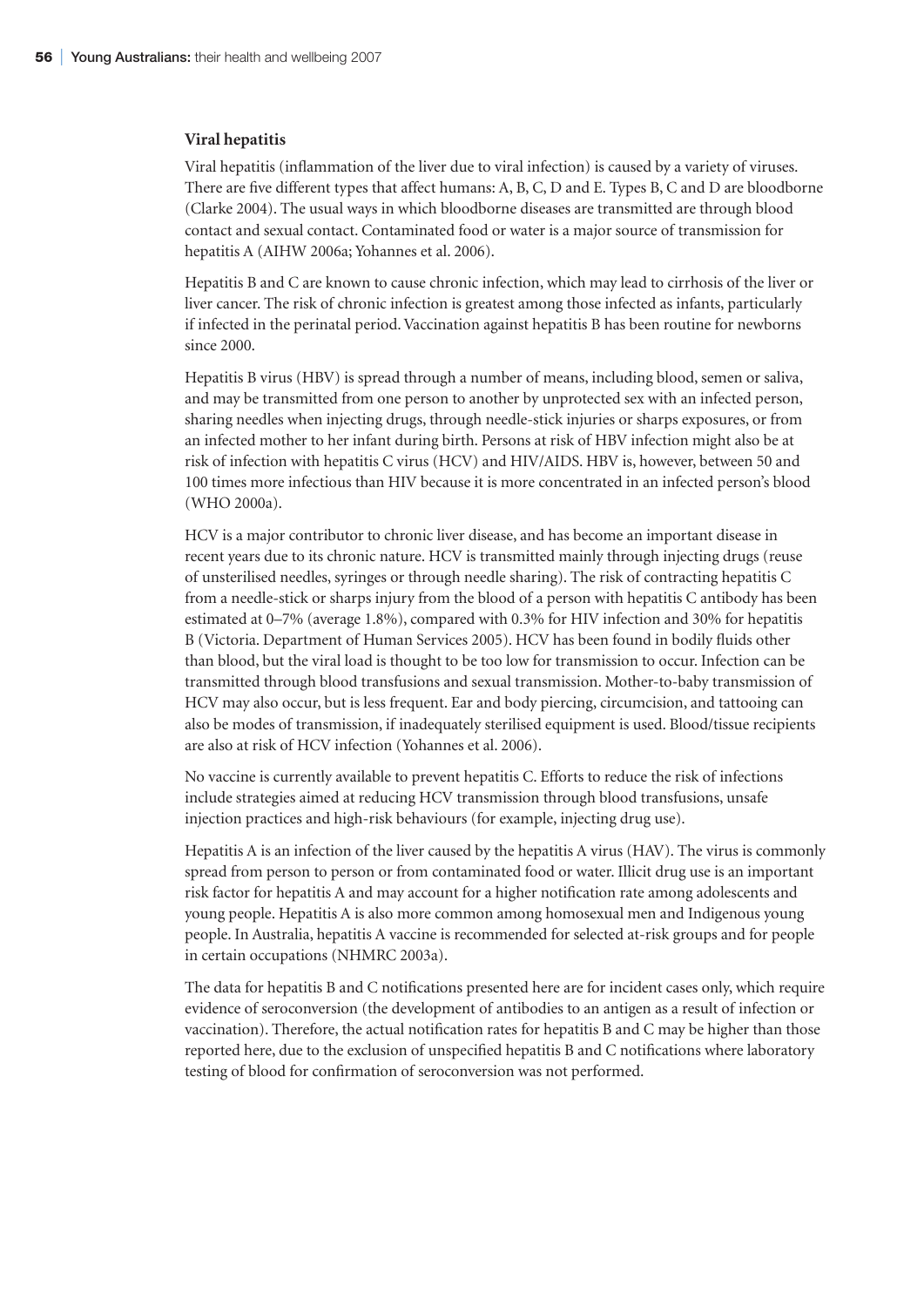

**Indicator:**

**Hepatitis A, B and C notification rates for young people aged 12–24 years**

*Source:* National Notifiable Diseases Surveillance System.

**Figure 2.23: Hepatitis A, B and C notification rates for young people aged 12–24 years, 1995–2005**

- In 2005, there were 81 hepatitis A notifications for young people in Australia—a rate of 2.1 per 100,000 young people. Since 1997, the rate of hepatitis A notifications has declined dramatically, possibly due to the introduction of the hepatitis A vaccination program to high-risk population groups (Hanna et al. 2004).
- The number of incident (newly acquired) hepatitis B notifications almost halved between 1995 and 2005, from 100 notifications to 55 (from 2.9 per 100,000 in 1995 to 1.4 per 100,000 young people in 2005). Of these notifications, 91% were for young people aged 18–24 years.
- There were 133 incident hepatitis C notifications for young people in 2005. The rate of notification of incident hepatitis C has increased since 1996 from 1.1 per 100,000 young people, reaching a peak of 9.4 per 100,000 in 2001 and then declining again to 3.5 per 100,000 in 2005.





**Figure 2.24: Notification rate for incident hepatitis C infections for young people aged 12–24 years, 1995–2005**

- In 2005, most notifications of hepatitis C among young people were for those aged 18–24 years (88%).
- Hepatitis notifications for young people aged 15–17 years and 18–24 years increased between 1995 and 2001, with a marked peak for those aged 18–24 years. Since then, there has been a decline in the rate of notifications for hepatitis C for both age groups.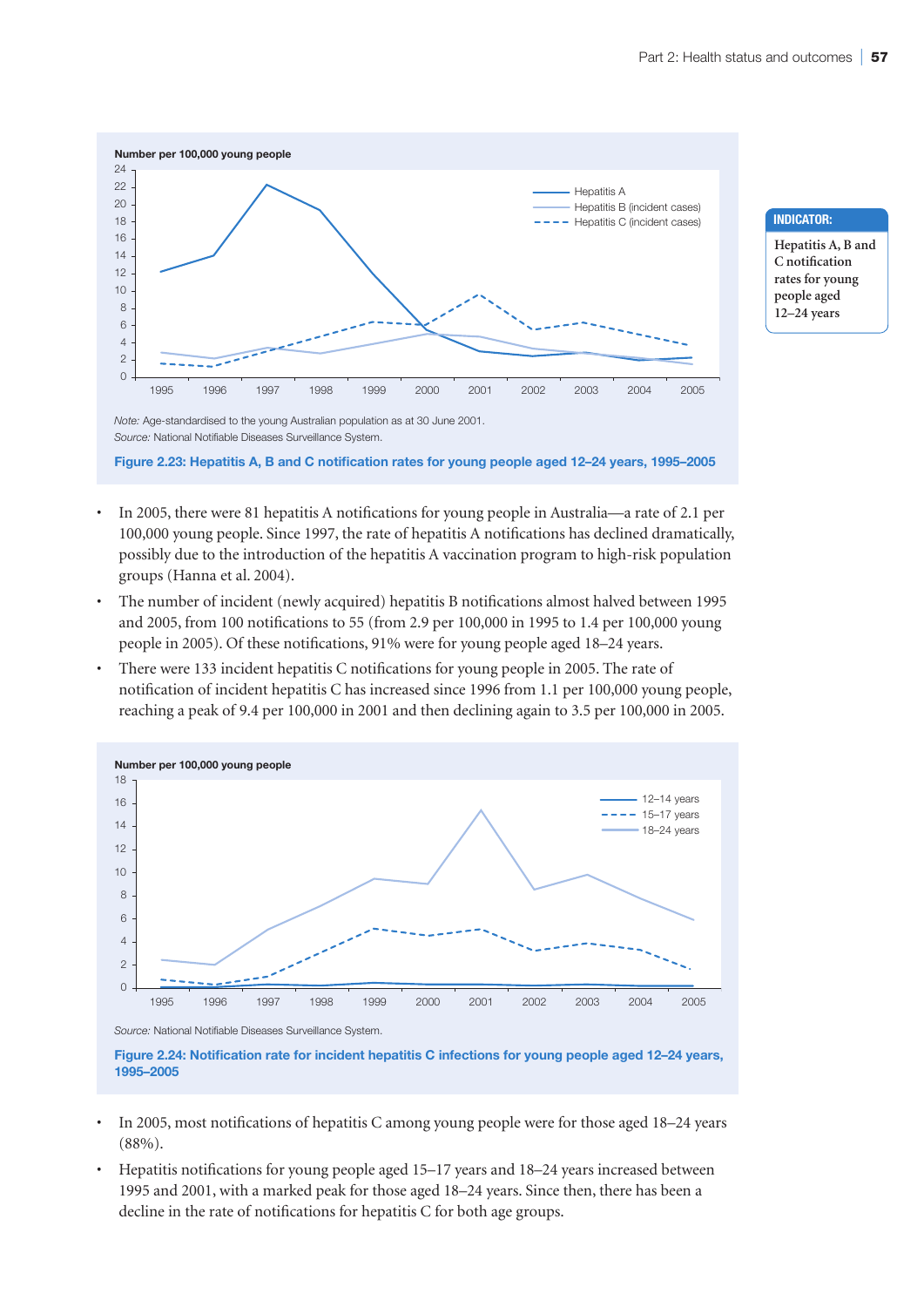Between 1995 and 2005, hepatitis C notifications were generally higher for young males than for young females, although this gap has narrowed and even reversed in recent years. In 2005, the age-standardised young female notification rate was slightly higher than that for young males (3.7 and 3.4 per 100,000 young people respectively).

Age-specific notification rates indicate that among young people aged 15–17 years the rate is higher for females (0.7 and 2.7 per 100,000 for males and female respectively), while among those aged 18–24 years, the rate is higher for males (6.1 and 5.7 per 100,000 for males and females respectively).

#### **Sexually transmissible infections**

Sexually transmissible infections (STIs) in Australia still remain a major public health concern, contributing to significant long-term morbidity (Bowden et al. 2002; DoHA 2005). Data on STIs collected by the NNDSS include chlamydia, donovanosis, gonococcal infection, and syphilis. In 2005, there were 51,546 STI notifications in Australia. Of these, 25,571 or 50% were for young people aged 12–24 years—a rate of 673 per 100,000 young people. Chlamydia infection was the most commonly reported STI for all people as well as among young people aged 12–24 years (NNDSS 2007).

Chlamydia can potentially affect young people's reproductive health. In women, it can cause cervicitis, upper genital tract infection, tubal infertility, ectopic pregnancy complications and chronic pelvic pain. If left untreated, chlamydia can cause infertility in women. In men, it can cause urethritis and, occasionally if untreated, acute inflammation of the testis and epididymis (Bowden et al. 2002; DoHA 2005).

Syphilis can cause serious health problems in its own right, but the genital sores caused by syphilis in adults make it easier to acquire and transmit HIV infection through unprotected sex with those infected with HIV (Jin et al. 2005).



*Source:* National Notifiable Diseases Surveillance System.

#### **Figure 2.25: Chlamydia notifications for young people aged 12–24 years, 1995–2005**

• Chlamydia is the most common STI among young people (21,692 notifications in 2005, a rate of 572 per 100,000 young people), in particular, among young women. In 2005, the rate of chlamydia notification was more than 4 times as high in females than males (961 per 100,000 for females compared with 221 per 100,000 young people for males). Over 50% of all chlamydia notifications were for young people in 2005 (21,692 notifications out of 41,305 for the total population).

#### **Indicator:**

**Incidence of notifiable sexually transmissible infections among young people aged 12–24 years**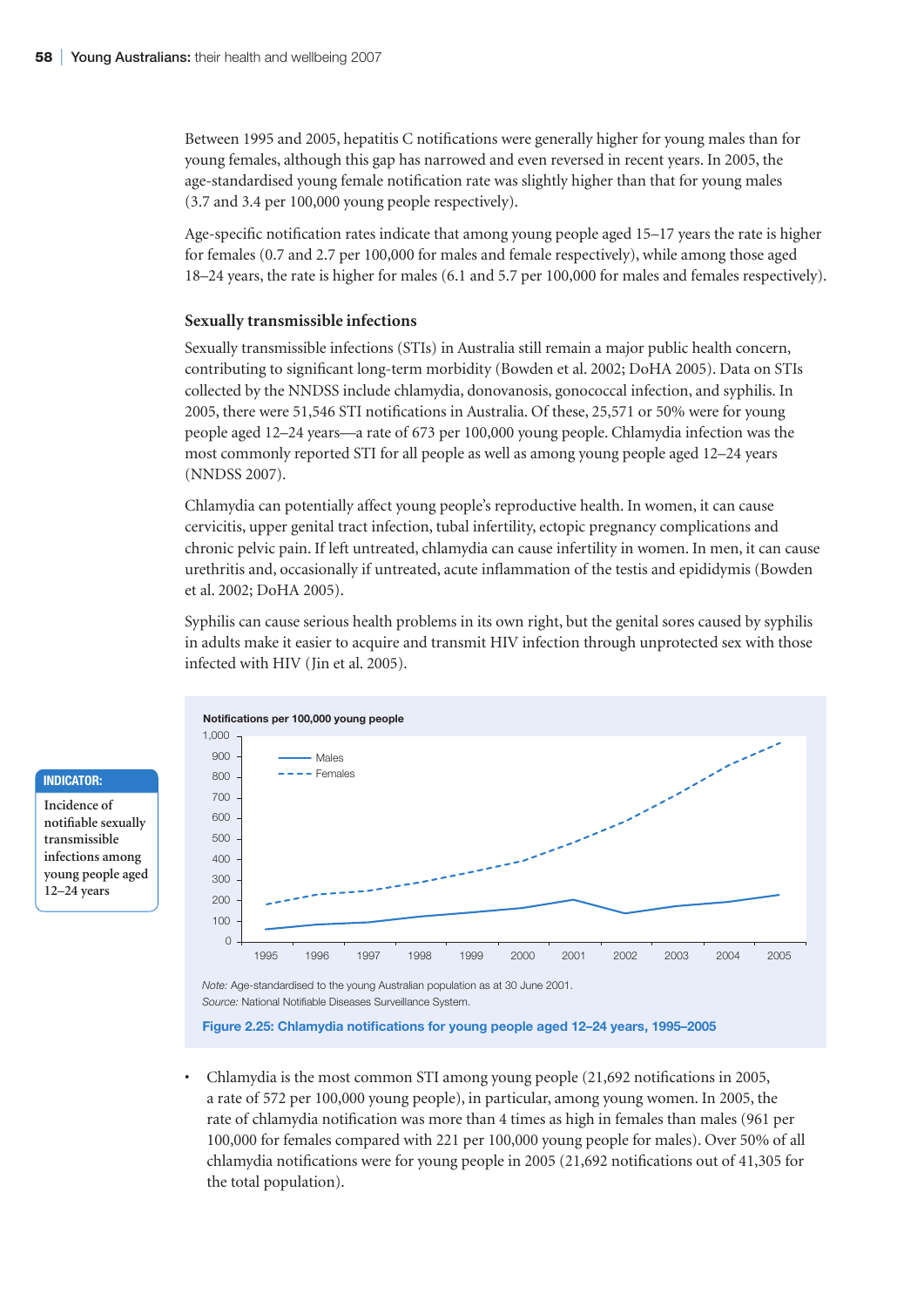• The rates of chlamydia notifications for young women have been steadily increasing over time, particularly between 2001 and 2005, when the rate almost doubled . This may be related to increased awareness and diagnosis, although it is possible that young people are increasingly engaging in unprotected sex and frequently changing their sexual partners (AIHW 2003a).



*Note:* Age-standardised to the young Australian population as at 30 June 2001. *Source:* National Notifiable Diseases Surveillance System, unpublished data.

**Figure 2.26: Syphilis and gonococcal infection notifications for young people aged 12–24 years, 1995–2005**

- In 2005, there were 2,212 notifications of syphilis in Australia (NNDSS 2007) and 14% (315 notifications) of these were for young people aged 12–24 years. Syphilis notifications among young people are low and are decreasing. The rate of notifications of syphilis among young people in 1995 was 18 per 100,000, and by 2005, this declined to 8 per 100,000 young people. For both males and females the rate remains very similar.
- There were 3,564 notifications of gonococcal infection among young Australians in 2005—a rate of 93 per 100,000 young people. While gonococcal infection among young people contributed to 14% of all STIs notified in that age group, it accounted for 43% of the total gonococcal infection notifications in Australia in 2005. Notifications of gonococcal infection among young men and women were evenly distributed.
- Notification rates for gonococcal infection have been increasing steadily, with a twofold increase for young people between 1995 and 2005.

#### *Hospital separations for sexually transmitted infections*

Very few young people are hospitalised for STIs. In 2004–05, there were 134 hospital separations of young people for chlamydia infection, and 84 and 8 separations respectively for gonococcal infection and syphilis (ICD-10-AM codes A51–A56).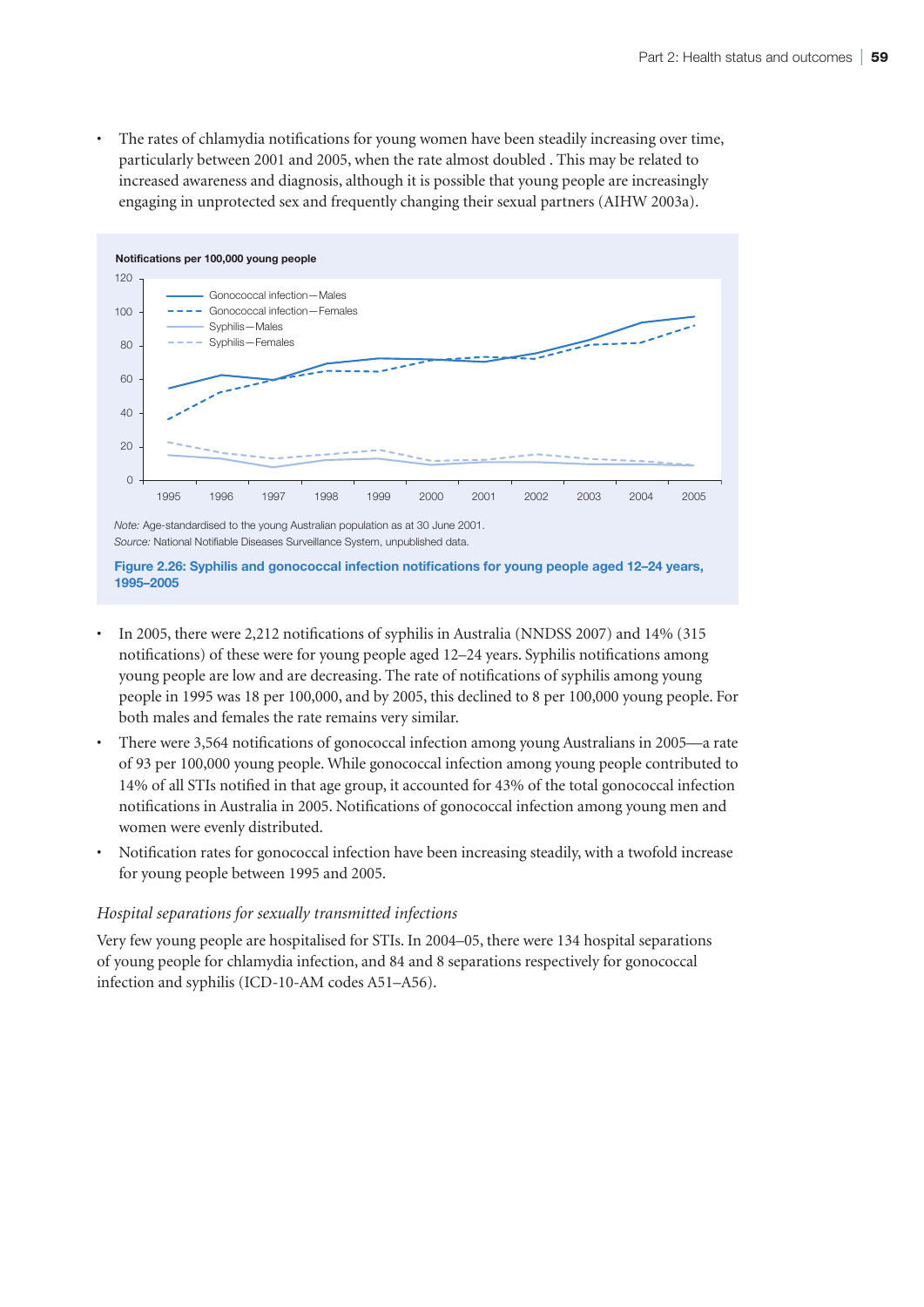#### **Aboriginal and Torres Strait Islander young people**

| Communicable disease                    | 2002 | 2003 | 2004 | 2005 |
|-----------------------------------------|------|------|------|------|
| Hepatitis A                             | 6.6  | 7.2  | 5.4  | 7.4  |
| Hepatitis B (incidents <sup>(a)</sup> ) | 4.1  | 7.2  | 6.1  | 4.4  |
| Hepatitis C (incidents <sup>(a)</sup> ) | 14.1 | 22.3 | 16.1 | 13.3 |
| Influenza (laboratory confirmed)        | 1.7  | 8.0  | 2.3  | 8.1  |
| Meningococcal (all types excluding C)   | 3.3  | 0.8  | 1.5  | 0.7  |
| Meningococcal type C                    | 2.5  | 3.2  | 0.0  | 0.0  |
| <b>Mumps</b>                            | 0.0  | 0.0  | 0.0  | 0.0  |
| Pertussis                               | 31.4 | 30.2 | 27.6 | 29.6 |
| Pneumococcal                            | 6.6  | 11.1 | 13.0 | 13.3 |

#### **Table 2.23: Notification rate for communicable diseases among young Indigenous people aged 12–24 years, 2002–2005 (per 100,000 Indigenous young people)**

(a) Newly acquired infections.

*Source:* National Notifiable Diseases Surveillance System.

- Of the vaccine-preventable diseases notified for Indigenous young people, the most common was pertussis (40 notifications) with a notification rate of 30 per 100,000 young Indigenous persons in 2005. By comparison, the rate for all young people was 43 per 100,000 young people. Over the last 4 years, the rate of notification for pertussis remained fairly constant among young Indigenous people.
- In 2005, there were 18 cases (a rate of 13 per 100,000) of incident hepatitis C reported for young Indigenous people accounting for 14% of total incidents of hepatitis C reported for young people.

#### *Sexually transmitted infections (STIs)*

#### **Table 2.24: Notification rate of sexually transmitted infections for young Indigenous people aged 12–24 years, 2002–2005**

| <b>Sexually transmitted infection</b> | 2002    | 2003    | 2004    | 2005    |
|---------------------------------------|---------|---------|---------|---------|
| Chlamydia                             |         |         |         |         |
| Number                                | 2.210   | 2.708   | 2.879   | 2,791   |
| Number per 100,000 young people       | 1.827.5 | 2.154.0 | 2.208.3 | 2.066.7 |
| <b>Gonococcal infection</b>           |         |         |         |         |
| Number                                | 1.530   | 1.853   | 2.029   | 2,294   |
| Number per 100,000 young people       | 1.265.2 | 1.473.9 | 1.556.3 | 1.698.6 |
| <b>Syphilis</b>                       |         |         |         |         |
| Number                                | 347     | 290     | 227     | 177     |
| Number per 100,000 young people       | 286.9   | 230.7   | 174.1   | 131.1   |

*Source:* National Notifiable Diseases Surveillance System.

- Chlamydia and gonococcal infection were the most commonly notified STIs among young Indigenous Australians. In 2005, there were 2,791 chlamydia notifications among young Indigenous people—a rate of 2,067 per 100,000 young Indigenous people—and accounting for 13% of all chlamydia notifications for young people in that year. Gonococcal infection notifications among young Indigenous people accounted for 64% of all gonococcal infection notifications for young people in 2005 (2,294 notifications among young Indigenous people a rate of 1,699 per 100,000 young Indigenous people).
- There were 177 notifications of syphilis among young Indigenous people, accounting for 56% of the total number notified for young people in 2005. The rate of syphilis notifications has decreased between 2002 and 2005, from 187 to 131 per 100,000 Indigenous young people.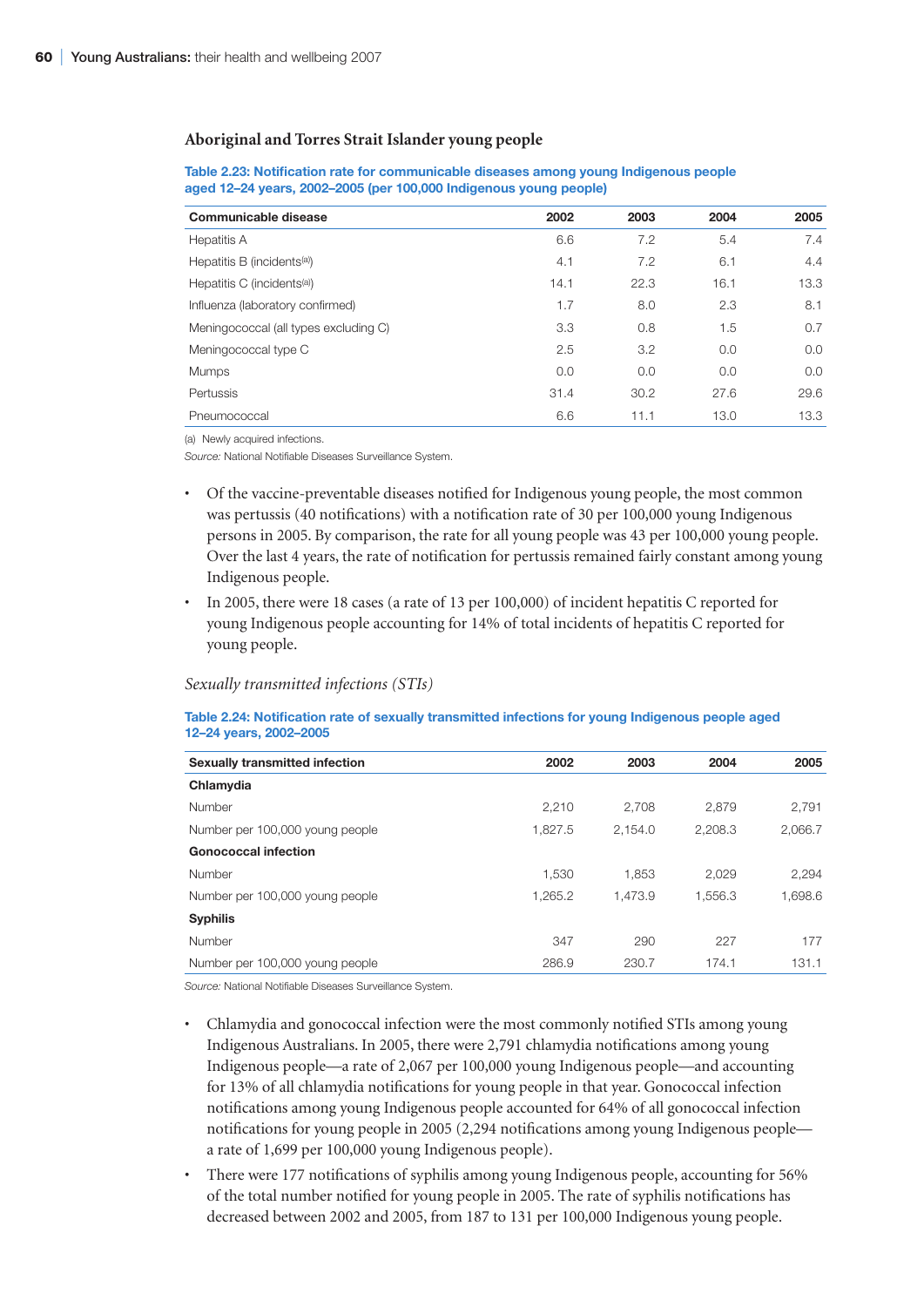• Between 2002 and 2005, the rates of chlamydia and gonorrhoea notifications among young Indigenous people increased (by 13% and 34% respectively), and the notification rate for syphilis decreased (by 54%). This trend is similar to that occurring for all young Australians, however the chlamydia notification rate among Indigenous young people increased by a much smaller proportion (13% increase for Indigenous compared with a 53% increase for all young people), and the syphilis notification rate decreased by a greater proportion (54% decrease for Indigenous compared with a 34% decrease for all young people).

# **Oral health**

Oral health affects people both physically and psychologically and can have a significant impact on their quality of life. Oral diseases and, in particular, the resulting missing, damaged or discoloured teeth, affect the people's ability to enjoy life, their appearance, speech, ability to chew and taste food, and social life. The pain associated with dental caries (tooth decay) can interfere with children and young people's daily activities including school work, employment, sleeping and eating (AIHW 2000; Kwan et al. 2005; Peterson et al. 2005; Sheiham 2005).

# **Risk factors and prevention**

Risk factors for oral diseases are diet and hygiene, smoking, alcohol, stress and risky behaviours causing injuries. A number of these risk factors are also responsible for many chronic diseases. Recent research indicates a relationship between periodontal (gum) disease and stroke, heart disease, and pre-term low-birthweight babies (Reibel 2005; Sheiham 2005). Poor mouth care also contributes to oral cancer. In addition, poor oral health affects the digestive process: physical and chemical activities in the mouth can lead to intestinal failure, irritable bowel syndrome and other problems (U.S. Department of Health and Human Services 2000).

Early preventive strategies (such as water fluoridation) and improved dental hygiene practices (such as regular brushing and flossing, better diet, and improved disease management) help maintain healthy gums and teeth. Good dental health practices established early in childhood contribute to better dental outcomes in adulthood. The level of accessibility and affordability of dental health services is also an important determinant of good dental health.

# **Oral health of young people**

The dental health of young Australians has been improving over time as indicated by the declining proportion of young people with dental decay and the low mean number of decayed teeth. These improvements are due partly to access to fluoridated drinking water and toothpaste with fluoride, and partly due to the availability of a School Dental Scheme, which provides clinical preventative services and ongoing monitoring of child dental health. However, in recent years, there has been a slight increase in the tooth decay experience among children. This increase may be related to changes in dietary patterns, including less drinking of fluoridated mains water and increased sugar consumption.

Dental decay experience is an important measure of dental health, and is expressed as a DMFT score (the number of teeth currently decayed, teeth extracted due to decay and teeth with fillings) (AIHW 2000). The 'DMFT' score describes decay experience in permanent teeth. Another commonly used statistic is the percentage of individuals who are decay free, that is, when DMFT equals 0.

This section provides an overview of oral health among young Australians, looking at caries, using data from the AIHW Dental Statistics Research Unit (DSRU) and the AIHW National Hospital Morbidity database.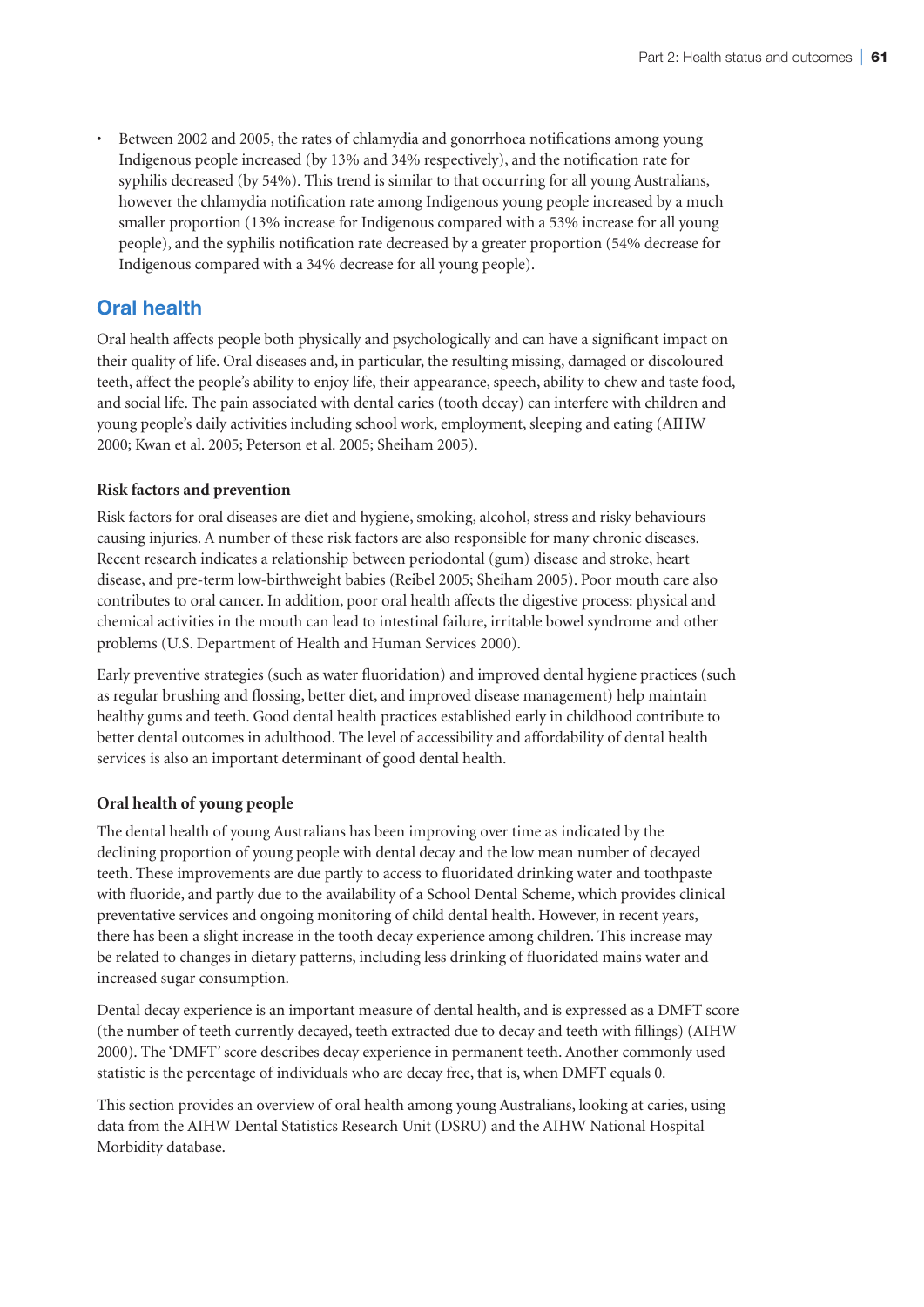

**years and 15 years**



- In 2001, 60% of 12 year olds and 40% of 15 year olds were free from clinical tooth decay experience (DMFT=0).
- Both the 12 year olds and 15 year olds experienced an increase in decay-free teeth between 1990 and 2001 (1.7fold increase). However, in 2001, the proportion of young people free from tooth decay at ages 12 and 15 years showed a decline since the previous year.

Dental caries are the second most costly diet-related disease in Australia, with an economic impact comparable with that of diabetes and heart disease (AHMAC 2001). Approximately \$3.7 billion was spent on dental services in 2001–02—representing 5.2% of the total health expenditure (AIHW 2003c).





*Source:* AIHW Dental Statistics and Research Unit, various years.

**Figure 2.28: Mean caries experience (DMFT score) of young people aged 12 and 15 years, 1999 to 2001**

- In 2001, the mean number of teeth with caries (DMFT) experienced by 12 year olds was 0.95 and for 15 year olds it was 2.23.
- Between 1990 and 1999, the mean DMFT score declined for both 12 and 15 year olds, but since then has increased.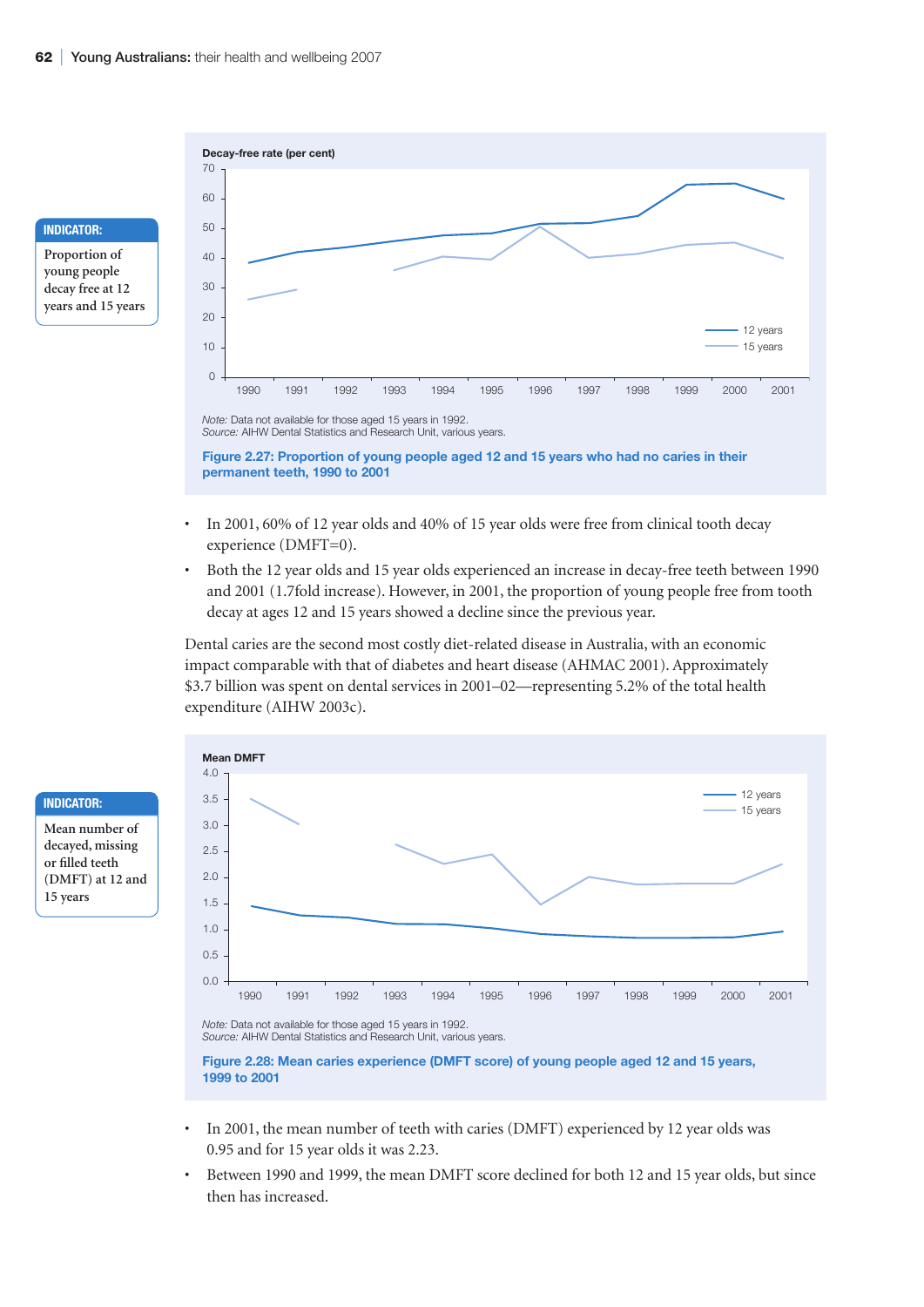#### **Dental hospital separations**

In 2004–05, there were over 50,824 dental health-related hospital separations among young people aged 12–24 years in Australia—a rate of 1,403 separations per 100,000 young people (1,057 and 1,765 per 100,000 young males and females respectively). The vast majority (82%) of the dental health-related separations were for embedded and impacted teeth. Dentofacial anomalies, including anomalies of tooth position, accounted for 7% and dental decay for 6% of dental separations.

#### **Dental consultation**

Regular dental visits are important for maintaining healthy teeth. According to the 2002 National Dental Telephone Interview Survey, 75% of young people aged 12–17 years had visited a dentist in the 12 months before the survey, while only 53% of those aged 18–24 years had done so. The time since last dental visit for 14% of young people aged 18–24 years had been 2–5 years before the survey, and for 11% it had been 5 years or more. In the same survey, 81% of young people aged 12–17 years reported that they usually visited the dentist at least once a year but only 58% of young people aged 18–24 years reported annual dental visits. These dental visits by both groups were mainly for a check-up rather than for a specific problem— 81% and 63% of the visits by those aged 12–17 and 18–24 years respectively were for check-ups (Carter & Stewart 2003).

#### **Access to fluoridated water**

Water fluoridation is an effective public health measure to prevent dental decay. It reduces dental disease, loss of teeth, time away from work or school, and anaesthesia-related risks associated with dental treatment (DPERU 1997). Fluoridation of public water is favoured by public health experts because it is the most equitable way to achieve community-wide exposure to the caries prevention effects of fluoride.

#### **Table 2.25: Proportion of young people with access to fluoridated water by state/territory of residence**

| State/territory              | Per cent |
|------------------------------|----------|
| New South Wales              | 89.8     |
| Victoria                     | 75.3     |
| Queensland                   | 4.7      |
| Western Australia            | 90.1     |
| South Australia              | 82.6     |
| Tasmania                     | 94.7     |
| Australian Capital Territory | 100.0    |
| Northern Territory           | 84.2     |

*Source:* AIHW Dental Statistics and Research Unit, unpublished data.

Most young people live in areas with access to fluoridated water, but there are some parts of Australia without fluoride in the public water supply. This is the case in most parts of Queensland and some rural areas of Victoria.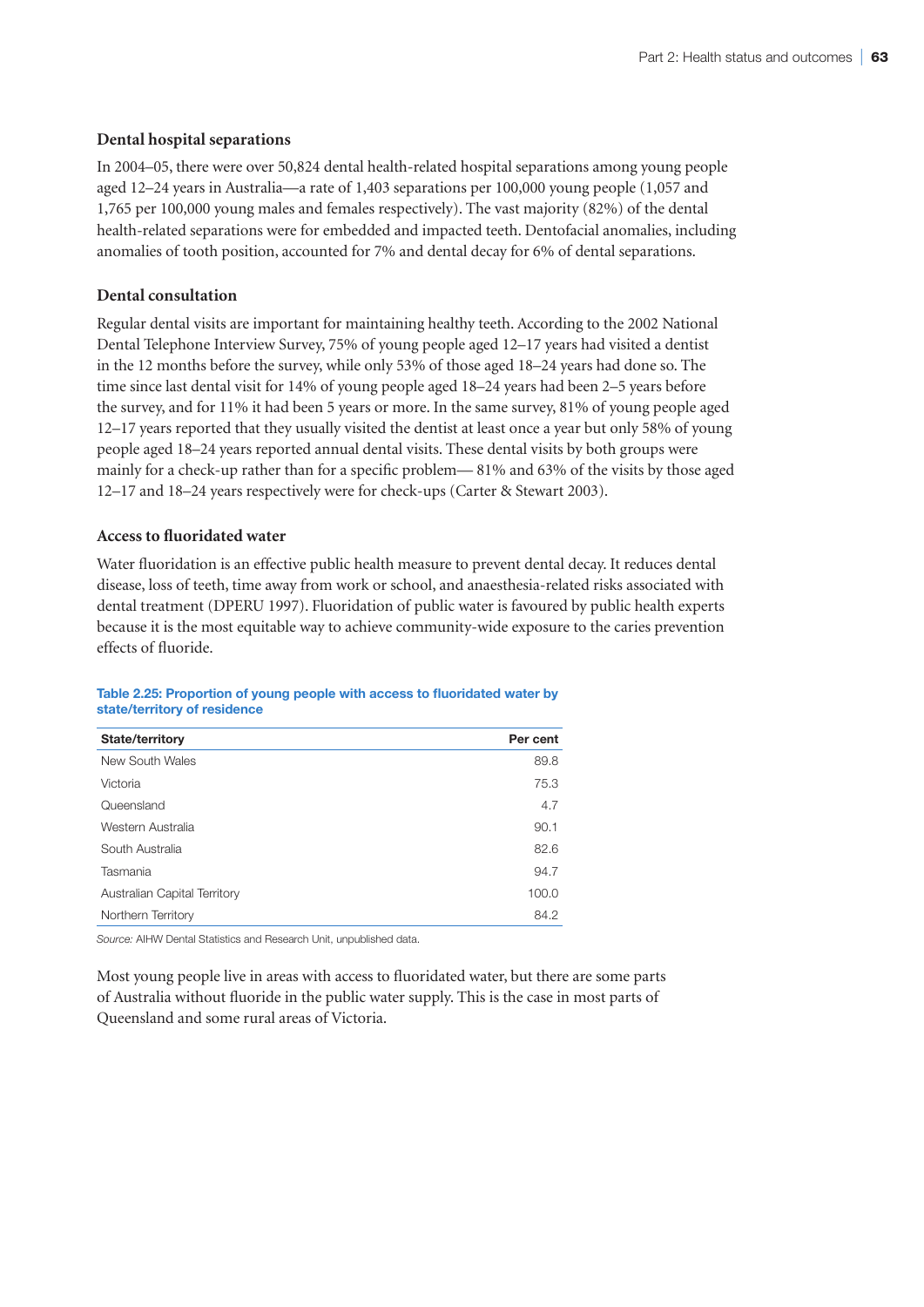# **2.4 Deaths**

Death rates and causes of death are key indicators of the health of a population, and are important in the planning of public health care. They not only reflect circumstances around the time of death, but also provide some insight into changes in social and environmental conditions, medical interventions, lifestyles and trends in underlying risk factors. This section describes the patterns of mortality among young Australians, examining causes of death, age and sex patterns, differences among certain groups of the population, and recent and long-term trends.



- In 2004, there were 1,470 deaths among young Australians aged 12–24 years—a rate of 41 deaths per 100,000 young people. Males accounted for 69% of all deaths among those aged 12–24 years (1,012 deaths).
- Deaths among 12–24 year olds represented 1.1% of all deaths in 2004, a decrease since 1980, when 12–24 year olds accounted for 2.5% of all deaths.
- Between 1980 and 2004, death rates have halved among those aged 12–24 years (from 82 per 100,000 to 41 per 100,000 young people respectively), representing an average annual decrease of 2.5%.



# **Indicator:**

**Death rates for young people aged 12–24 years**

*Source:* AIHW National Mortality Database.

**Figure 2.30: Death rates for young people aged 12–24 years, 2004**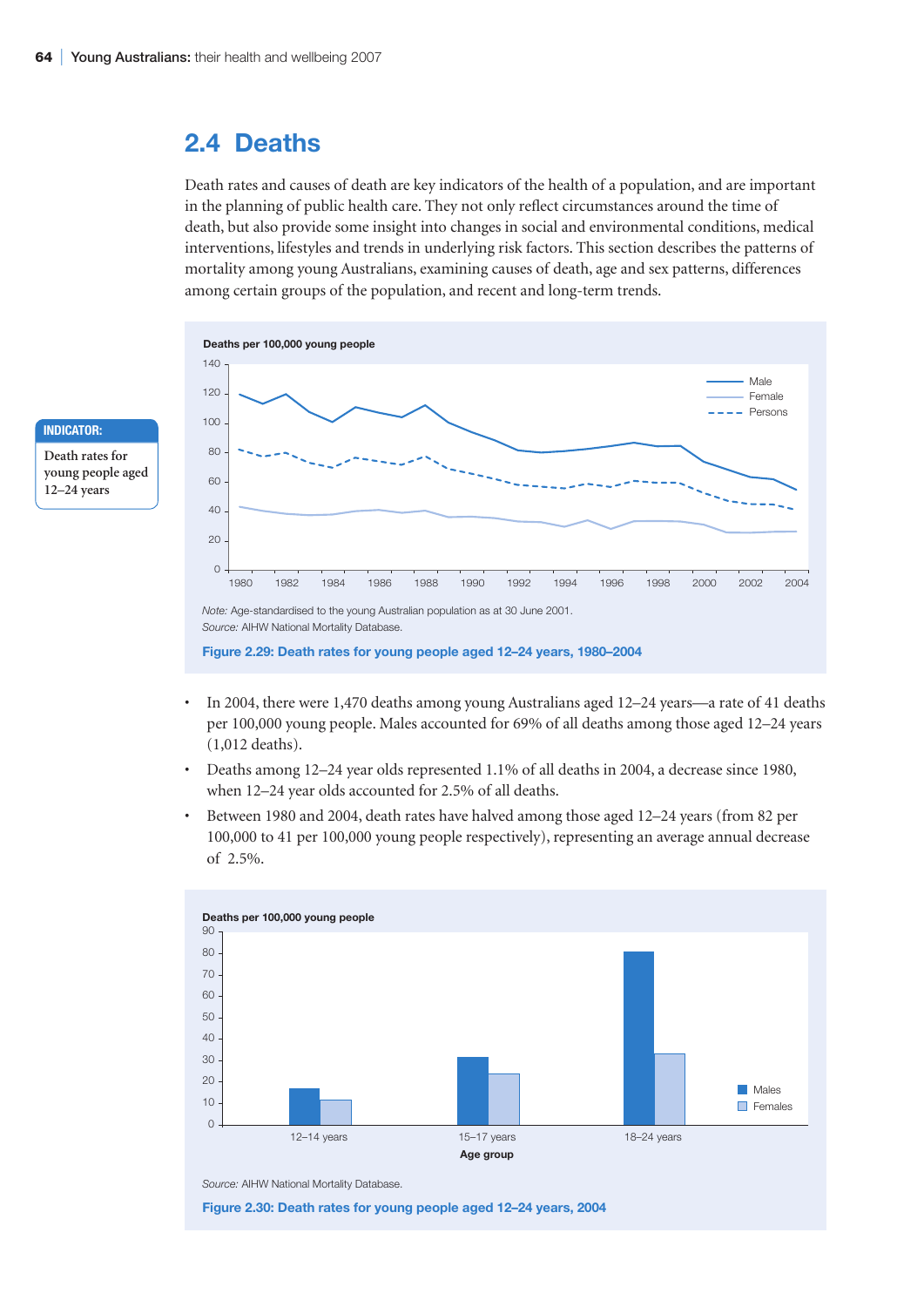- Male death rates have been consistently higher than those for females over the last 25 years, however, the ratio of male to female death rates has been falling over this period from 2.8 in 1980 to 2.1 in 2004. In accordance with this, the decrease in the death rate was greater for males than for females between 1980 and 2004 (54% compared with 39%).
- The age pattern of mortality among young people shows that many more deaths occur during early adulthood (18–24 years) than in the younger ages (12–17 years). Three-quarters of all deaths of young people in 2004 occurred among those aged 18–24 years, despite this age group making up just over 50% of the 12–24 year old population. Of the remaining deaths, 15% occurred among 15–17 year olds and 8% among 12–14 year olds.
- Male death rates were higher than female death rates in each age group. This difference was largest among those aged 18–24 years, where the male death rate was almost 2.5 times that of females.

Between 1980 and 2004, death rates declined faster (59% decline) among 15–17 year olds than among those aged 12–14 years (54%) and 18–24 years (48%). This pattern was observed for males, however, among females the greatest fall occurred among 12–14 year olds (51% compared with around 37–38% among 15–17 and 18–24 year olds).

# **Major causes**

Patterns of mortality among young Australians are distinct from other age groups. For example, the leading causes of death for all ages are circulatory diseases (ischaemic heart disease and cerebrovascular disease), while for young people aged 12–24 years, injury and poisoning are the leading causes of death (specifically land transport accidents and intentional self-harm (suicide)) (AIHW 2005h). It is therefore important to understand the major causes contributing to the deaths of young Australians in order to plan targeted public health interventions for this age group.

#### Table 2.26: Leading causes of death<sup>(a)</sup> in young people aged 12-24 years, 2004

|                                                                         | <b>Male</b>   |          | Female        |          | <b>Persons</b> |          |
|-------------------------------------------------------------------------|---------------|----------|---------------|----------|----------------|----------|
| Cause of death                                                          | <b>Number</b> | Per cent | <b>Number</b> | Per cent | <b>Number</b>  | Per cent |
| Land transport accidents                                                | 322           | 31.8     | 120           | 26.2     | 442            | 30.1     |
| Intentional self-harm (suicide)                                         | 202           | 20.0     | 70            | 15.3     | 272            | 18.5     |
| Accidental poisoning                                                    | 56            | 5.5      | 18            | 3.9      | 74             | 5.0      |
| Symptoms, signs and ill-defined<br>conditions                           | 41            | 4.1      | 15            | 3.3      | 56             | 3.8      |
| Malignant neoplasms of lymphoid,<br>haematopoietic and related tissue   | 24            | 2.4      | 16            | 3.5      | 40             | 2.7      |
| Accidental threats to breathing                                         | 24            | 2.4      | 16            | 3.5      | 40             | 2.7      |
| Accidental drowning and submersion                                      | 26            | 2.6      | 4             | 0.9      | 30             | 2.0      |
| Congenital malformations, deformations<br>and chromosomal abnormalities | 11            | 1.1      | 18            | 3.9      | 29             | 2.0      |
| Malignant neoplasm of brain                                             | 14            | 1.4      | 14            | 3.1      | 28             | 1.9      |
| Epilepsy and status epilepticus                                         | 16            | 1.6      | 10            | 2.2      | 26             | 1.8      |
| Other                                                                   | 276           | 27.3     | 157           | 34.3     | 433            | 29.5     |
| All deaths                                                              | 1,012         | 100.0    | 458           | 100.0    | 1,470          | 100.0    |

(a) Leading causes of death were determined using the classifications developed by Becker et al. 2006.

*Note:* ICD-10 codes: land transport accidents (V01–V89), intentional self-harm/suicide (X60–X84), accidental poisoning (X40–X49), symptoms, signs and ill-defined conditions (R00–R99), malignant neoplasms of lymphoid, haematopoietic and related tissue (C81– C96), accidental threats to breathing (W75–W84), accidental drowning and submersion (W65–W74), congenital malformations, deformations and chromosomal abnormalities (Q00–Q99), malignant neoplasm of brain (C71), epilepsy and status epilepticus (G40,G41).

*Source:* AIHW National Mortality Database.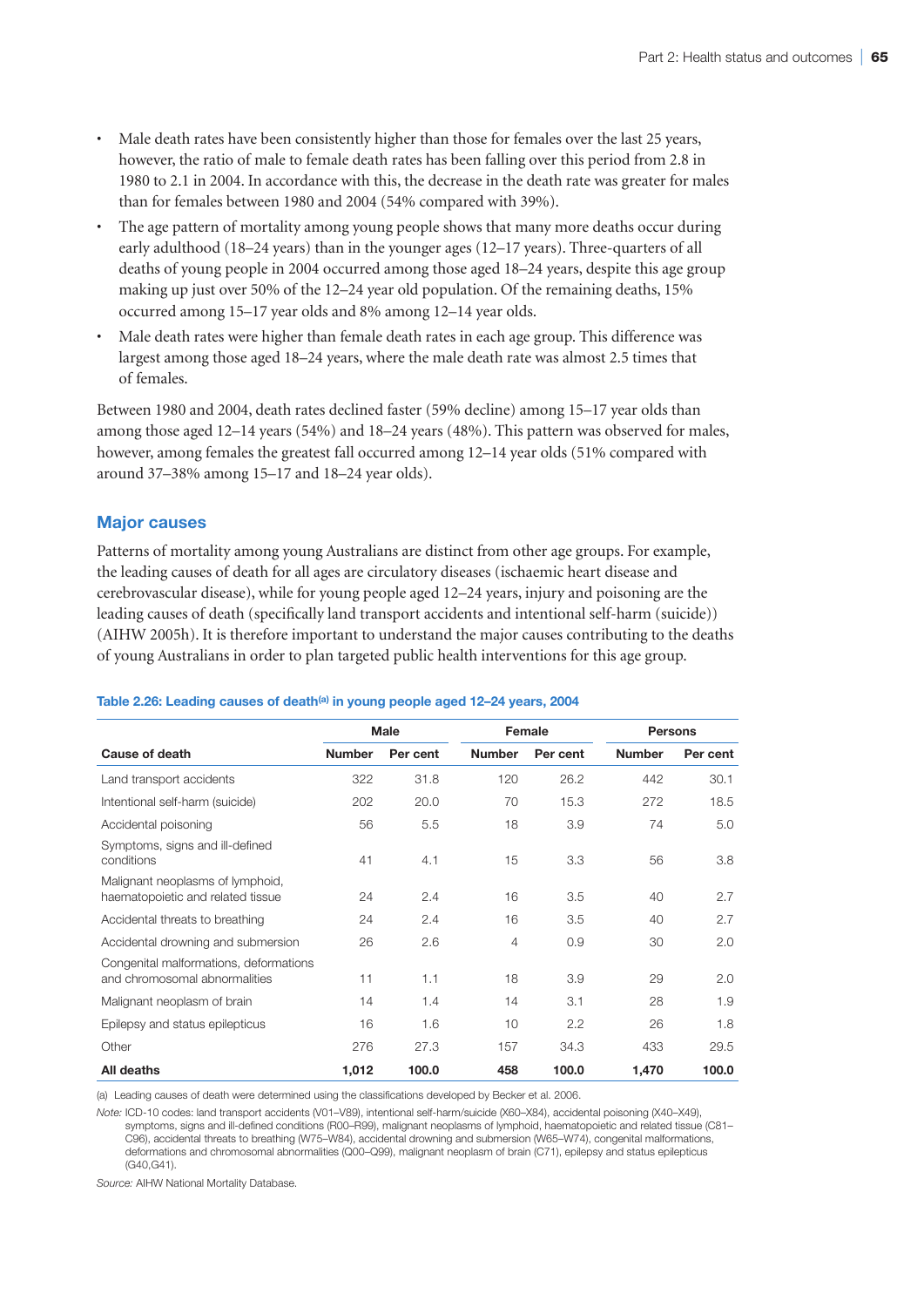- In 2004, the leading cause of death for young Australians was land transport accidents (442 deaths or 30% of all deaths in this age group). This was followed by intentional self-harm (suicide), with 272 deaths (19%), and accidental poisoning, with 74 deaths (5%). These three causes accounted for over 50% of all deaths among 12–24 year olds and are all types of injury and poisoning (see also *Injury and poisoning* in Part 2 of this report).
- Cancers also featured among the leading causes of death for young Australians. Malignant neoplasms of lymphoid, haematopoietic and related tissue were responsible for 40 deaths in 2004 (3% of all deaths), while malignant neoplasms of the brain accounted for 28 deaths (2% of all deaths).

# **Population groups**

Table 2.27: Death rates<sup>(a)</sup> for young people by Indigenous status, regional status and socioeconomic **status (per 100,000)**

|                                               | <b>Male</b>   |       | Female        |       | Person        |       |
|-----------------------------------------------|---------------|-------|---------------|-------|---------------|-------|
| <b>Population group</b>                       | <b>Number</b> | Rate  | <b>Number</b> | Rate  | <b>Number</b> | Rate  |
| Indigenous status, (b) 12-24 years, 2002-2004 |               |       |               |       |               |       |
| Indigenous                                    | 183           | 244.8 | 90            | 124.2 | 273           | 184.5 |
| Non-Indigenous                                | 1,250         | 61.9  | 510           | 26.8  | 1,760         | 44.8  |
| Regional status, 15-24 years, 2002-2004       |               |       |               |       |               |       |
| <b>Major Cities</b>                           | 1,687         | 58.1  | 682           | 24.4  | 2,369         | 41.5  |
| Inner Regional                                | 708           | 88.5  | 267           | 34.8  | 975           | 62.5  |
| Outer Regional                                | 407           | 105.8 | 142           | 40.7  | 549           | 75.1  |
| Remote                                        | 70            | 110.2 | 37            | 69.6  | 107           | 91.6  |
| Very Remote                                   | 124           | 284.9 | 36            | 97.9  | 159           | 198.5 |
| Socioeconomic status, 15-24 years, 2000-2002  |               |       |               |       |               |       |
| Quintile 1 (most disadvantaged)               | 752           | 89.7  | 324           | 40.6  | 1,076         | 65.8  |
| Quintile 2                                    | 637           | 81.9  | 229           | 31.1  | 866           | 57.3  |
| Quintile 3                                    | 600           | 74.2  | 231           | 30.4  | 831           | 53.0  |
| Quintile 4                                    | 569           | 66.4  | 206           | 25.0  | 775           | 46.1  |
| Quintile 5 (least disadvantaged)              | 415           | 48.7  | 166           | 20.0  | 581           | 34.9  |

(a) Age-standardised to the Australian population as at 30 June 2001.Rates are per 100,000 young people.

(b) For data quality reasons, data are for Queensland, Western Australia, South Australia and the Northern Territory only. The data presented here are not necessarily representative of the jurisdictions excluded.

*Source:* AIHW National Mortality Database.

#### **Aboriginal and Torres Strait Islander young people**

- In 2002–2004, there were 273 deaths among Aboriginal and Torres Strait Islander people aged 12–24 years in Queensland, Western Australia, South Australia and the Northern Territory, a rate of 158 per 100,000 young people.
- The death rate among young Indigenous Australians was just over 4 times that of young non-Indigenous Australians. For young Indigenous females, the rate was 4.6 times that of non-Indigenous females, while young Indigenous males were 4.0 times as likely to die as non-Indigenous males.
- The death rate for Indigenous males was almost twice that of Indigenous females (209 compared to 107 per 100,000 young Indigenous people).

See Part 4 of this report for further information on Indigenous mortality.